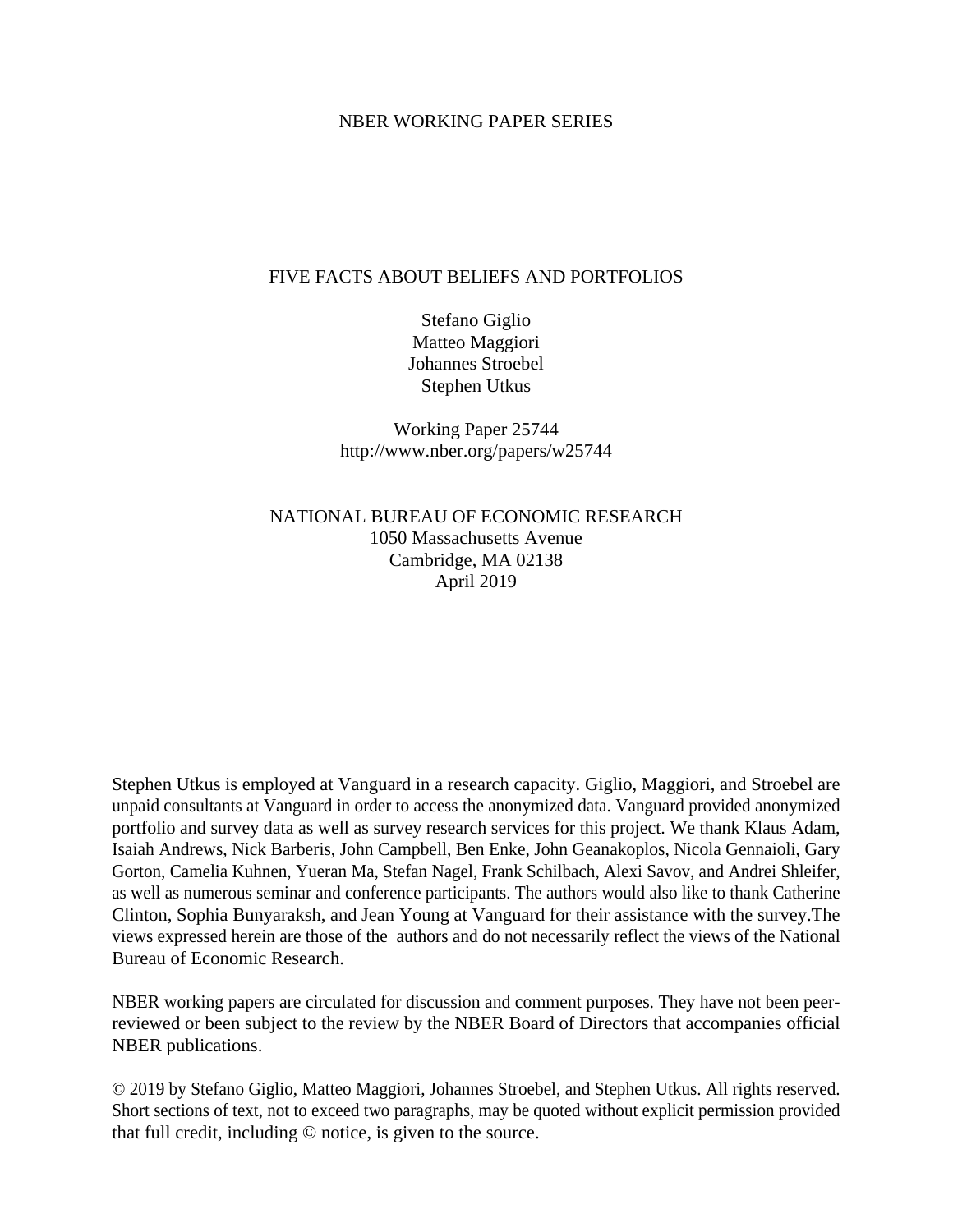Five Facts about Beliefs and Portfolios Stefano Giglio, Matteo Maggiori, Johannes Stroebel, and Stephen Utkus NBER Working Paper No. 25744 April 2019, Revised February 2020 JEL No. E03,E4,F3,G02,G1,H31

### **ABSTRACT**

We administer a newly-designed survey to a large panel of wealthy retail investors. The survey elicits beliefs that are important for macroeconomics and finance, and matches respondents with administrative data on their portfolio composition, their log-in behavior, and their trading activity. We establish five facts in this data: (1) Beliefs are reflected in portfolio allocations. The sensitivity of portfolios to beliefs is small on average, but varies significantly with investor wealth, attention, trading frequency, and confidence. (2) Belief changes do not predict when investors trade, but conditional on trading, they affect both the direction and the magnitude of trades. (3) Beliefs are mostly characterized by large and persistent individual heterogeneity; demographic characteristics explain only a small part of why some individuals are optimistic and some are pessimistic. (4) Expected cash flow growth and expected returns are positively related, both within and across investors. (5) Expected returns and the subjective probability of rare disasters are negatively related, both within and across investors. These five facts provide useful guidance for the design of macro-finance models.

Stefano Giglio Yale School of Management 165 Whitney Avenue New Haven, CT 06520 and NBER stefano.giglio@yale.edu

Matteo Maggiori Stanford University Graduate School of Business 655 Knight Way Stanford, CA 94305 and NBER maggiori@stanford.edu

Johannes Stroebel Stern School of Business New York University 44 West 4th Street New York, NY 10012 and NBER johannes.stroebel@nyu.edu

Stephen Utkus Vanguard 100 Vanguard Boulevard, G13 Malvern, PA 19355 steve\_utkus@vanguard.com

A online appendix is available at http://www.nber.org/data-appendix/w25744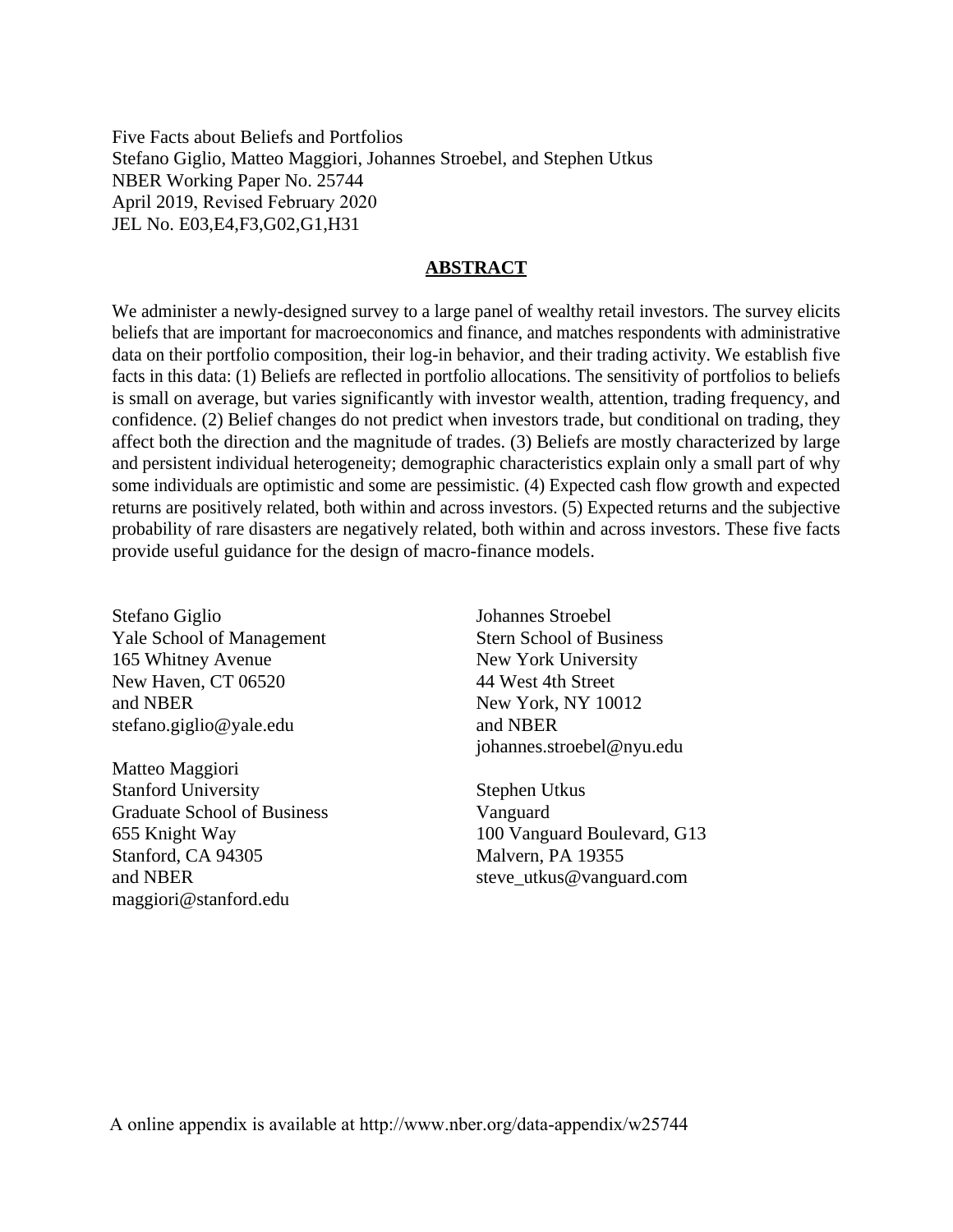Researchers are increasingly turning to survey data to calibrate and test macro-finance models. The unique benefit of survey data is that it can provide direct evidence on the beliefs of different agents about future economic outcomes such as stock returns and cash flows. These beliefs play a central role in both rational expectation models and behavioral models of macroeconomics and finance. Despite the potential for survey data to shed light on previously unobservable elements of macro-finance theories, its use has been criticized on many fronts. Critics have variously argued that survey data is often based on small and unrepresentative samples, that it is ridden with measurement error, that it asks qualitative questions that are not informative for models, and that it may not reveal those beliefs on which agents actually base their actions.

In this paper, we provide new evidence on the link between beliefs elicited through surveys and actions taken by survey respondents. To do this, we administer a newly-designed online expectations survey to a large panel of individual retail investors with substantial wealth invested in financial markets. The survey elicits the investors' beliefs about future stock returns, GDP growth, and bond returns, and was explicitly designed to address prevailing criticisms of existing survey data. The survey design trades off asking quantitative questions about moments that are crucial for macro-finance theory with keeping the questions sufficiently simple that they can be answered by non-specialists. The survey is also short, in order to not discourage investors from taking it repeatedly over time.

The survey was administered to a random sample of U.S.-based clients of Vanguard, one of the world's largest asset management firms. About 80% of the investors in our sample have retail trading accounts at Vanguard, while the remaining 20% have employer-sponsored retirement accounts. The respondents are individuals relevant for macro-finance models: they participate in financial markets and they have substantial wealth, with the average respondent holding more than half a million dollars of assets at Vanguard. The survey has been conducted every two months since February 2017. In this paper, we study the first fifteen survey waves, which generated a total of 32,198 responses. Many individuals responded to multiple survey waves, providing us with a substantial panel component to our data. We link our survey responses to anonymized administrative data on the respondents' investment holdings and transactions at Vanguard. This allows us to explore the relationship between the elicited beliefs and real-world high-stakes investment behavior. Since Vanguard clients are potentially more likely to be buy-and-hold investors, whenever possible we confirm that the patterns in our survey data line up with the corresponding patterns in other surveys covering different investor populations.

Our most general finding is that survey data is highly informative about individuals' portfolio decisions. Specifically, we find a robust relationship between beliefs and portfolio allocations, both across individuals and within individuals over time. In this sense, we conclude that survey-based evidence is "here to stay," and that theoretical work has to continue to confront such evidence. We organize our findings around five facts that highlight empirical patterns about beliefs as well as their relationships with portfolios. We believe that these facts can guide future empirical and theoretical work in macro-finance.

Fact [1](#page-20-0) summarizes our main findings on the relationship between beliefs and portfolios. We first document a statistically strong relationship between beliefs and portfolio composition. How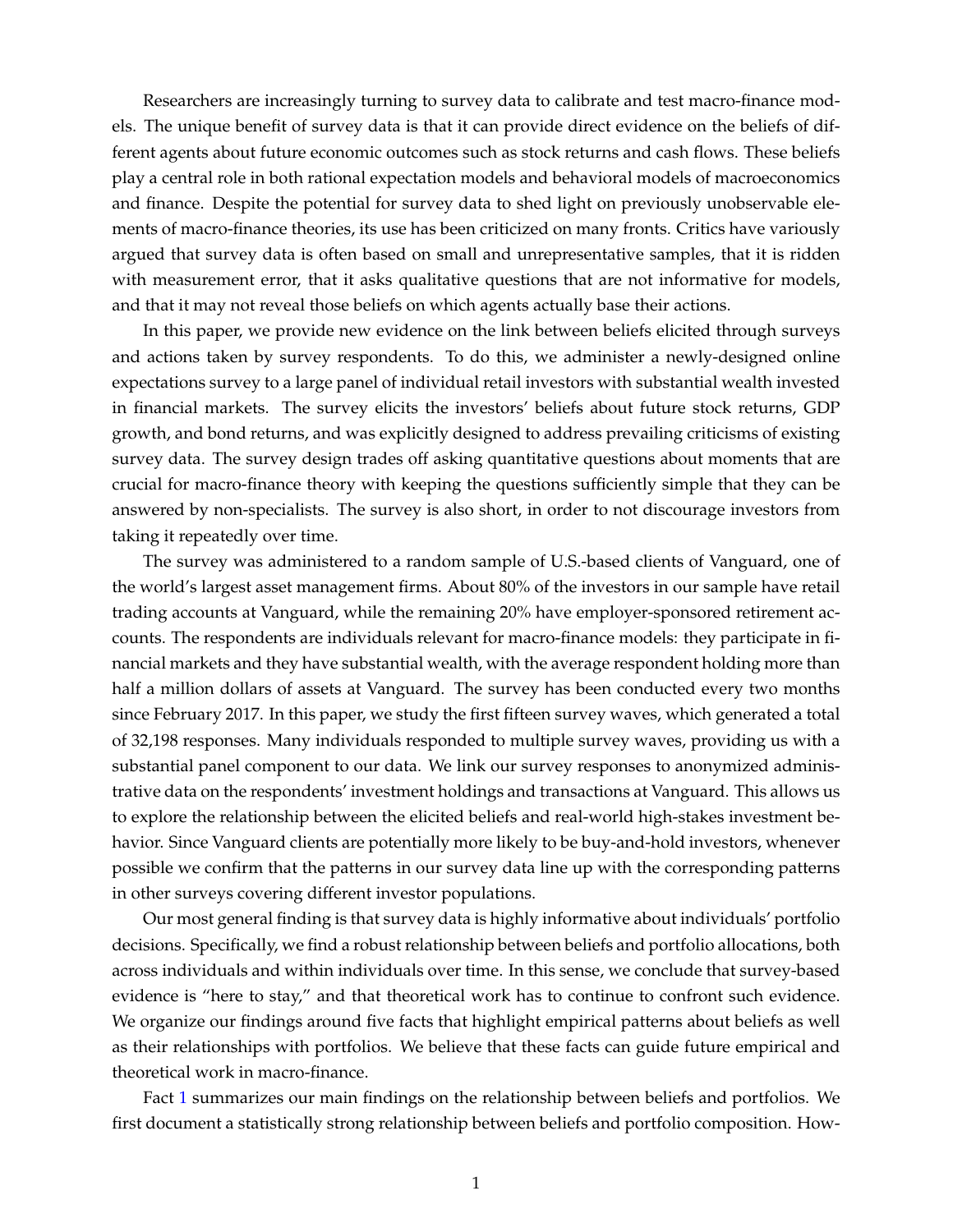ever, the average sensitivity of an investor's equity share to that investor's subjective expected stock returns is substantially lower than predicted by benchmark frictionless macro-finance models. More specifically, we find that a one-percentage-point increase in expected returns over the next year is associated with a 0.8 percentage points higher equity share, which is one order of magnitude smaller than implied by standard calibrations of the frictionless [Merton](#page-38-0) [\(1969\)](#page-38-0) model. We rule out that this relatively low magnitude is primarily the result of attenuation bias from classical measurement error in beliefs. We also find that the perceived variance of stock returns has both an economically and statistically weak relationship with portfolios, and that a better measure of risk is the subjective probability of a large stock market drop (a rare disaster).

This relatively small response of equity shares to beliefs about stock returns is consistent with evidence documented across a number of other studies that link retail investors' equity market participation and equity shares to expected stock returns (e.g., [Vissing-Jorgensen,](#page-38-1) [2003;](#page-38-1) [Dominitz](#page-37-0) [and Manski,](#page-37-0) [2007;](#page-37-0) [Kézdi and Willis,](#page-38-2) [2011;](#page-38-2) [Amromin and Sharpe,](#page-35-0) [2013;](#page-35-0) [Ameriks et al.,](#page-35-1) [2016\)](#page-35-1). Our contribution to this literature is twofold. First, we use administrative data to confirm this fact for a large sample of wealthy investors, while accounting for key dimensions of measurement error. Second, we show that investors are heterogenous in their sensitivity along a number of economically interesting dimensions. The sensitivity of portfolios to beliefs is increasing in wealth; it is also higher in tax-advantaged retail accounts, and increasing in investors' trading frequency, investors' attention to their portfolios, and investors' confidence in their own beliefs. We find that an idealized investor who holds a tax-advantaged retail account, pays attention to her portfolio, trades often, and is confident in her beliefs has a sensitivity that is about five times larger than the average sensitivity, and gets close to the sensitivities generated by frictionless benchmark models.

We next investigate the role that belief changes play in explaining trading activity. Fact [2](#page-23-0) establishes that an individual's belief changes have minimal explanatory power for predicting when trading occurs (the extensive margin), but help explain both the direction and magnitude of trading conditional on a trade occurring (the intensive margin). Our findings are thus consistent with models of infrequent trading that generate a flat hazard function of trading based on belief changes, with heterogeneous trading probabilities across people.

These first two facts are informative about a central element of both rational and behavioral macro-finance models: the transmission channel from beliefs to portfolio choices. Our results show that for the average investor, this passthrough is positive but weak, which might dampen the effects of belief changes on equilibrium prices and quantities in theoretical models. At the same time, we show that this passthrough is heterogeneous across investors along economically interesting dimensions. Incorporating this heterogeneity into macro-finance models should help these models to jointly match data on beliefs, quantities, and asset prices.

We next decompose the variation in beliefs across individuals and over time. Fact [3](#page-29-0) establishes that individual beliefs are mostly characterized by heterogeneous and persistent individual fixed effects: some individuals are optimistic and some are pessimistic, and their beliefs are persistent and far apart. While there is some co-movement in beliefs across individuals over time, the time variation in average beliefs only accounts for about 2% of the total variation in beliefs in the panel. Instead, between 40% and 60% of all panel variation in beliefs is captured by individual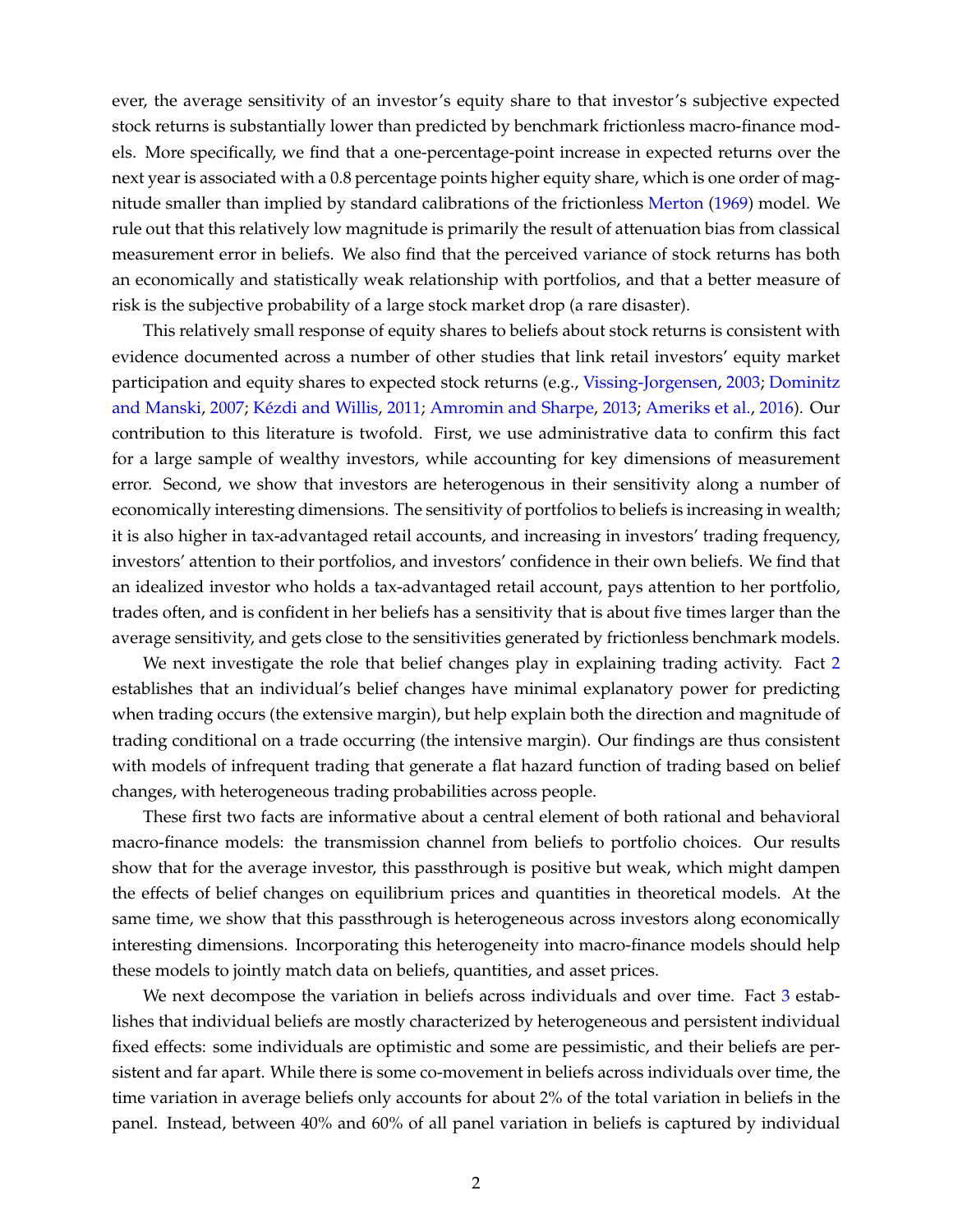fixed effects, while the rest is due to idiosyncratic individual variation and measurement error. We also find that the heterogeneity in beliefs is not well explained by observable respondent characteristics such as gender, age, wealth, attention, confidence, past returns, and geographic location. These characteristics sometimes have strong statistical relationships with beliefs, but their joint explanatory power is limited. We provide evidence that this is not the result of measurement error in eliciting beliefs. Instead, a likely explanation is that individual beliefs reflect a combination of many demographic characteristics and experiences, without a single dominant explanation.

Fact [3](#page-29-0) provides a simple but powerful description of the panel of investor beliefs: investors disagree strongly and persistently about expected cash flows and returns. Incorporating this persistent belief heterogeneity into macro-finance models is not only a way to better match the survey evidence, but might also allow for interesting model dynamics, for example coming from the redistribution of wealth between optimists and pessimists as shocks are realized.

We next explore the correlation of beliefs about different objects. Fact [4](#page-30-0) establishes that higher expectations of GDP growth are associated with higher expectations of future returns, at both short and long horizons. In the cross-section, investors who expect higher cash flow growth also tend to expect higher returns. In the time series, when an investor becomes more optimistic about cash flow growth, she also becomes more optimistic about expected returns. The correlation between expected returns and cash flow growth is an informative moment for macro-finance analysis. Indeed, the [Campbell and Shiller](#page-36-0) [\(1988\)](#page-36-0) decomposition shows that expected cash-flow growth and expected returns have opposite effects on current valuations. Models that specify belief dynamics for one process (either cash flows or returns) imply equilibrium beliefs about the other process, and our work can be used to verify whether the resulting joint distribution of beliefs is qualitatively and quantitatively consistent with the data.

Our final fact, Fact [5,](#page-33-0) establishes that when individuals perceive large stock market declines to be more likely, they also expect stock market returns to be lower. This relationship holds both across individuals and within individuals over time. This finding relates to an important strand of the macro-finance literature, which has emphasized that expectations of rare but potentially catastrophic events, referred to as rare disasters, can help explain portfolio holdings and asset prices (see [Rietz,](#page-38-3) [1988;](#page-38-3) [Barro,](#page-36-1) [2006;](#page-36-1) [Gabaix,](#page-37-1) [2012\)](#page-37-1). Our results are consistent with versions of the rare disaster framework, like the model by [Chen, Joslin and Tran](#page-36-2) [\(2012\)](#page-36-2), that allow for heterogenous beliefs about rare disaster probabilities and a willingness of investors to "agree to disagree."

We conclude this introduction by summarizing the desired characteristics of a model that would be consistent with our five facts. This represents just one way one could write such a model, based on our evidence, rather than the only possible model. The proposed model would have three key ingredients: (i) large and highly persistent heterogeneity in beliefs about both expected returns and cash-flows, with the two beliefs positively related, (ii) a willingness to "agree to disagree" that allows for trading based on disagreement, and (iii) infrequent trading with an exogenous probability of trading that differs across agents. It is an interesting open question how well such a model would perform in quantitatively matching aggregate asset prices in addition to the main features of beliefs and portfolios documented in this paper.

**Related Literature.** Our paper contributes to a growing literature that focuses on exploring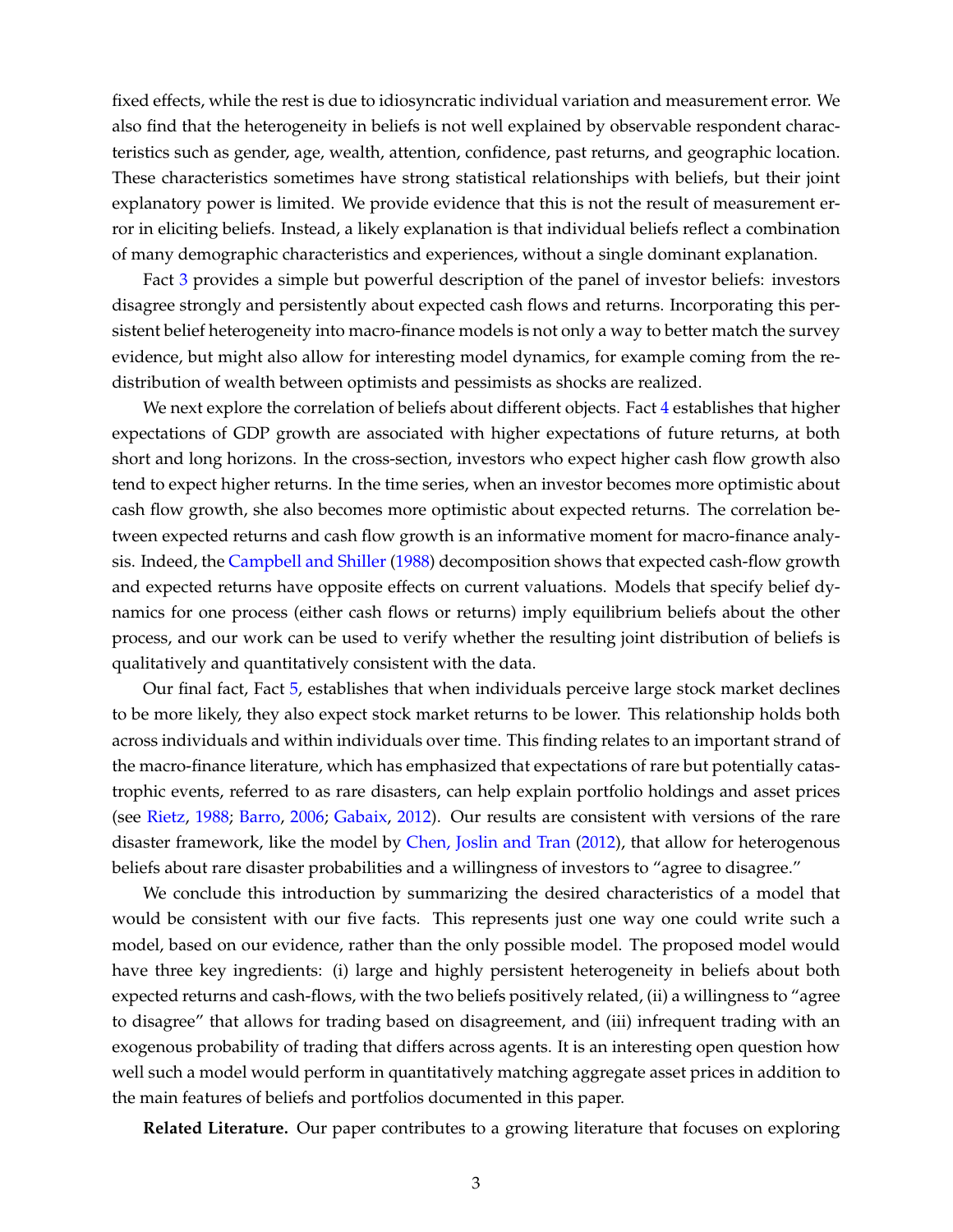the role of beliefs in explaining a large number of economic outcomes (see [DellaVigna,](#page-36-3) [2009;](#page-36-3) [Ben](#page-36-4)[jamin,](#page-36-4) [2018,](#page-36-4) for a review). In this literature, [Manski](#page-38-4) [\(2004\)](#page-38-4) was among the first and most prominent to argue for using survey data about expected equity returns and risks to better understanding individuals' investment behaviors. Over time, a series of papers has connected survey expectations to the behavior of respondents. For example, [Ameriks et al.](#page-35-2) [\(2015](#page-35-2)*a*,*[b](#page-35-3)*, [2016,](#page-35-1) [2017,](#page-35-4) [2018\)](#page-35-5) have provided recent advances by linking survey evidence to retirement choices. As part of this agenda, [Ameriks et al.](#page-35-1) [\(2016\)](#page-35-1) find a low sensitivity of retail investors' equity investment to stock market expectations, a fact also documented by [Vissing-Jorgensen](#page-38-1) [\(2003\)](#page-38-1), [Dominitz and Manski](#page-37-0) [\(2007\)](#page-37-0), [Kézdi and Willis](#page-38-5) [\(2009,](#page-38-5) [2011\)](#page-38-2), [Amromin and Sharpe](#page-35-0) [\(2013\)](#page-35-0), [Arrondel, Calvo Pardo and Tas](#page-35-6) [\(2014\)](#page-35-6), [Merkle and Weber\(2014\)](#page-38-6), [Choi and Robertson](#page-36-5) [\(2018\)](#page-36-5) and [Drerup, Enke and Von Gaudecker\(2017\)](#page-37-2), with related work by [Hurd, Van Rooij and Winter](#page-37-3) [\(2011\)](#page-37-3), [Hudomiet, Kézdi and Willis](#page-37-4) [\(2011\)](#page-37-4) and [De Marco, Macchiavelli and Valchev](#page-37-5) [\(2018\)](#page-37-5). Our work builds on this literature by exploring a quantitative survey of a large panel of wealthy investors, which is matched to administrative data on these investors' portfolios and trading behaviors. Our survey, which was designed to inform theoretical models, allows us to discover new facts, and deepen our understanding of existing patterns both quantitatively and in terms of their variation across individuals and over time.

We also contribute to a macro-finance literature that has debated the tradeoffs between behavioral and rational modeling approaches, with survey evidence providing an important input (see [Cochrane,](#page-36-6) [2011,](#page-36-6) [2017;](#page-36-7) [Greenwood and Shleifer,](#page-37-6) [2014;](#page-37-6) [Adam, Matveev and Nagel,](#page-35-7) [2018\)](#page-35-7). Among the many proposed equilibrium models, the most relevant for our work are those that directly incorporate survey evidence (e.g., [Barberis et al.,](#page-36-8) [2015;](#page-36-8) [Adam, Marcet and Beutel,](#page-35-8) [2017;](#page-35-8) [Bhandari,](#page-36-9) Borovička and Ho, [2016\)](#page-36-9) and those that feature heterogenous belief (e.g., [Scheinkman and Xiong,](#page-38-7) [2003;](#page-38-7) [Geanakoplos,](#page-37-7) [2010;](#page-37-7) [Caballero and Simsek,](#page-36-10) [2017;](#page-36-10) [Martin and Papadimitriou,](#page-38-8) [2019\)](#page-38-8).

Our work also relates to a literature that has explored the role of beliefs in other settings. For example, in the housing market (e.g., [Piazzesi and Schneider,](#page-38-9) [2009;](#page-38-9) [Case, Shiller and Thompson,](#page-36-11) [2012;](#page-36-11) [Cheng, Raina and Xiong,](#page-36-12) [2014;](#page-36-12) [Kuchler and Zafar,](#page-38-10) [2015;](#page-38-10) [Burnside, Eichenbaum and Rebelo,](#page-36-13) [2016;](#page-36-13) [Glaeser and Nathanson,](#page-37-8) [2017;](#page-37-8) [Adelino, Schoar and Severino,](#page-35-9) [2018\)](#page-35-9) as well as the role of firm expectations (e.g., [Cummins, Hassett and Oliner,](#page-36-14) [2006;](#page-36-14) [Bacchetta, Mertens and Van Wincoop,](#page-35-10) [2009;](#page-35-10) [Coibion and Gorodnichenko,](#page-36-15) [2012;](#page-36-15) [Gennaioli, Ma and Shleifer,](#page-37-9) [2016;](#page-37-9) [Landier, Ma and Thesmar,](#page-38-11) [2017;](#page-38-11) [Bachmann et al.,](#page-35-11) [2018;](#page-35-11) [Bordalo et al.,](#page-36-16) [2018;](#page-36-16) [García-Schmidt and Woodford,](#page-37-10) [2019;](#page-37-10) [Fuhrer,](#page-37-11) [2018\)](#page-37-11). A further related literature has explored how individuals with different political convictions respond to political events (see [Mian, Sufi and Khoshkhou,](#page-38-12) [2015;](#page-38-12) [Kempf and Tsoutsoura,](#page-37-12) [2018;](#page-37-12) [Meeuwis et al.,](#page-38-13) [2018\)](#page-38-13).

## I SURVEY DESCRIPTION

<span id="page-5-0"></span>To explore the structure of investors' beliefs and the relationship between those beliefs and investors' portfolio allocations, we designed a new online survey of U.S.-based individual investors who hold accounts at Vanguard, one of the world's largest asset management firms with more than \$6 trillion in assets under management. We first provide a high-level overview of the survey questions (we report the exact phrasing and the survey interface in the Appendix). We then explore the survey sample, the response rates, and the demographics of respondents and non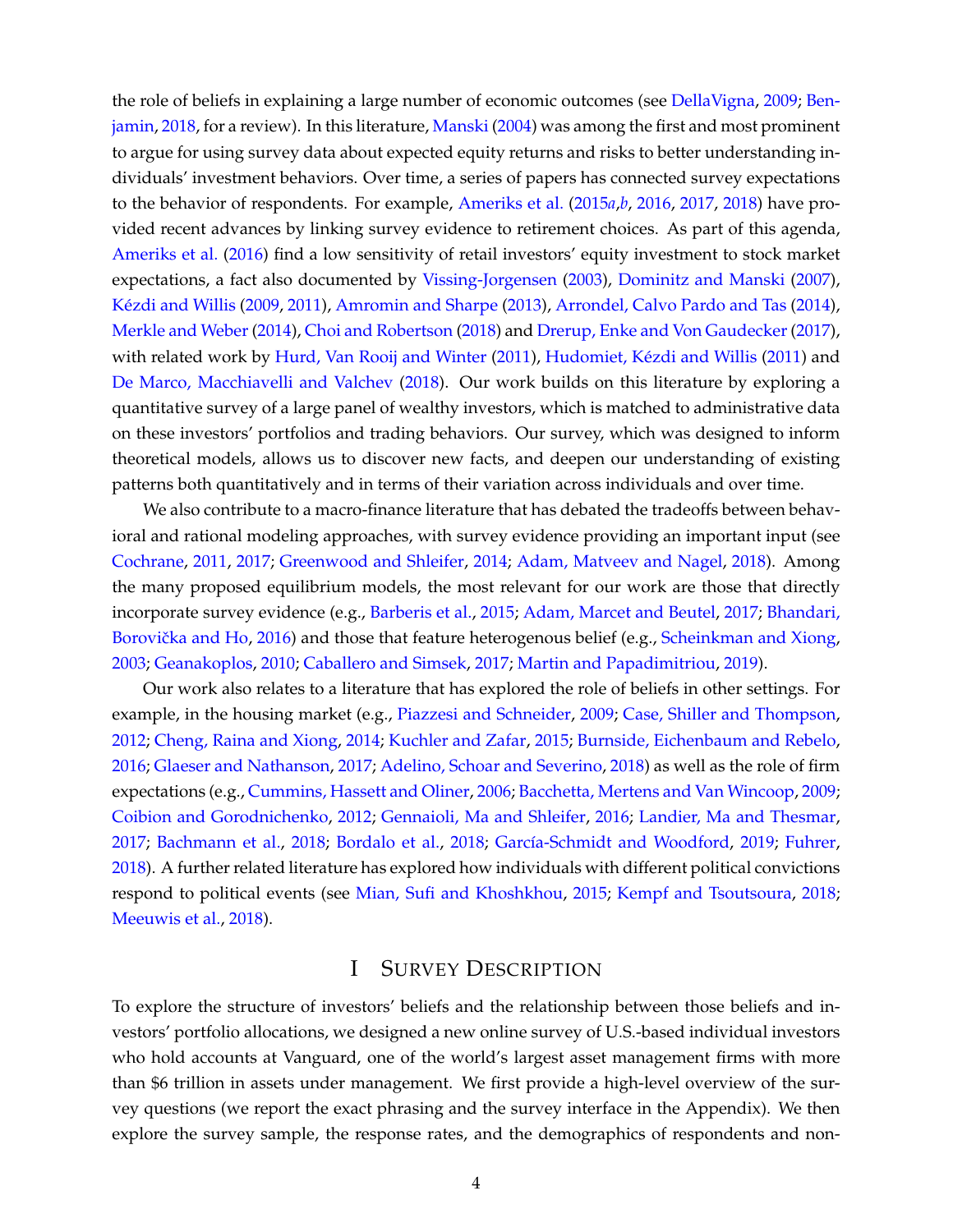respondents, which allow us to analyze the dimensions of selection into responding.

# *I.A Survey Design*

The survey includes questions on three broad topics: expected stock-market returns, expected GDP growth rates, and expected bond returns. In the implementation of the survey, we randomized whether individuals were first asked about their expectations of stock returns or their expectations of GDP growth rates. The questions on bond returns were always asked last.

**Expected Stock Market Returns.** We asked respondents about their expectations for the return of the U.S. stock market. We elicited point estimates for the expected annualized returns over the coming year and the coming ten years, as well as subjective probabilities that the return over the next year would fall into one of five buckets: less than -30%, between -30% and -10%, between -[1](#page-6-0)0% and 30%, between 30% and 40%, and more than  $40\%$ .<sup>1</sup> We randomized the ordering of the buckets (i.e., lowest to highest vs. highest to lowest) across survey respondents, and the survey enforced that the assigned probabilities add up to 100%. As shown in the Appendix, the survey interface also presented real-time histograms of the survey responses as they were entered in order to help individuals visualize the probability distributions implied by their numerical answers.

**Expected Real GDP Growth Rates.** We also asked respondents about their expectations for the annualized growth rate of real GDP. We elicited point estimates for the expected growth rates over the coming three years and the coming ten years. In addition, we asked about the probabilities that individuals assigned to the annualized GDP growth rate over the coming three years falling into one of five buckets: less than -3%, between -3% and 0%, between 0% and 3%, between 3% and  $9\%$ , and more than  $9\%$ <sup>[2](#page-6-1)</sup>. We again randomized the ordering of buckets across respondents.

**Expected Bond Returns.** The final block of questions elicited respondents' expectations about the 1-year return of a 10-year U.S. government zero coupon bond.<sup>[3](#page-6-2)</sup>

**Difficulty and Confidence.** At the end of every block of questions (stock, GDP, and bonds), the survey asked individuals how confident they were about their answers (on a five-point scale from "not at all confident" to "extremely confident"), and how difficult they found the questions (on a five-point scale from "not at all difficult" to "extremely difficult").

## *I.B Survey Sample and Response Rate*

The online survey is conducted every two months among U.S.-based Vanguard investors. In this paper, we explore the first fifteen waves of the survey, covering February 2017 to June 2019. In the first wave, 40, 000 clients were invited by email to participate in the survey. These clients were randomly selected such that 80% of the sample were retail investors and 20% were investors in defined contribution plans.<sup>[4](#page-6-3)</sup> Overall, the sample of individuals that are potentially contacted rep-

<span id="page-6-0"></span> $1$ These buckets were chosen such that the tails correspond to extreme events that still have substantial probability mass based on historical frequency. Between 1927 and 2014, the share of 1-year stock returns in each bucket was: 3.7% (lowest bucket), 11.6% (second bucket), 65.9% (third bucket), 13.8% (fourth bucket), 5% (highest bucket).

<span id="page-6-1"></span><sup>2</sup>Between 1929 and 2015, the share of annualized U.S. real three-year GDP growth in each bucket was: 4.2% (lowest bucket), 5.4% (second bucket), 33.3% (third bucket), 50.8% (fourth bucket), and 6.3% (highest bucket).

<span id="page-6-3"></span><span id="page-6-2"></span> $3A$  last question elicited expectations about future yield curves; we do not use this question in the current paper.

<sup>&</sup>lt;sup>4</sup>Additional requirements to be potentially invited to take the survey are that clients: (i) had opted into receiving account statements via email, (ii) were older than 21 years, and (iii) had total Vanguard assets of at least \$10,000.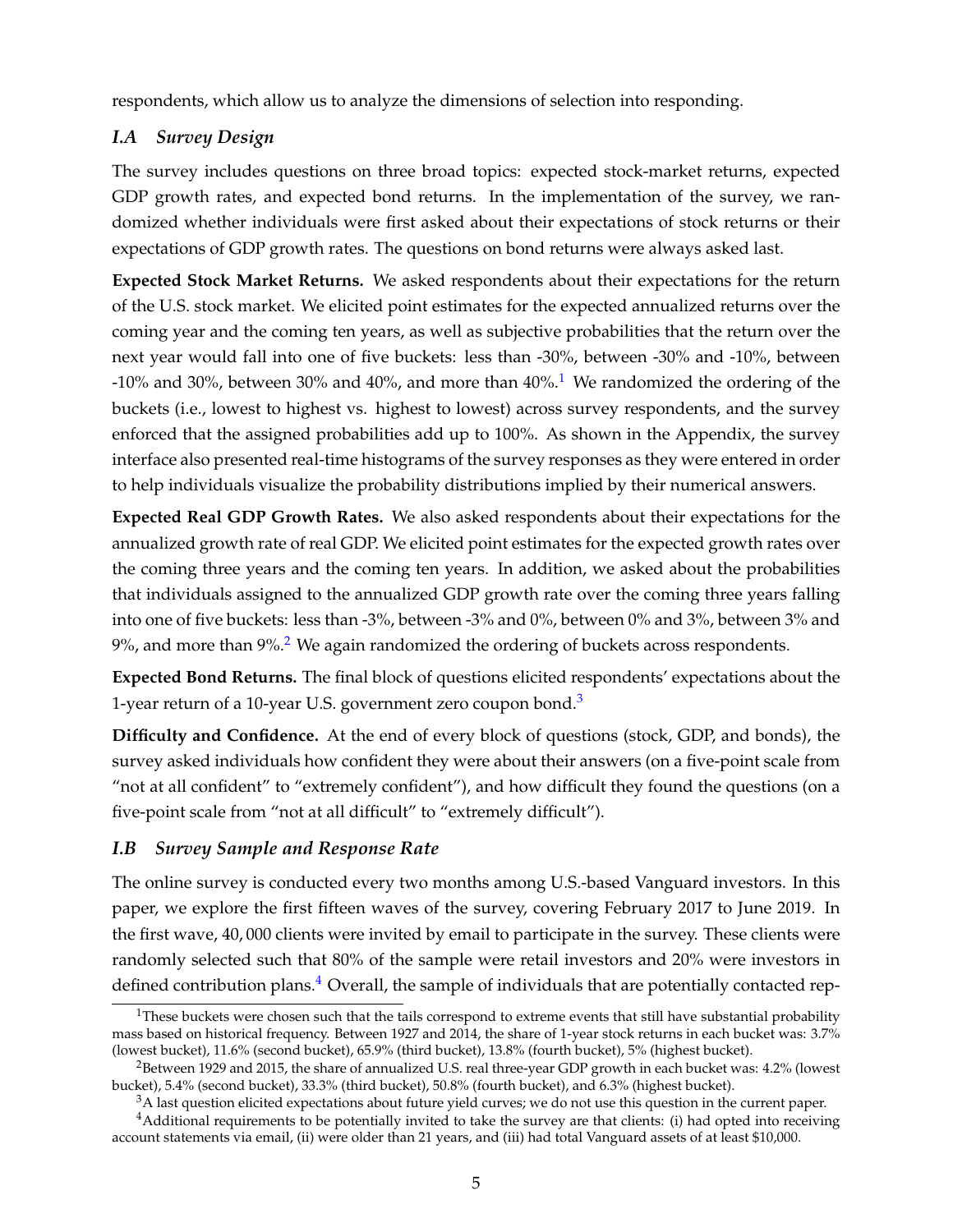resent \$2 trillion in assets. If individuals respond to the survey in any wave, they are recontacted in each subsequent wave. Individuals who do not respond to the first wave in which they are contacted are recontacted for two subsequent waves. If they respond in neither of these waves, they are dropped from the sample. Individuals can at any point opt out of the study and are, in this case, never contacted again. In the second wave, an additional 25, 000 clients were invited to participate (in addition to those carried over from wave 1). Waves 3 to 5 invited 13, 000 new clients each; from wave 6 onward, the number of new clients contacted in each wave increased to 14, 500.

**Response Rates.** The left panel of Figure [I](#page-7-0) shows the response rates for the first fifteen waves, where we count only fully completed surveys as "responses." The orange-circle line shows that the response rate among individuals contacted for the first time was relatively stable at 3%-4% across waves. The response rates among individuals who were previously contacted but had not yet responded, given by the blue-diamond line, were between 1.5% and 2% across waves. The green-square line shows the response rate among individuals who had responded to at least one previous survey. The steady-state re-response rate of these individuals is between 15% and 20%. It declines somewhat over time, though much of this decline is driven by compositional effects: in later survey waves, the average time since the last response of individuals who have previously responded is higher. These response rates translate into more than 2, 000 survey responses per wave. Across the fifteen waves, we received 32, 198 total responses.

The right panel of Figure [I](#page-7-0) shows the number of responses in each wave, split out by how many overall survey waves the respondents took part in. Overall, fewer than 30% of responses come from individuals who have responded to one survey only (though some of these may end up responding to future surveys). Over 35% of responses come from individuals who have responded to at least four survey waves, and more than 18% come from individuals who have responded to at least six survey waves. Appendix A.1 provides additional details on our response rates.

<span id="page-7-0"></span>

### **Figure I:** Survey Responses

**Note:** Figure shows the responses to the GMSU-Vanguard Survey in each of the fifteen waves between February 2017 and June 2019. The left panel shows response rates. The orange line (circles) shows the response rates for individuals contacted for the first time. The blue line (diamonds) shows the response rates for individuals that were contacted in previous waves, but who had not yet responded. The green line (squares) shows the response rate for individuals who had previously responded. The right panel shows the number of responses per wave. It splits out responses that come from individuals who only respond to one of the waves, from individuals who respond to two or three waves, and from individuals who respond to at least four waves.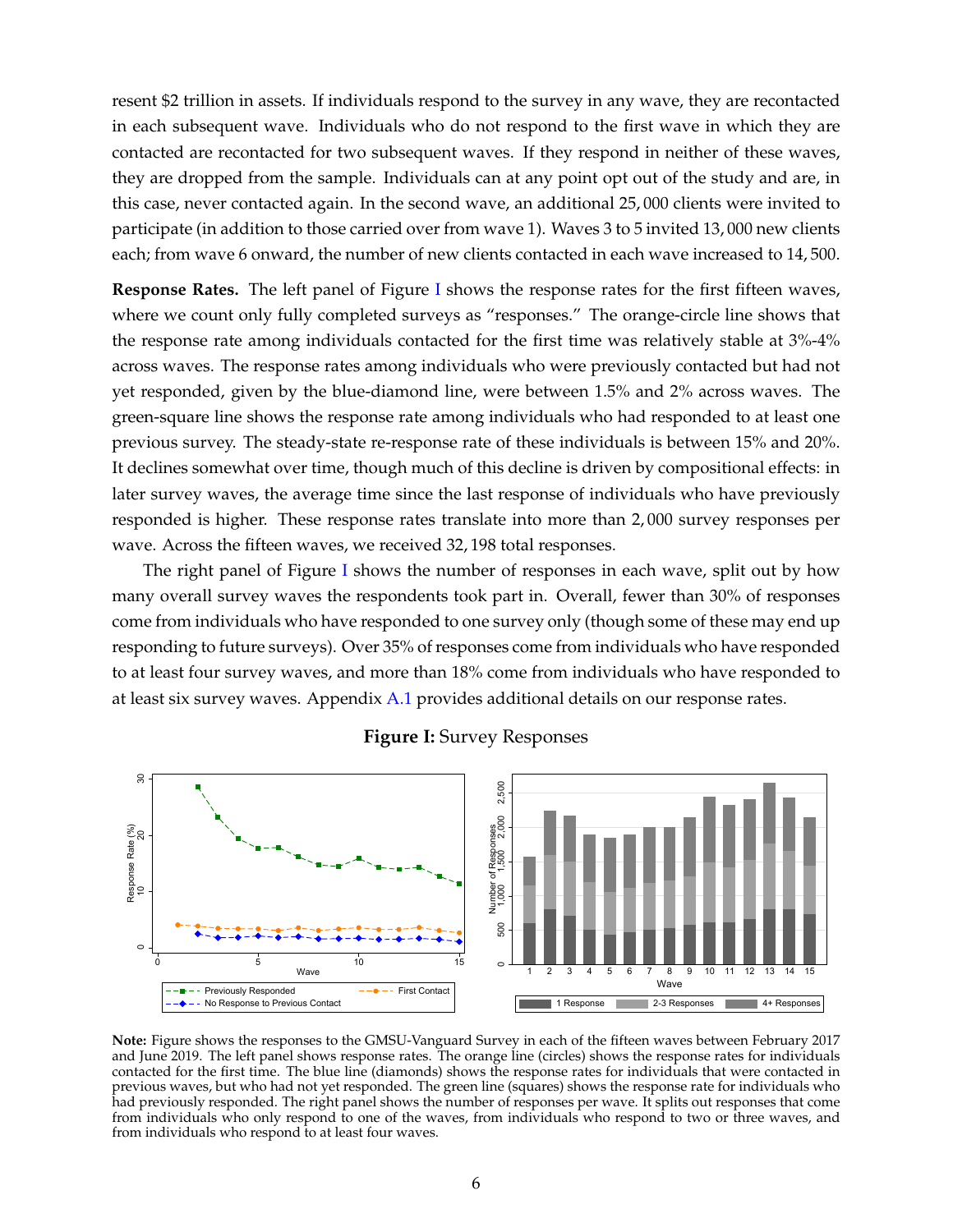<span id="page-8-0"></span>

|                                         |       | <b>Survey Respondents</b> | Non-<br>respondents | Difference   |       |            |
|-----------------------------------------|-------|---------------------------|---------------------|--------------|-------|------------|
|                                         | Mean  | P <sub>10</sub>           | <b>P50</b>          | P90          | Mean  |            |
| Age (years)                             | 59.4  | 39.0                      | 62.0                | 75.0         | 51.8  | $7.60***$  |
| Male                                    | 0.70  | 0                         | 1                   | $\mathbf{1}$ | 0.54  | $0.16***$  |
| Region                                  |       |                           |                     |              |       |            |
| Northeast                               | 0.23  | 0                         | $\mathbf 0$         | $\mathbf{1}$ | 0.24  | $-0.01***$ |
| Midwest                                 | 0.21  | 0                         | 0                   | $\mathbf{1}$ | 0.20  | $0.01***$  |
| South                                   | 0.31  | 0                         | 0                   | 1            | 0.31  | 0.00       |
| West                                    | 0.25  | 0                         | 0                   | $\mathbf{1}$ | 0.25  | 0.00       |
| Total Vanguard Wealth (k\$)             | 513.4 | 26.6                      | 225.2               | 1265.0       | 252.4 | $261.1***$ |
| Length of Vanguard Relationship (Years) | 15.30 | 3                         | 15                  | 27           | 12.58 | $2.72***$  |
| Active Trades / Month                   | 1.49  | 0.00                      | 0.51                | 3.59         | 0.88  | $0.61***$  |
| Monthly Portfolio Turnover (%)          | 2.24  | 0.00                      | 0.79                | 4.78         | 1.91  | $0.33***$  |
| Days with Log-Ins / Month               | 3.32  | 0.00                      | 0.66                | 12.37        | 0.69  | $2.63***$  |
| Total Time Spent / Month (Minutes)      | 24.8  | 0.0                       | 5.7                 | 61.6         | 3.9   | 20.86***   |
| Portfolio Shares (%)                    |       |                           |                     |              |       |            |
| Equity                                  | 67.6  | 30.2                      | 71.0                | 100.0        | 70.8  | $-3.23***$ |
| <b>Fixed Income</b>                     | 20.5  | 0.0                       | 15.0                | 48.6         | 17.2  | $3.31***$  |
| Cash                                    | 9.4   | 0.0                       | 1.2                 | 30.1         | 9.4   | $-0.07$    |
| Other/Unknown                           | 2.5   | 0.0                       | 0.0                 | 6.6          | 2.5   | 0.00       |
| Number of Unique Assets                 | 7.22  | 1                         | 4                   | 16           | 4.39  | $2.83***$  |
| <b>Number of Mutual Funds</b>           | 4.91  | 1                         | 4                   | 11           | 3.38  | $1.53***$  |
| Number of ETFs                          | 0.66  | 0                         | 0                   | 2            | 0.33  | $0.32***$  |
| Number of Stocks                        | 1.48  | 0                         | 0                   | 3            | 0.63  | $0.85***$  |
| Number of Bonds                         | 0.18  | 0                         | 0                   | 0            | 0.05  | $0.13***$  |

### **Table I:** Demographics - Survey Respondents and Non-Respondents

**Note:** Table shows summary statistics on both the survey respondents and non-respondents. Age, gender, location, total wealth at Vanguard, length of Vanguard relationship, and number of assets are measured as of June 2019. Other variables are presented as monthly averages between January 2017 and June 2019.

**Demographics of Respondents.** Table [I](#page-8-0) presents summary statistics on the demographics, portfolio composition, and trading behavior of the survey respondents as well as the non-respondents. The average survey respondent is about 59 years old, while 70% of respondents are male. Respondent hold assets with an average value of \$513k at Vanguard, while the 10-90 percentile range of assets held at Vanguard is \$27k to \$1.27m. The average respondent logs into her Vanguard account about 3.3 times a month, has 1.5 active trades per month, and turns over 2.24% of her portfolio every month. Activity on the Vanguard site, both in terms of log-ins and in terms of trading activity, varies across survey respondents. At the 10th percentile of the distribution, respondents spend essentially no time on the Vanguard site, while at the 90th percentile of the distribution, respondents log in every third day. The average respondent has 7.2 unique assets in her portfolio, and holds 67.6% of their portfolio in equity, 20.[5](#page-8-1)% in fixed income assets, and  $9.4\%$  in cash.<sup>5</sup> There are substantial differences in portfolio allocations across our survey respondents. At the 10th percentile of the distribution, the equity share is 30.2%, while at the 90th percentile, it is 100%.

<span id="page-8-1"></span> $5$ The CUSIP-level information on individual security holdings is matched with information from Morningstar for mutual funds to calculate the portfolio share held in equities, fixed income instruments, cash, and other investments. Investments in mutual funds are apportioned depending on the portfolio composition of each fund (e.g., 60% equity and 40% fixed income). Cash includes cash-equivalent investments such as money-market funds. The category "other investments" includes alternative investments such as commodities, real estate, and derivatives.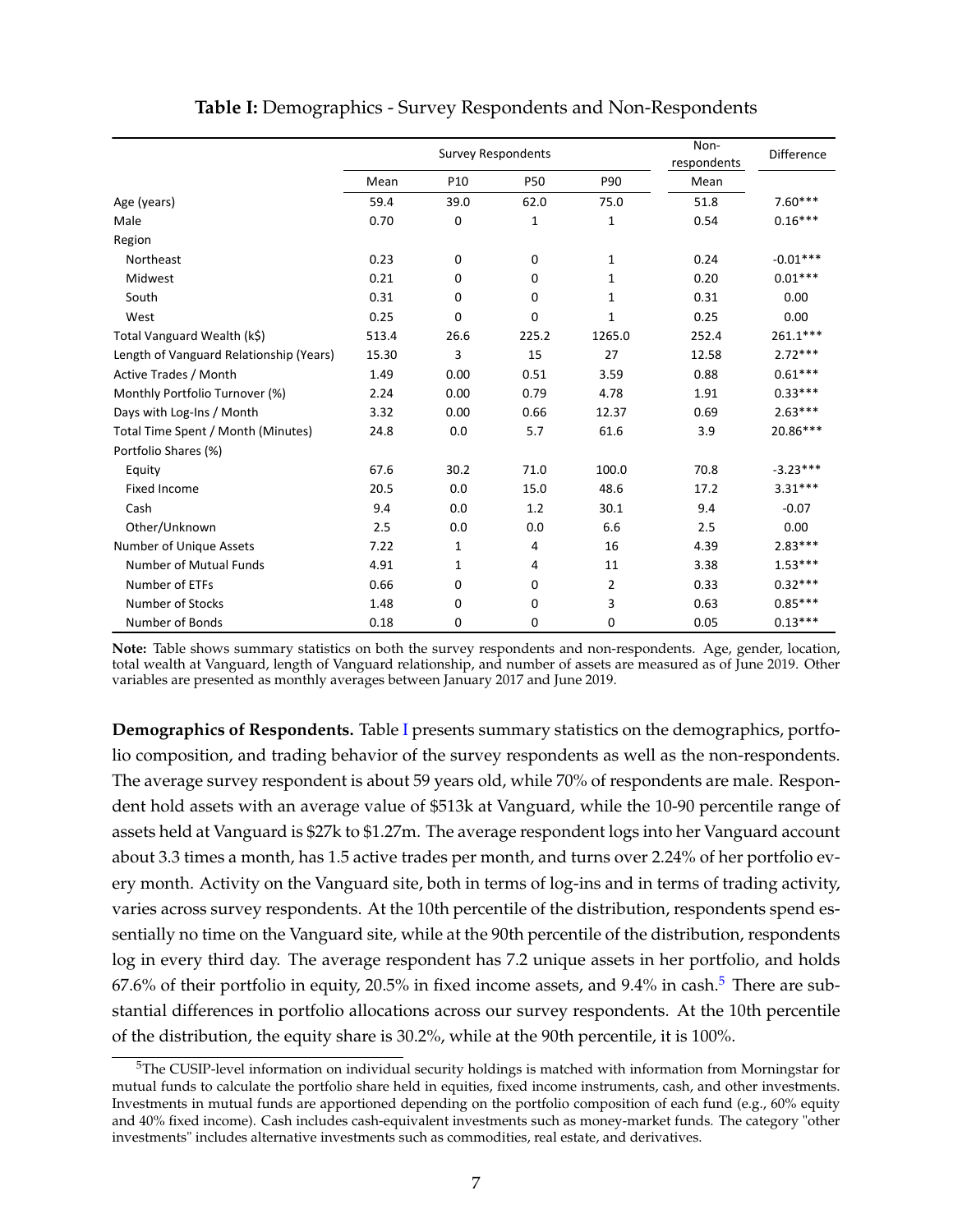**Sample Selection.** Like in all surveys, the sample of respondents is likely selected on a number of dimensions. We explore two types of selection: (i) selection into who is a Vanguard client, and (ii) selection into which Vanguard clients answer the survey.

We first compare the characteristics of respondents and non-respondents. Table [I](#page-8-0) shows that our survey respondents are older and more likely to be male than non-respondents. Respondents are also substantially wealthier, with average wealth held at Vanguard of \$513k for respondents relative to \$261k for non-respondents. Respondents trade more frequently and their monthly portfolio turnover is larger; they also log into their Vanguard accounts more frequently than non-respondents.<sup>[6](#page-9-0)</sup> Portfolio allocations of respondents and non-respondents are relatively similar, though the average respondent holds more unique assets. Overall, while the respondents are not fully representative of the Vanguard population, our sample over-represents individuals who are wealthier and who trade more often, and whose beliefs are thus more likely to affect asset prices.

We also analyze whether Vanguard clients are similar to the overall pool of retail investors. One potential concern is that Vanguard's investment philosophy of focusing on passive and lowfee investments attracts a selected sample of investors. Indeed, there are some differences between Vanguard clients and other retail investors. For example, [Cogent Wealth Reports](#page-36-17) [\(2018\)](#page-36-17) compared Vanguard retail clients to a representative sample of investors with at least \$100k in investable assets. Vanguard clients were more likely to be older and richer than the comparison sample; they also held a larger portfolio share in risky assets, and a larger share in passive-like instruments. These differences, however, do not mean that our sample is uninteresting or not quantitatively relevant. Vanguard manages more than \$6trn in investments (with the potential survey respondents holding around \$2trn), so the investors targeted in our study own a non-trivial fraction of global wealth. With the rising popularity of low-fee investment strategies, our sample is also likely to become even more relevant to understanding investments and asset prices. In addition, while there are some notable differences in characteristics between Vanguard investors and retail investors more generally, the two investor groups are similar on other important dimensions.

First, we compare the trading intensity of the survey respondents to the trading intensity observed in other investor samples studied in the literature. A recent paper by [Meeuwis et al.](#page-38-13) [\(2018\)](#page-38-13) analyzes typical retirement investors at a "large U.S. financial institution" that is not Vanguard; they report that 29.5% of those investors make an active trade in the past year.<sup>[7](#page-9-1)</sup> In our sample, which comprises both retail and retirement accounts, 67% of non-respondents and 78% of respondents made at least one active trade in the year 2017. We conclude that despite Vanguard's focus on passive buy-and-hold strategies, individuals in our sample do not appear to trade less frequently than representative retail investors at other firms. $8$  As a second test, we explore whether

<span id="page-9-0"></span><sup>&</sup>lt;sup>6</sup>Responding to the survey does not involve respondents logging into their Vanguard accounts; the process of answering the survey does therefore not lead to a mechanical increase in log-ins.

<span id="page-9-1"></span><sup>&</sup>lt;sup>7</sup>[Meeuwis et al.](#page-38-13) [\(2018\)](#page-38-13) report that their data "contains the characteristics and individual portfolio holdings of millions of anonymized households covering trillions of dollars in investable wealth"; their research focuses on a subsample that is "representative of 'typical' American investors with retirement saving", a group that holds 41% of household investable wealth in the United States.

<span id="page-9-2"></span> $8$ On the other hand, we would expect that some of our results might not generalize to a broader set of investors. For example, clients at brokerage firms that target day-traders or professional hedge funds are likely to have higher portfolio turnover. For example, [Barber and Odean](#page-35-12) [\(2000\)](#page-35-12) document the trading behavior of about 80,000 investors at a "large discount brokerage firm" in the United States, and find that the median person in their sample has a port-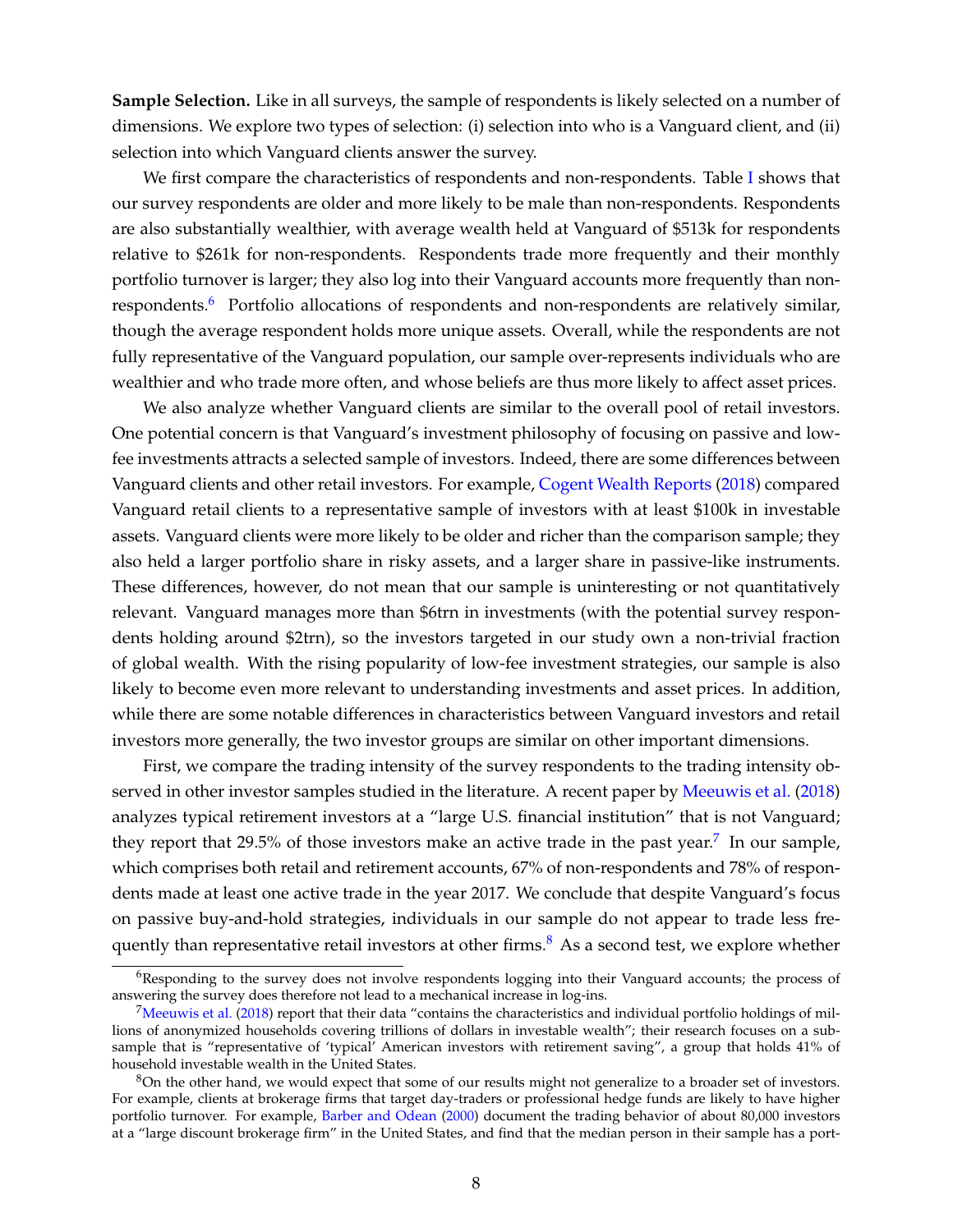Vanguard investors are less likely than other investors to follow a "flow-performance" pattern, whereby they increase their positions in mutual funds that just experienced high returns (see [Coval and Stafford,](#page-36-18) [2007\)](#page-36-18). Appendix A.2 shows that the flow-performance sensitivity in the population of all investors in Vanguard funds as well as in the population of investors that respond to our survey is very similar to the flow-performance sensitivity documented in the literature. Third, Appendix A.3 shows that the level and time-series variation in our survey responses line up closely with those from other surveys that target very different investor populations during the same sample period. These findings highlight that our survey respondents are not substantially different to a broader pool of retail investors in their beliefs and trading behaviors.

#### *I.C Survey Responses: Summary Statistics*

Table [II](#page-11-0) shows summary statistics across the 32, 198 survey responses; Appendix A.4 presents the full distribution of the responses to the key questions.<sup>[9](#page-10-0)</sup> The average respondent takes about 8.6 minutes to answer all survey questions. The 10-90 percentile range for the total time to respond is approximately 4 minutes to 14 minutes. Therefore, all respondents spend a sizable amount of time answering the questions, rather than carelessly clicking through the survey; this is consistent with the non-compensated nature of the survey requiring a certain intrinsic interest from participants.

The average expected 1-year stock market return is 4.98%, while the average annualized expected 10-year stock market return is 6.60%. There is substantial heterogeneity in the expected 1-year stock market return across responses. At the 10th percentile of the distribution, individuals reported a 1-year expected stock return of 0%, while at the 90th percentile they expected a return of 10%. The across-responses standard deviation of expected 1-year returns is 5.21%, much larger than the standard deviation of expectations of annualized 10-year returns, which is 3.74%. This suggests that individuals anticipate some medium-run mean reversion in stock returns. When we ask individuals about their expectations of annualized GDP growth, the means for the next three years and the next ten years are quite similar at 2.89% and 3.15%, respectively. The average respondent expected 1-year returns of 10-year U.S. Treasury zero-coupon bonds to be 1.64%, with a 10-90 percentile range across respondents of -2% to 4%.

Table [II](#page-11-0) also shows that respondents put substantial probabilities on relatively large short-run stock market declines and GDP declines. The average individual assigns a 5.1% chance to the

folio turnover of about 2.7% per month, relative to 0.79% in our sample. However, the share of total wealth held by individuals in our sample or in the sample studied by [Meeuwis et al.](#page-38-13) [\(2018\)](#page-38-13) vastly exceeds that of the sample studied by [Barber and Odean](#page-35-12) [\(2000\)](#page-35-12), suggesting that the high trading frequency in the latter may be the outlier, and the lower trading frequency in ours and the other samples more likely to be representative of the average U.S. investor.

<span id="page-10-0"></span> $9$ Even among the respondents who completed the entire survey flow, some respondents skipped a few questions. We verified that restricting our analysis to the sample of respondents who provided answers to every question does not affect our conclusions. We also explored the presence of extreme outlier responses, such as individuals reporting that the expected return on the U.S. stock market over the coming year was 400% or -100%. Since such outliers have extreme effects on the analysis, in our baseline analysis we set extreme outlier answers (below the bottom percentile, and above the top percentile) for each unbounded expectation question equal to missing. It is often the case that the same individuals report multiple answers outside the accepted ranges. Naturally, there are some critical judgment calls involved in selecting these cutoffs, which involve trading-off retaining true extreme beliefs with excluding answers from individuals who probably misunderstood the question or the units. We have done extensive sensitivity analysis to confirm that our results are robust to a wide range of choices for the cutoff values. We also confirmed that the results are robust to winsorizing extreme answers rather than setting them equal to missing, and to dropping all answers of individuals who report extreme answers to at least one question.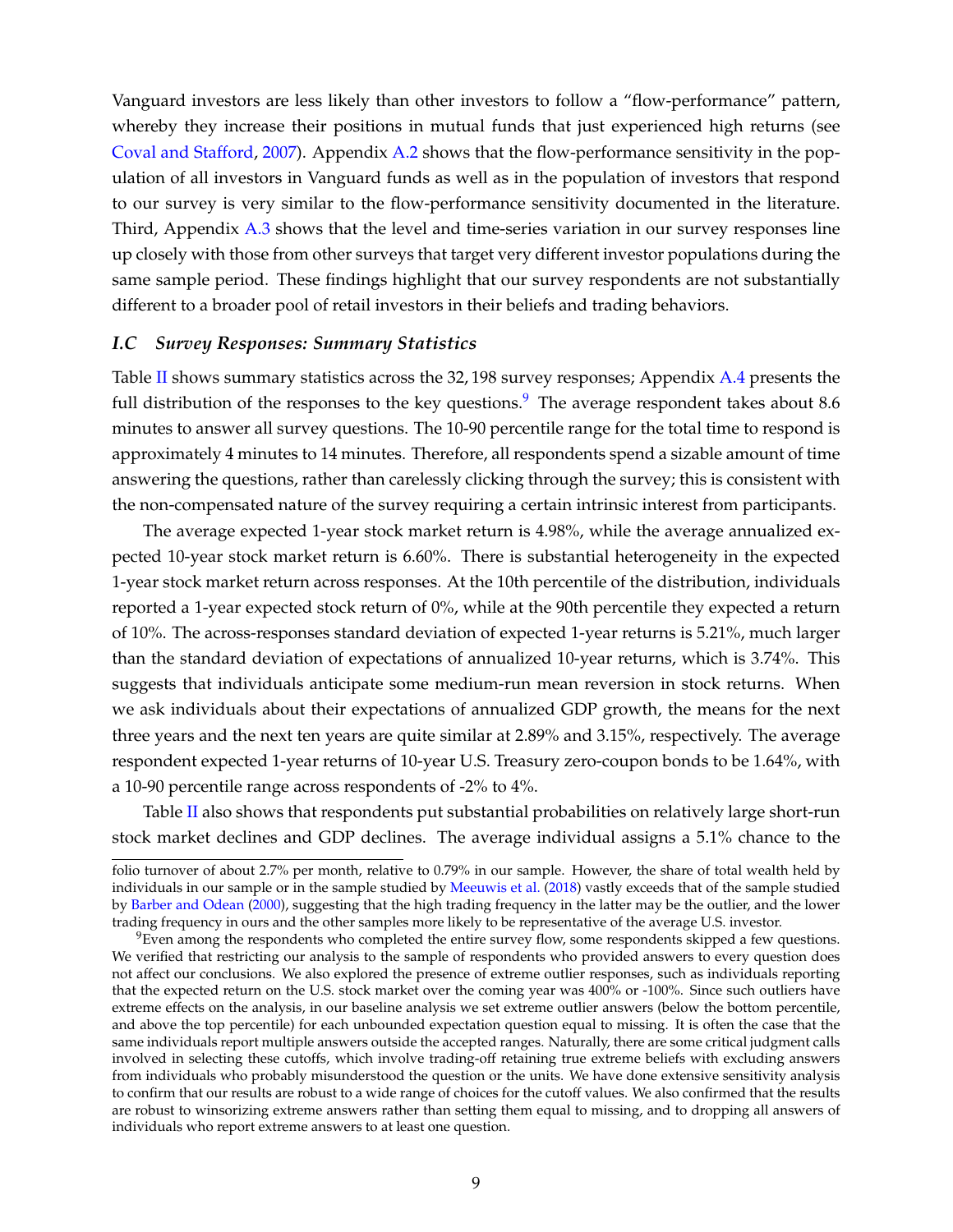<span id="page-11-0"></span>

|                                                         | Mean | SD   | P <sub>10</sub> | P25            | <b>P50</b>     | P75 | P90 |
|---------------------------------------------------------|------|------|-----------------|----------------|----------------|-----|-----|
| <b>Expected Stock Returns</b>                           |      |      |                 |                |                |     |     |
| Expected 1Y Stock Return (%)                            | 4.98 | 5.21 | 0               | 3              | 5              | 8   | 10  |
| Expected 10Y Stock Return (% p.a.)                      | 6.60 | 3.74 | 3               | 5              | 6              | 8   | 10  |
| Probability 1Y Stock Return in Bucket (%)               |      |      |                 |                |                |     |     |
| Less than -30%                                          | 5.1  | 8.3  | 0               | 0              | 3              | 5   | 10  |
| -30% to -10%                                            | 13.9 | 13.4 | 0               | 5              | 10             | 20  | 30  |
| -10% to 30%                                             | 71.0 | 22.5 | 40              | 60             | 75             | 90  | 100 |
| 30% to 40%                                              | 7.3  | 10.6 | 0               | 0              | 5              | 10  | 20  |
| More than 40%                                           | 2.7  | 6.2  | 0               | 0              | 0              | 5   | 10  |
| <b>Expected GDP Growth</b>                              |      |      |                 |                |                |     |     |
| Expected 3Y GDP Growth (% p.a.)                         | 2.89 | 1.95 | 2               | 2              | 3              | 3   | 4   |
| Expected 10Y GDP Growth (% p.a.)                        | 3.15 | 2.61 | $\overline{2}$  | $\overline{2}$ | 3              | 3   | 5   |
| Probability p.a. 3Y GDP Growth in Bucket (%)            |      |      |                 |                |                |     |     |
| Less than -3%                                           | 4.5  | 7.7  | 0               | 0              | $\overline{2}$ | 5   | 10  |
| -3% to 0%                                               | 12.3 | 12.1 | 0               | 4              | 10             | 20  | 25  |
| 0% to 3%                                                | 58.7 | 25.8 | 20              | 40             | 60             | 80  | 90  |
| 3% to 9%                                                | 21.4 | 22.7 | 0               | 5              | 15             | 30  | 55  |
| More than 9%                                            | 3.1  | 8.4  | 0               | 0              | 0              | 5   | 10  |
| <b>Expected Bond Returns</b>                            |      |      |                 |                |                |     |     |
| Expected 1Y Return of 10Y zero coupon bond (%)          | 1.64 | 2.86 | $-2$            | $\mathbf 1$    | 2              | 3   | 4   |
| Difficulty ("Not at all difficult", , "Very difficult") |      |      |                 |                |                |     |     |
| <b>Expected Stock Returns</b>                           | 2.30 | 0.96 | 1               | 2              | 2              | 3   | 3   |
| <b>Expected GDP Growth</b>                              | 2.43 | 0.97 | 1               | 2              | $\overline{2}$ | 3   | 4   |
| <b>Expected Bond Returns</b>                            | 2.86 | 0.99 | $\overline{2}$  | $\overline{2}$ | 3              | 3   | 4   |
| Confidence ("Not at all confident", , "Very confident") |      |      |                 |                |                |     |     |
| <b>Expected Stock Returns</b>                           | 3.07 | 0.85 | 2               | 3              | 3              | 4   | 4   |
| <b>Expected GDP Growth</b>                              | 3.00 | 0.84 | $\overline{2}$  | 3              | 3              | 3   | 4   |
| <b>Expected Bond Returns</b>                            | 2.60 | 0.85 | $\overline{2}$  | $\overline{2}$ | 3              | 3   | 4   |
| Time of responding to survey (seconds)                  | 514  | 432  | 237             | 306            | 413            | 577 | 823 |

### **Table II:** Summary Statistics - Survey Responses

**Note:** Table shows summary statistics of the answers across responses to the first fifteen waves of the GMSU-Vanguard survey. The possible answers for "difficulty" are 1 = "Not at all difficult", 2 = Not very difficult", 3 = "Somewhat difficult", 4 = "Very difficult, 5 = "Extremely difficult." The possible answers for confidence are 1 = "Not at all confident", 2 = "Not very confident", 3 = "Somewhat confident", 4 = "Very confident", and 5 = "Extremely confident."

1-year return of the stock market being less than -30%, while the median respondent assigns a 3% chance to such an event. As with the the other answers, there is substantial across-answer heterogeneity. Answers at the 25th percentile of the distribution correspond to a 0% chance of returns lower than -30%, while those at the 90th percentile of the distribution correspond to a 10% probability of such events. Similarly, in the case of GDP growth, individuals assign an average probability of an annualized decline in GDP of more than 3% over the coming three years of 4.5%.

<span id="page-11-1"></span>Most individuals report finding the survey questions relatively easy to understand, though the questions on bond returns were perceived to be more difficult than the questions on expected stock market returns and expected GDP growth. There also appears to be a relatively wide range of confidence that individuals have in their answers. For each of the three survey blocks, individuals at the 10th percentile of the distribution report being "not very confident" in their answers, while individuals at the 90th percentile reported being "very confident."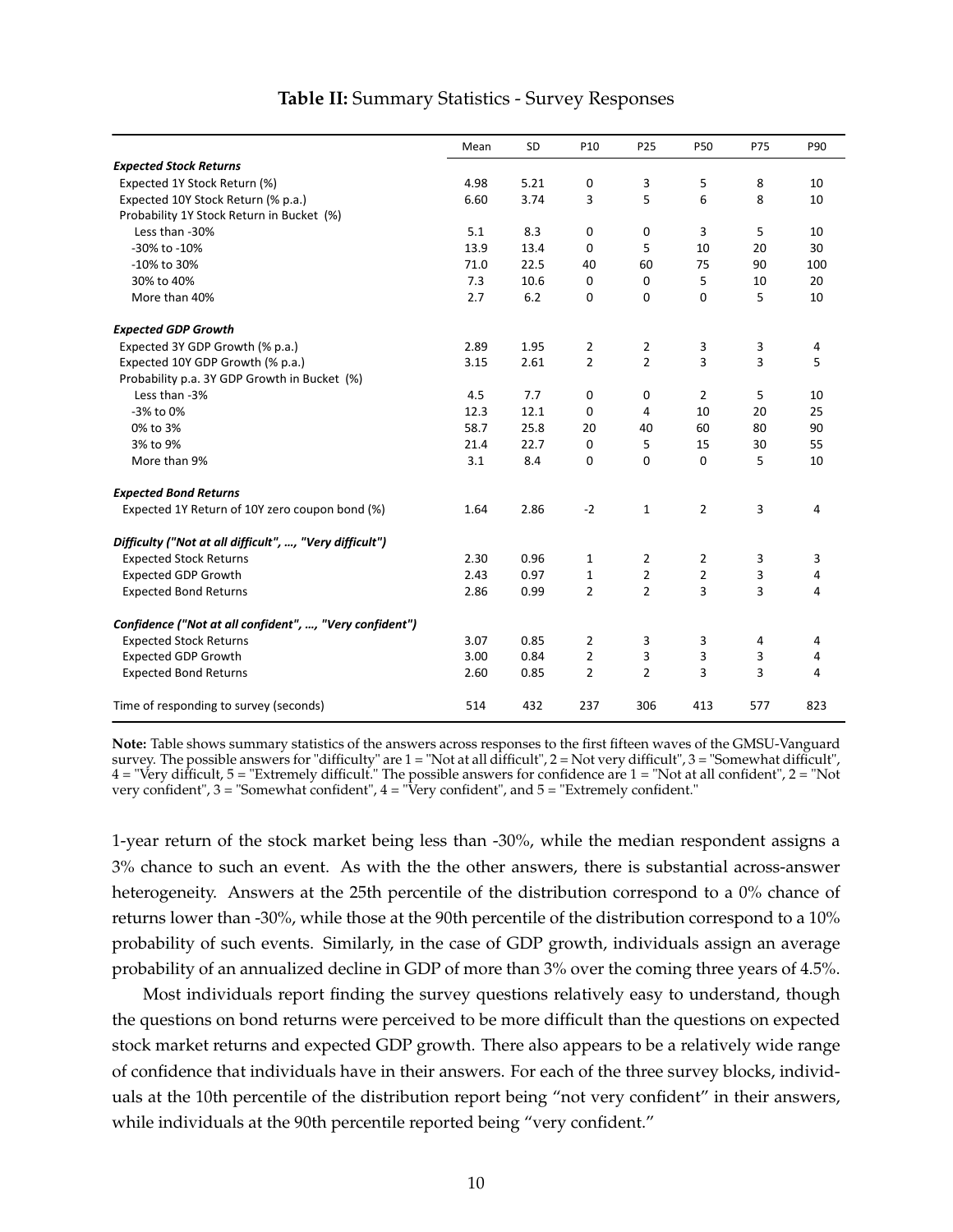## II BELIEFS AND PORTFOLIOS

In this section, we analyze the relationship between respondents' beliefs and their portfolio allocations. In the main body of the paper, we explore the role of expectations about 1-year stock returns in determining equity shares. In the Appendix, we analyze the role of other moments of the belief distribution (e.g., beliefs about the probability of large stock market declines), the role of stock market expectations over longer horizons, and the role of beliefs about bond returns and GDP growth. To estimate the sensitivity of equity shares to beliefs, we run the following regression:

<span id="page-12-0"></span>(1) 
$$
EquityShare_{i,t} = \alpha + \beta E_{i,t}[R_{1y}] + \gamma X_{i,t} + \psi_t + \epsilon_{i,t}.
$$

The unit of observation is a survey response by individual *i* in wave *t*. The dependent variable is the equity share in the individual's Vanguard portfolio at time *t*. Since most Vanguard investors find it hard to short-sell or obtain leverage, the equity share is essentially censored at both 0% and 100%. We thus estimate regression [1](#page-12-0) using tobit models. The coefficient *β* captures the increase in an individual's equity share for each percentage point increase in the expected 1-year stock return.

<span id="page-12-1"></span>

|                                                                         | Equity Share (%)      |                       |                       |                       |                       |                       |                       |  |  |
|-------------------------------------------------------------------------|-----------------------|-----------------------|-----------------------|-----------------------|-----------------------|-----------------------|-----------------------|--|--|
|                                                                         | (1)                   | (2)                   | (3)                   | (4)                   | (5)                   | (6)                   | (7)                   |  |  |
| Expected 1Y Stock Return (%)                                            | $0.776***$<br>(0.046) | $0.816***$<br>(0.046) | $1.180***$<br>(0.073) | $0.646***$<br>(0.094) | $1.387***$<br>(0.089) | $1.358***$<br>(0.094) | $1.449***$<br>(0.104) |  |  |
| Expected 1Y Stock Return (%)<br>x Assets $>$ \$100 $k$                  |                       |                       |                       | $0.243***$<br>(0.106) |                       |                       |                       |  |  |
| Expected 1Y Stock Return (%)<br>x Above Median Time                     |                       |                       |                       |                       |                       | 0.059<br>(0.067)      |                       |  |  |
| Expected 1Y Stock Return (%)<br>x Closest prior trade 2 weeks before    |                       |                       |                       |                       |                       |                       | 0.570<br>(0.526)      |  |  |
| Expected 1Y Stock Return (%)<br>x Closest prior trade 1 week before     |                       |                       |                       |                       |                       |                       | 0.386<br>(0.368)      |  |  |
| Expected 1Y Stock Return (%)<br>x Closest following trade 1 week after  |                       |                       |                       |                       |                       |                       | $0.834**$<br>(0.422)  |  |  |
| Expected 1Y Stock Return (%)<br>x Closest following trade 2 weeks after |                       |                       |                       |                       |                       |                       | 0.206<br>(0.366)      |  |  |
| Controls                                                                | N                     | Υ                     | Υ                     | Υ                     | Υ                     | Υ                     | Υ                     |  |  |
| ORIV                                                                    | N                     | N                     | N                     | N                     | Υ                     | Y                     | Y                     |  |  |
| Sample                                                                  |                       |                       | E(Return)<br>0%-15%   |                       |                       |                       |                       |  |  |
| N                                                                       | 30,991                | 30,975                | 28,061                | 30,975                | 30,733                | 30,733                | 30,733                |  |  |

### **Table III:** Expected Returns and Portfolio Equity Shares

**Note:** Table shows results from regression [1.](#page-12-0) The unit of observation is a survey response, the dependent variable is the equity share. Columns 2-6 control for the respondents' age, gender, region of residence, wealth, and the survey wave. For the interaction specifications in columns 4, 6, and  $\overline{7}$ , we also include dummy variables for the respondent characteristics that we estimate the sensitivity for. Standard errors are clustered at the respondent level. Significance levels: <sup>∗</sup> (p<0.10), ∗∗ (p<0.05), ∗∗∗ (p<0.01).

Column 1 of Table [III](#page-12-1) shows estimates from this regression without controlling for any additional covariates. An extra percentage point of expected 1-year stock returns is associated with a 0.78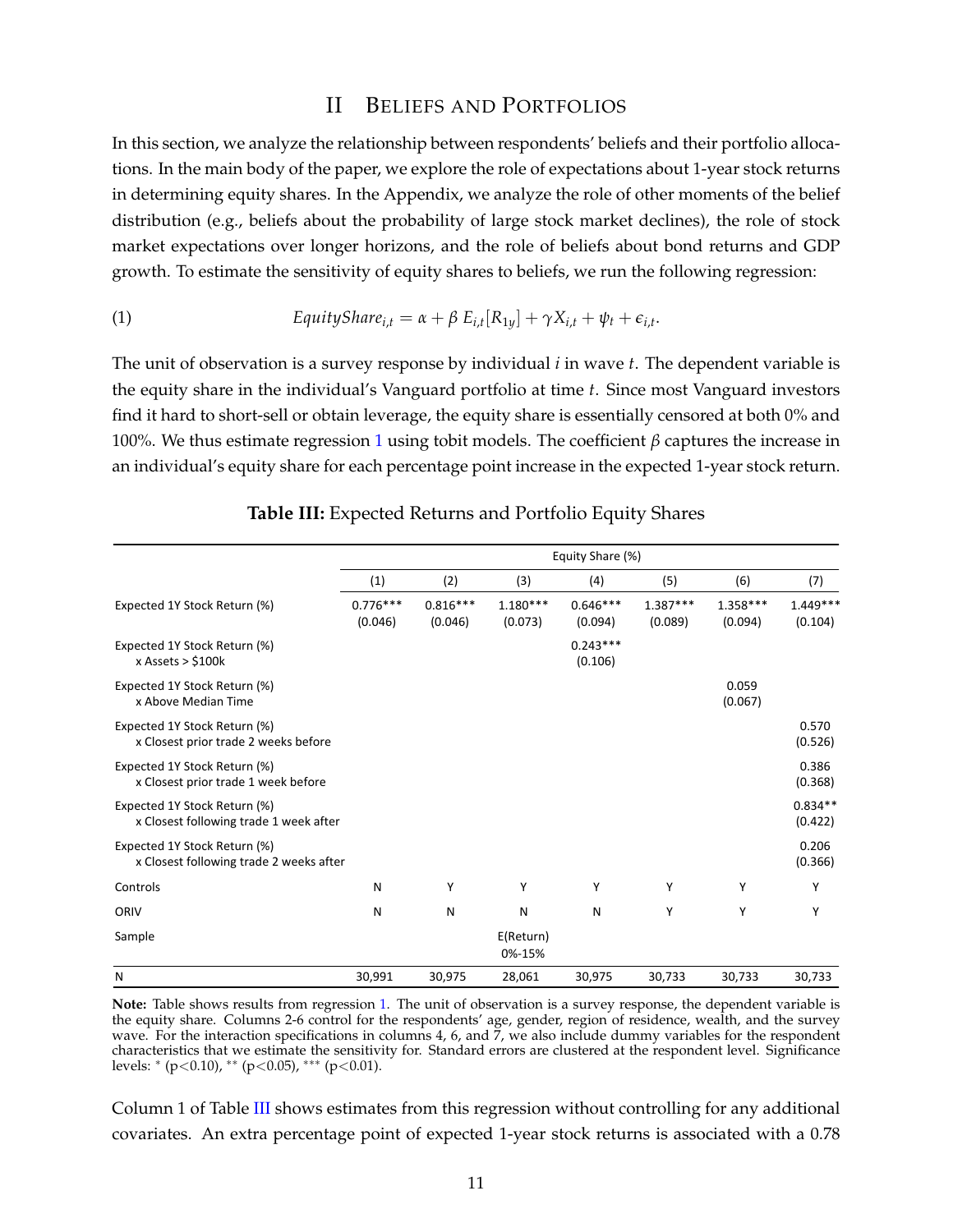percentage point increase in respondents' equity shares.<sup>[10](#page-13-0)</sup> In column 2 of Table [III,](#page-12-1) we control for demographic characteristics such as age, gender, wealth, and region of residence, as well as survey-wave fixed effects. Figure [II](#page-13-1) shows a conditional binscatter plot of the resulting relationship between equity shares and expected returns. The estimated sensitivity of portfolio shares to beliefs is similar to that in column  $1<sup>11</sup>$  $1<sup>11</sup>$  $1<sup>11</sup>$  Given the wide heterogeneity in beliefs across individuals, our estimates imply substantial belief-driven variation in equity shares: quantitatively, a one-standard-deviation increase in expected 1-year stock returns is associated with a 0.16 standard deviation increase in equity shares.<sup>[12](#page-13-3)</sup> Figure [II](#page-13-1) suggests that the estimated relationship might be sensitive to beliefs at the two extremes. Therefore, we next run regression [1](#page-12-0) on a sample of respondents that report expected returns between 0% and 15%. This drops about 10% of our responses. Column 3 of Table [III](#page-12-1) shows that sensitivity estimates in this restricted specification are only somewhat higher, suggesting that the relationship is not primarily driven by the outliers.



<span id="page-13-1"></span>**Figure II:** Expected 1-Year Stock Returns and Equity Share

Note: Figure shows a conditional binscatter plot of survey respondents' expected 1-year stock returns and the equity share in their portfolios, conditional on the respondents' age, gender, region, wealth, and the survey wave.

To highlight the economic magnitude of the estimated *β*-coefficient, we perform a back-of-theenvelope calculation using the [Merton](#page-38-0) [\(1969\)](#page-38-0) model, which shows that for power-utility investors:

<span id="page-13-4"></span>(2) 
$$
EquityShare_{i,t} = \frac{1}{\gamma} \frac{E_i[R] - R_f}{Var_i[R]}.
$$

<span id="page-13-0"></span> $10$ Appendix A.6 shows that about half of the increase in equity shares of individuals who expect higher stock market returns comes from substituting away from cash rather than substituting away from fixed income securities. This is despite the fact that the average fixed income share is substantially larger than the average cash share.

<span id="page-13-2"></span><sup>&</sup>lt;sup>11</sup>While the estimates of *β* are the primary object of interest, the coefficients on some of the control variables are also interesting. Males and females do not have significantly different equity shares. Equity shares are strongly declining in age, with individuals above 70 years of age having about 20 percentage points lower equity share than individuals below the age of 40. Equity shares also do not differ significantly across regions or across wealth quintiles.

<span id="page-13-3"></span> $12$ In Appendix A.6 we explore the effect of other moments of the belief distribution on equity shares. We find that the subjective risk of large stock market declines has a more significant effect on portfolio allocations than the subjective variance. We also show that long-run stock market beliefs matter in addition to short-run beliefs, and highlight that beliefs about other investments, including fixed income investments, also influence the optimal equity share.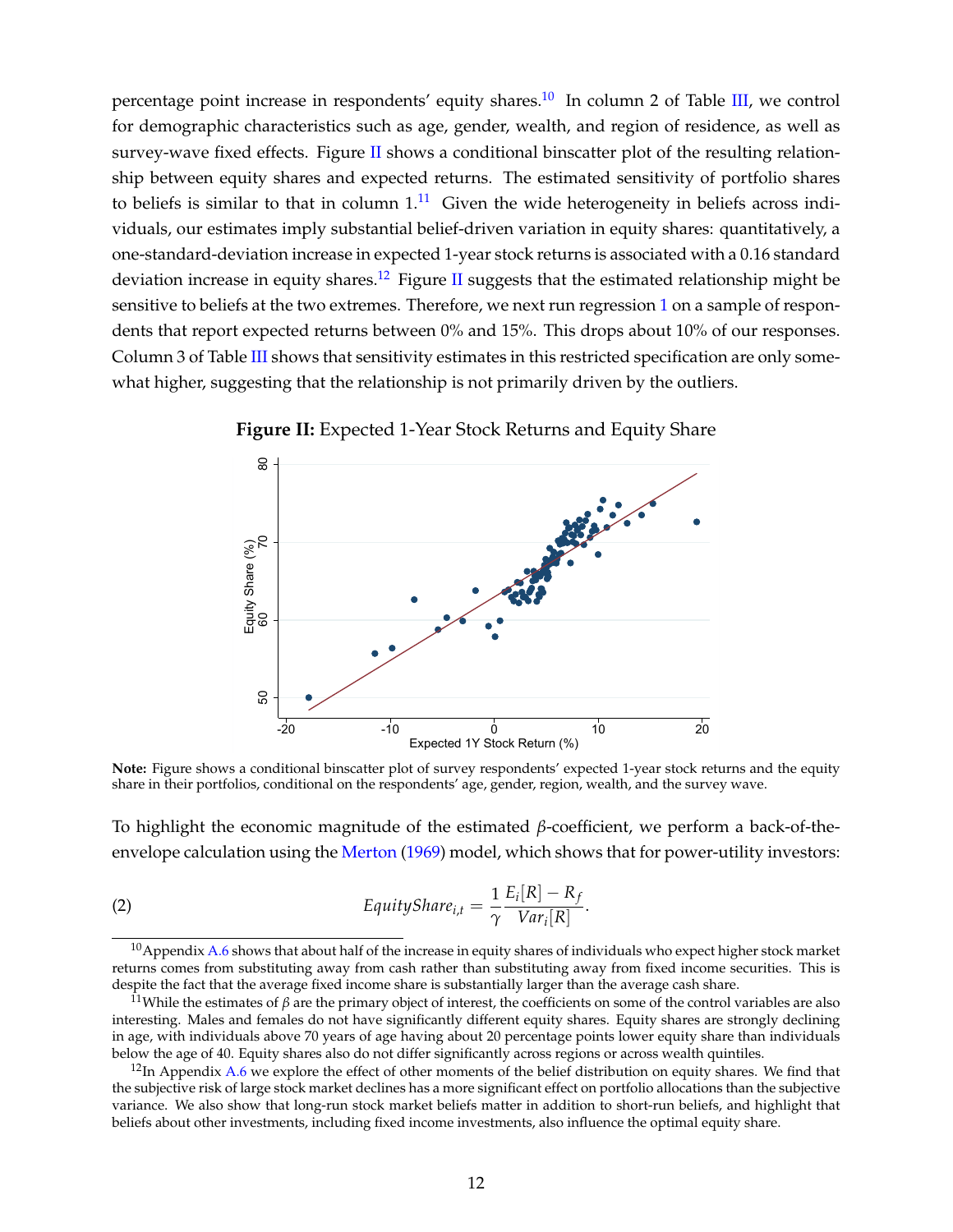Here, *γ* is the individual's coefficient of relative risk aversion, *E<sup>i</sup>* [*R*] is the individual's expected stock return,  $R_f$  is the risk-free rate, and  $Var_i[R]$  is the individual's subjective variance of equity returns. We measure *EquitySharei*,*<sup>t</sup>* in the Vanguard data, and *E<sup>i</sup>* [*R*] with the survey answer to 1 year expected stock returns. For the back-of-the-envelope calculation, we assume that individuals have a common measure of the variance  $\mathit{Var}_i[R] \ = \ \mathit{Var}[R].^{13} \ \ \text{Similarly, we assume a common}$  $\mathit{Var}_i[R] \ = \ \mathit{Var}[R].^{13} \ \ \text{Similarly, we assume a common}$  $\mathit{Var}_i[R] \ = \ \mathit{Var}[R].^{13} \ \ \text{Similarly, we assume a common}$ and constant coefficient of relative risk aversion. We later relax both of these assumptions. In this simplified setting, the *β* estimated in Table [III](#page-12-1) corresponds to  $β = \frac{1}{γVar[R]}$ . The historical standard deviation of stock market returns is around 20% a year. The simple model thus implies that a *β* of 0.82 requires a coefficient of relative risk aversion of  $\gamma = 30$ . This is considerably higher than most estimates in the experimental literature, which usually finds values of *γ* between 3 and 10. To obtain a realistic coefficient of relative risk aversion, let us say around 4, we would need an estimate of  $\beta$  of around 6.25. In other words, the estimated sensitivity is an order of magnitude too small to align with the simplest frictionless model.<sup>[14](#page-14-1)</sup> This relatively small response of equity shares to beliefs about stock returns is consistent with evidence documented across a number of other studies that link measures of equity market participation and equity shares to expected stock market returns (e.g., [Vissing-Jorgensen,](#page-38-1) [2003;](#page-38-1) [Dominitz and Manski,](#page-37-0) [2007;](#page-37-0) [Kézdi and Willis,](#page-38-2) [2011;](#page-38-2) [Amromin and Sharpe,](#page-35-0) [2013;](#page-35-0) [Ameriks et al.,](#page-35-1) [2016;](#page-35-1) [Drerup, Enke and Von Gaudecker,](#page-37-2) [2017\)](#page-37-2).

In many models, it is wealth-weighted beliefs that drive asset prices, rather than beliefs that are equally weighted across all investors. We thus explore whether the sensitivity of portfolios to beliefs is different for wealthier individuals. Column 4 of Table [III](#page-12-1) shows that respondents with more than \$100k in assets have a sensitivity that is about one-third larger than that of individuals with lower wealth; in unreported results, we find that the sensitivity does not increase substantially for even higher levels of wealth. These results show that even the wealth-weighted sensitivity is not large enough to generate the quantity movements implied by Mertonian demand.

There are a number of possible explanations for this relatively low estimated average sensitivity of equity shares to expected stock returns. The first set of explanations involves measurement error in the key measure of beliefs, *Ei*,*<sup>t</sup>* [*R*1*y*], and the associated attenuation bias that such measurement error would entail. The second set of explanations centers around possible frictions in the transmission of beliefs to portfolios. Indeed, the [Merton](#page-38-0) [\(1969\)](#page-38-0) model is based on a number of strong assumptions, including that investors continuously pay attention to their portfolios, that they continuously rebalance their portfolios, that they are confident in their beliefs, and that there are no other frictions to trading, such as the tax implications from realizing capital gains.<sup>[15](#page-14-2)</sup> Any

<span id="page-14-0"></span> $13$ In the Appendix, we relax this assumption and measure the variance of 1-year expected stock returns that is implied by the distribution question; this does not affect the estimated effect of changes in expected equity returns on equity shares. We find the simple calculation with a common variance across individuals parameterized to the historical variance to be appealing for several reasons: (i) in many models, it is easy to learn the variance of returns but hard to learn the mean; (ii) equation [2](#page-13-4) is particularly sensitive to measurement errors in the denominator; and (iii) model misspecification is likely and other moments (e.g., tail event probabilities) may also be important.

<span id="page-14-1"></span><sup>&</sup>lt;sup>14</sup>Note that in this model,  $\gamma$  drives both the sensitivity of the equity portfolio share to changes in expected returns as well as the unconditional level of the equity share. In particular, for  $\gamma = 4$ , an average risk premium of 6%, and a standard deviation of 20%, we obtain an average equity share of 38%. When  $\gamma = 30$ , the equity share drops to 5%. This means that high risk aversion can explain the low sensitivity of portfolios to beliefs, but at the cost of grossly missing the average level of the equity portfolio share.

<span id="page-14-2"></span><sup>&</sup>lt;sup>15</sup>Another possible set of alternative explanations falls under the category of "optimists take risks outside of Vanguard portfolios." For example, more optimistic respondents might have other accounts, at a different firm, and pre-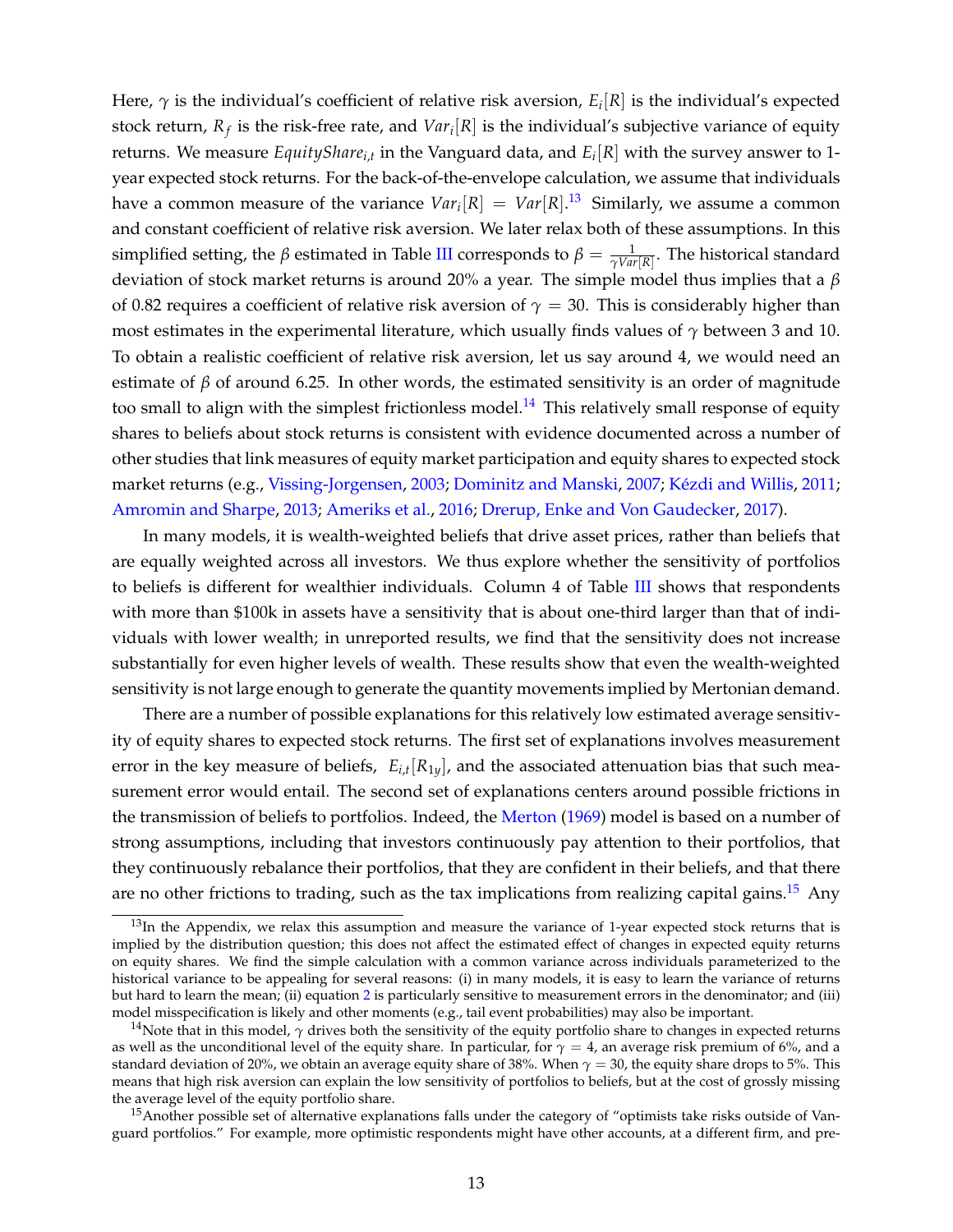deviation of investor behavior from these assumptions suggests that the high sensitivity in the [Merton](#page-38-0) [\(1969\)](#page-38-0) model is likely to be an upper bound for real world applications.

#### *II.A Possible Explanation I: Measurement Error*

We start by exploring whether measurement error can account for the relatively low estimated average sensitivity of portfolio allocations to beliefs. A first possible explanation is that classical measurement error in beliefs may induce attenuation bias in our estimates of *β*. [16](#page-15-0) To deal with such measurement error, we exploit the fact that, from each survey response, we obtain two separate estimates of the same explanatory variable, *Ei*,*<sup>t</sup>* [*R*1*y*]. The first measure is the expected return as reported directly by the survey respondents. The second measure is the implied mean of the distribution over possible returns reported by each respondent.<sup>[17](#page-15-1)</sup> The correlation across the two measures is 0.43, and the different elicitation methods likely have measurement errors that are not perfectly correlated. This setting thus allows us to exploit recent advances from the econometrics literature on instrumental variables (IV) approaches to reduce the bias from measurement error.

In principle, the attenuation bias from classical measurement error could be addressed by instrumenting for one of the estimates of expected return with the other, though there is no theoretical guidance as to which estimate should be the instrumented variable and which should be the instrument. Our approach follows the *Obviously Related Instrumental Variables (ORIV)* strategy proposed by [Gillen, Snowberg and Yariv](#page-37-13) [\(2019\)](#page-37-13), which consolidates the information from these different formulations to provide an estimator that is more efficient than either of the IV strategies alone. Column 5 of Table [III](#page-12-1) shows that this ORIV approach increases the estimated sensitivity by nearly 70% relative to column 2, to *β* = 1.39. Classical measurement error, therefore, accounts for a non-trivial component of the low sensitivity. This finding highlights the value for future surveys to include various ways of eliciting the same beliefs, thereby allowing researchers to use ORIV techniques to reduce the attenuation bias associated with measurement error that is imperfectly correlated across elicitation methods.

Nevertheless, even the sensitivity obtained using ORIV techniques remains far below that implied by the frictionless [Merton](#page-38-0) [\(1969\)](#page-38-0) model. In this light, it is important to highlight that if measurement error is positively correlated across the two elicitations, something that is not unlikely in our setting, then instrumented coefficients will still be biased downward, although less so than without instrumenting. We next take a number of steps to determine whether such correlated measurement error explains a substantial part of the remaining gap. In the end, we

dominantly take risks in those accounts. Such an explanation is inconsistent with the evidence in [Ameriks et al.](#page-35-1) [\(2016\)](#page-35-1), who field a survey to show that equity shares observed in the Vanguard data are quite representative of equity shares across Vanguard users' wider range of accounts. The same study also helps mitigate the concern that more optimistic respondents might be more risk averse: that survey observes one cross-section of both expected returns and risk-aversion (elicited via lottery-type questions) and concludes that risk-aversion heterogeneity is not sufficient to explain the low estimated average sensitivity of portfolios to beliefs.

<span id="page-15-0"></span><sup>&</sup>lt;sup>16</sup>We refer to classical measurement error as the concern that the reported belief is a noisy measure of individuals' true beliefs,  $E_{i,t}[R_{1y}] = E_{i,t}[R_{1y}]^{True} + \epsilon_{i,t}$ , where  $\epsilon_{i,t}$  represents i.i.d. and mean zero measurement error.

<span id="page-15-1"></span> $17$ To construct the implied mean from the distribution, we first compute, for each bucket, the average historical return conditional on the return being in that bucket, and then we weight these estimates by the subjective probabilities of each bucket reported by the respondent. Our results are unchanged if we take the mid-points of the buckets, and assign a value of -40% for the lowest open-ended bucket ( $\leq -30\%$ ) and a value of 50% for the highest open-ended bucket ( $\geq 40\%$ ).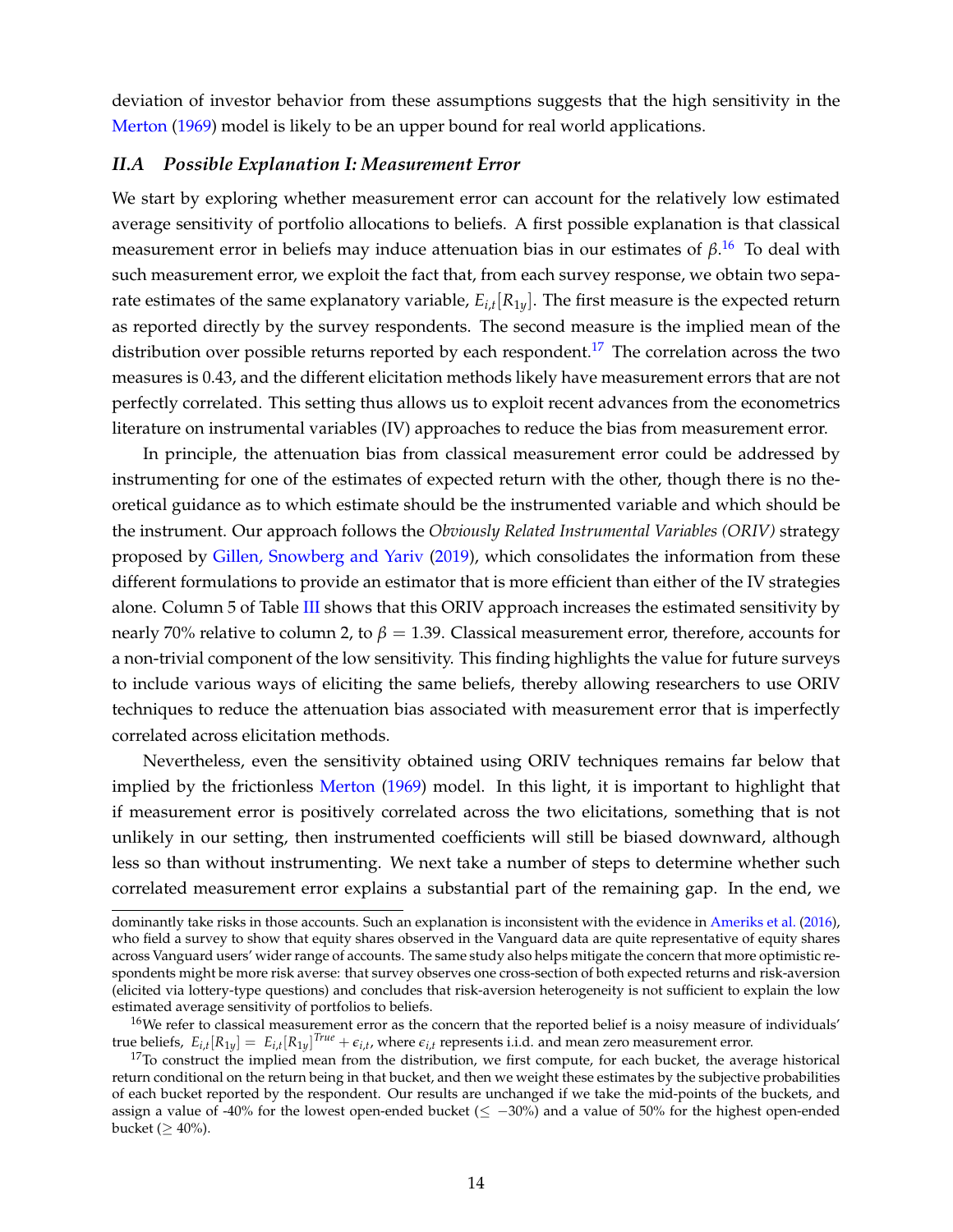find it unlikely that correlated measurement error is an important contributor to the low estimated sensitivity. Instead, we find that frictions in the transmission of beliefs to portfolios explain much of the remaining deviation from the quantitative predictions of the frictionless benchmark model.

To further explore the role of measurement error, we next analyze the hypothesis that the time spent by individuals to answer the questions may allow us to identify individuals who are more or less subject to various types of measurement error. Column 6 of Table [III](#page-12-1) shows that we obtain similar estimates for the sensitivity among people in the top and bottom half of the time-spent distribution. Similarly, in unreported results we find that cutting out the top and bottom 10% of the time-spent distribution has little effect on the estimated sensitivity.

We also investigate whether beliefs that are elicited close to when people trade are less noisy and therefore more closely related to respondents' portfolios. This test is motivated by the model of [Azeredo da Silveira and Woodford](#page-35-13) [\(2019\)](#page-35-13), which predicts that beliefs should be most closely aligned with portfolios just before an agent trades. Consistent with this prediction, column 7 of Table [III](#page-12-1) shows that the sensitivity of beliefs to portfolios is highest for those people who trade in the week after the survey. We also find higher sensitivities for those people who trade in the two weeks prior and in the second week after the survey, but the estimates are not statistically significant.<sup>[18](#page-16-0)</sup> Nevertheless, even those individuals who respond to the survey just before trading have a sensitivity that is substantially below that implied by the frictionless [Merton](#page-38-0) [\(1969\)](#page-38-0) model.

#### *II.B Possible Explanation II: Heterogeneous Frictions*

We next show that deviations from the frictionless benchmark model can help us account for much of the remaining difference between our estimates and the predictions from that model.

**Default Options in Defined Contribution Plans.** As described in Section [I,](#page-5-0) our survey sample includes investors holding three different types of accounts: retail accounts, individually-managed tax-advantaged retirement accounts, and employer-sponsored retirement accounts such as defined contribution plans. Investments in the first two types of accounts usually represent an active decision of the investor. Within defined contribution plans, it is increasingly common to automat-ically enroll employees at prespecified contribution rates and into prespecified assets.<sup>[19](#page-16-1)</sup> A robust empirical finding is that these default investments are very sticky (e.g., [Madrian and Shea,](#page-38-14) [2001;](#page-38-14) [Beshears et al.,](#page-36-19) [2009\)](#page-36-19). Among Vanguard investors, [Clark, Utkus and Young](#page-36-20) [\(2015\)](#page-36-20) found that 89% of participants under automatic enrollment remained 100% invested in the default option after 12 months; this number falls only slightly to 80% after 36 months. Many investors in defined contribution plans thus appear to make relatively few active portfolio allocation decision that could reflect their beliefs. Consistent with this, columns 1-3 of Table [IV](#page-18-0) show that the average sensitivity of portfolios to beliefs in institutionally-managed defined contribution plans is only about two-thirds the magnitude that it is in individually-managed plans. This highlights a first impor-

<span id="page-16-0"></span> $18$ The results are not driven by an increase in the probability of trading following the survey. Indeed, respondents are equally likely to trade in the week before the survey as the week after the survey.

<span id="page-16-1"></span><sup>&</sup>lt;sup>19</sup>Indeed, by the end of 2017, 46% of Vanguard plans had adopted automatic enrollment (about half of those enrolled all eligible employees, and the other half enrolled newly eligible employees only). Across all Vanguard plans (including those with and without automatic enrollment), [Vanguard](#page-38-15) [\(2017\)](#page-38-15) shows that 81% had selected a target-date fund as the default investment option, while 7% had selected a balanced fund, and the rest a money market or stable value fund.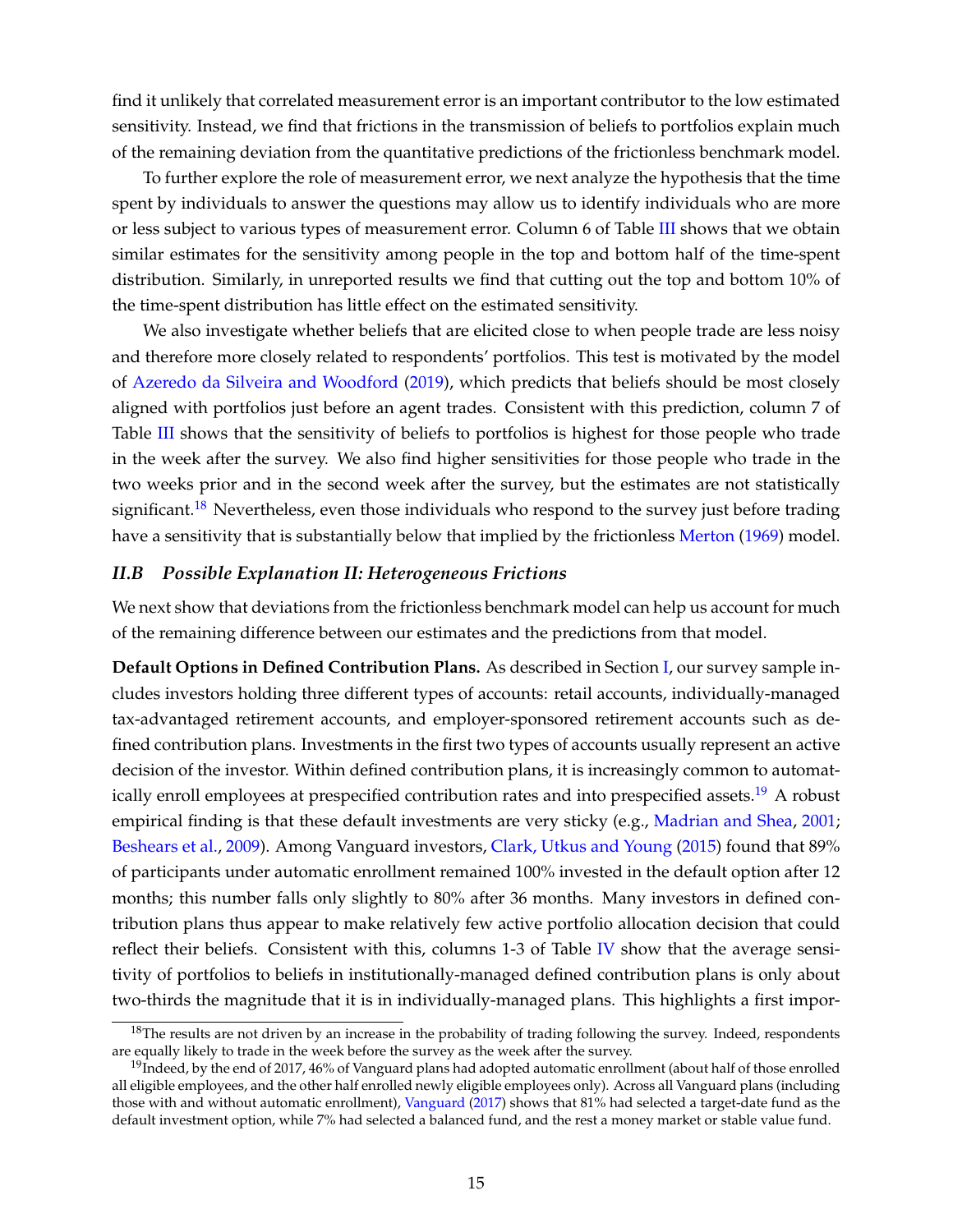tant deviation from the assumption of the benchmark model, namely that a substantial amount of wealth is invested through sticky default options rather than through active allocations.

**Capital Gains Taxes.** A second friction that reduces the passthrough from changes in beliefs to portfolios is the presence of capital gains taxes that would regularly arise in the rebalancing process. To test for the importance of this friction, we exploit that we observe both standard and tax-advantaged individually-managed accounts. Columns 2 and 3 of Table [IV](#page-18-0) highlight that we find a higher elasticity of portfolios to beliefs in tax-advantaged accounts. This is even the case when we limit the sample to clients who hold both types of accounts, thus controlling for potential differences in individuals' preferences such as their aversion to realize gains and losses. This evidence suggests that capital gains taxes provide another important friction that inhibits the transmission of beliefs to portfolios relative to the predictions from frictionless models.

**Infrequent Trading.** Another plausible contributor to the low estimated sensitivity of portfolios to beliefs is that even those investors that actively choose their portfolios only adjust them infrequently (e.g., [Duffie, Sun et al.,](#page-37-14) [1990;](#page-37-14) [Gabaix and Laibson,](#page-37-15) [2001;](#page-37-15) [Agnew, Balduzzi and Sunden,](#page-35-14) [2003;](#page-35-14) [Peng and Xiong,](#page-38-16) [2006;](#page-38-16) [Abel, Eberly and Panageas,](#page-35-15) [2007;](#page-35-15) [Alvarez, Guiso and Lippi,](#page-35-16) [2012;](#page-35-16) [Adam et al.,](#page-35-17) [2015\)](#page-35-17). To the extent that investors change their beliefs over time and report their current beliefs in the survey, the contemporaneous portfolios may thus not be fully reflective of current beliefs. Prior research has focused on several complementary explanations for infrequent portfolio adjustments. The first explanation is the cost of monitoring portfolio allocations, which can cause investors to only infrequently pay attention to their portfolios. The second explanation is that even after paying attention to their portfolios, a number of additional costs may prevent investors from trading; these can include physical transaction costs from brokerage commissions and capital gains taxes (see above), and mental costs from the need to determine optimal behavior based on beliefs and current portfolios.

We next explore whether infrequent trading can help explain the low sensitivity of portfolio allocations to beliefs. We first split respondents with retail accounts into three groups depending on their trading behavior during the sample period. Specifically, we classify individuals by the average monthly turnover in their portfolios, but our results are robust to other definitions of "infrequent trading", such as the average monthly number of trades. Column  $4$  of Table [IV](#page-18-0) shows that individuals with a monthly portfolio turnover of at least 4% have a sensitivity of equity shares to beliefs that is about twice as large as that of individuals with a monthly portfolio turnover of less than 0.5%. These findings suggest that trading intensity is an important determinant of how strongly (and quickly) beliefs are reflected in portfolio holdings.

We also analyze the role of a specific motivation behind infrequent trading, namely investor attention, in explaining this relationship (see [DellaVigna and Pollet,](#page-36-21) [2009;](#page-36-21) [Barber and Odean,](#page-35-18) [2013;](#page-35-18) [Ouimet and Tate,](#page-38-17) [2017;](#page-38-17) [Arnold, Pelster and Subrahmanyam,](#page-35-19) [2018,](#page-35-19) for discussions of investor attention). We measure investor attention as the average frequency with which investors log into their Vanguard accounts during our sample period. This measure is correlated with, but different from actual trading activity: the two variables have a correlation of about 0.1 (see also Appendix Figure A.3). Column 5 of Table [IV](#page-18-0) shows that individuals who log into their Vanguard accounts more frequently also have a higher sensitivity of equity shares to beliefs: individuals who log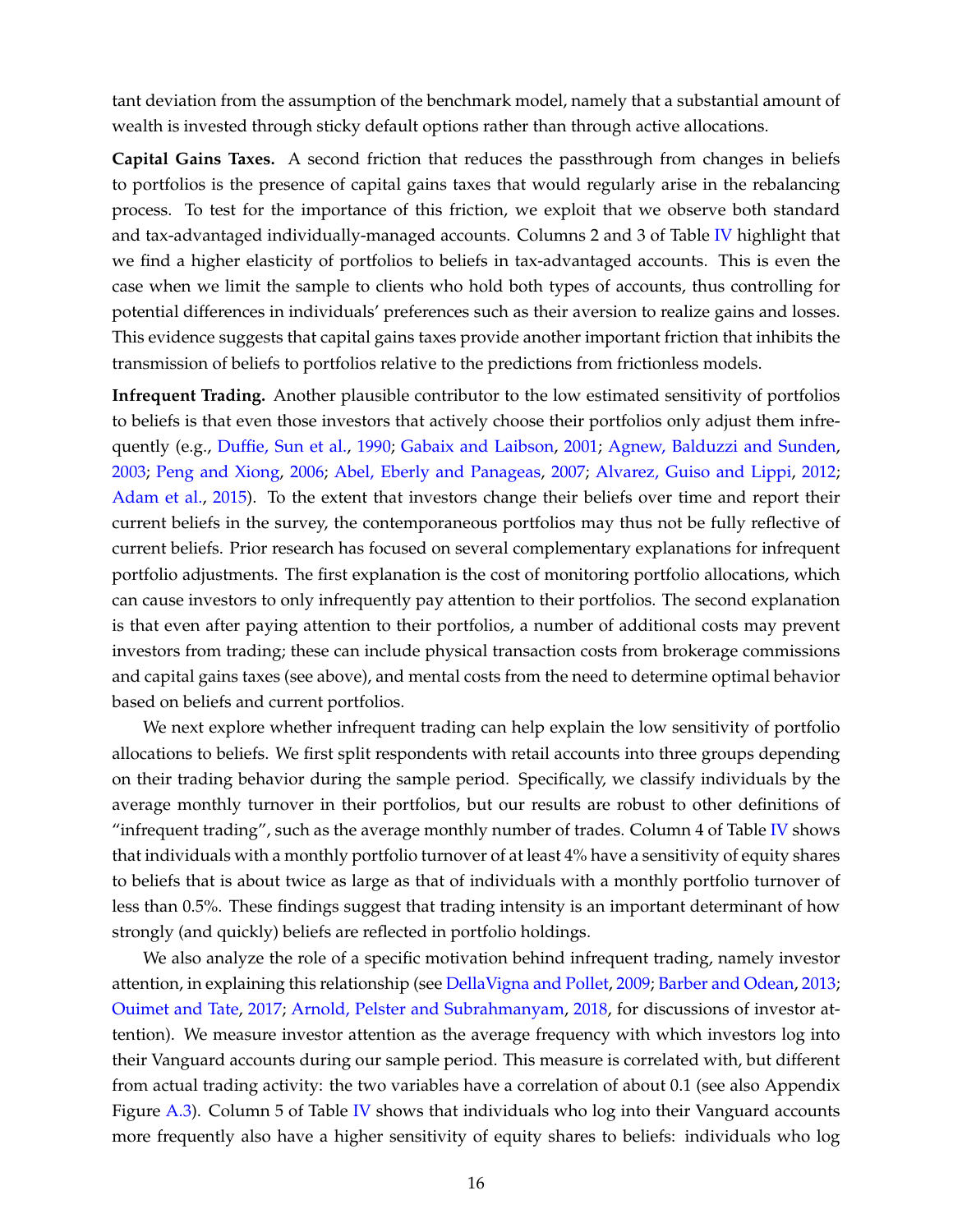<span id="page-18-0"></span>

|                                                                        |                                  |                       |                               | Equity Share (%)      |                       |                       |                               |
|------------------------------------------------------------------------|----------------------------------|-----------------------|-------------------------------|-----------------------|-----------------------|-----------------------|-------------------------------|
|                                                                        | (1)                              | (2)                   | (3)                           | (4)                   | (5)                   | (6)                   | (7)                           |
| Expected 1Y Stock Return (%)                                           | $1.122***$<br>(0.230)            | $1.510***$<br>(0.179) | $1.749***$<br>(0.107)         |                       |                       |                       |                               |
| Expected 1Y Stock Return (%)<br>x Monthly Turnover < 0.5%              |                                  |                       |                               | $0.980***$<br>(0.195) |                       |                       |                               |
| Expected 1Y Stock Return (%)<br>x Monthly Turnover ∈ [0.5%,4%]         |                                  |                       |                               | $1.688***$<br>(0.126) |                       |                       |                               |
| Expected 1Y Stock Return (%)<br>x Monthly Turnover > 4%                |                                  |                       |                               | $2.091***$<br>(0.372) |                       |                       |                               |
| Expected 1Y Stock Return (%)<br>x Monthly Vanguard Visits $\in (0,1)$  |                                  |                       |                               |                       | $1.192***$<br>(0.153) |                       |                               |
| Expected 1Y Stock Return (%)<br>x Monthly Vanguard Visits $\in$ (1,7)  |                                  |                       |                               |                       | $1.465***$<br>(0.103) |                       |                               |
| Expected 1Y Stock Return (%)<br>x Monthly Vanguard Visits $\in$ (7,31) |                                  |                       |                               |                       | $1.790***$<br>(0.213) |                       |                               |
| Expected 1Y Stock Return (%)<br>x Low Confidence                       |                                  |                       |                               |                       |                       | $0.751***$<br>(0.215) |                               |
| Expected 1Y Stock Return (%)<br>x Medium Confidence                    |                                  |                       |                               |                       |                       | $1.469***$<br>(0.103) |                               |
| Expected 1Y Stock Return (%)<br>x High Confidence                      |                                  |                       |                               |                       |                       | 1.898 ***<br>(0.416)  |                               |
| Expected 1Y Stock Return (%)<br>x Not Idealized                        |                                  |                       |                               |                       |                       |                       | $1.744***$<br>(0.107)         |
| Expected 1Y Stock Return (%)<br>x Idealized                            |                                  |                       |                               |                       |                       |                       | $4.794**$<br>(2.016)          |
| Controls + Fixed Effects                                               | Y                                | Y                     | Y                             | Y                     | Υ                     | Υ                     | Y                             |
| Sample                                                                 | Defined<br>Contribution<br>Plans | Retail<br>Account     | Retail<br>Account<br>Tax Adv. |                       |                       |                       | Retail<br>Account<br>Tax Adv. |
| N                                                                      | 2,945                            | 18,275                | 23,831                        | 28,571                | 30,733                | 30,733                | 23,831                        |

#### **Table IV:** Expected Returns and Portfolios – Heterogeneity

**Note:** Table shows results from regression [1,](#page-12-0) estimated using ORIV. The dependent variable is the equity share. In column 1 it is the equity share in institutionally-managed retirement plans (defined contribution plans); in column 2 it is the equity share in individually-managed retail accounts; and in columns 3 and 7, it is the equity share in individuallymanaged tax-advantaged retail accounts. In columns 4-6, it is pooled across the three types of accounts. In column 6, "low confidence" corresponds to individuals who reported being "not at all confident" or "not very confident" in their answers about expected stock returns; "medium confidence" corresponds to individuals who report being "somewhat confident" or "very confident" about their answers; and "high confidence" corresponds to individuals who report being "extremely confident." "Idealized" respondents in column 7 are those whose behavior most closely corresponds to that of the assumptions in the frictionless model: they have average monthly portfolio turnover of at least 4%, they have at least seven log-ins a month, and they report to be extremely confident in their beliefs. For the interaction specifications in columns 4, 5, and 6, we also include dummy variables for the respondent characteristics that we estimate the sensitivity for. Standard errors are clustered at the respondent level. Significance levels: \* (p<0.10), \*\*  $(p<0.05)$ , \*\*\*  $(p<0.01)$ .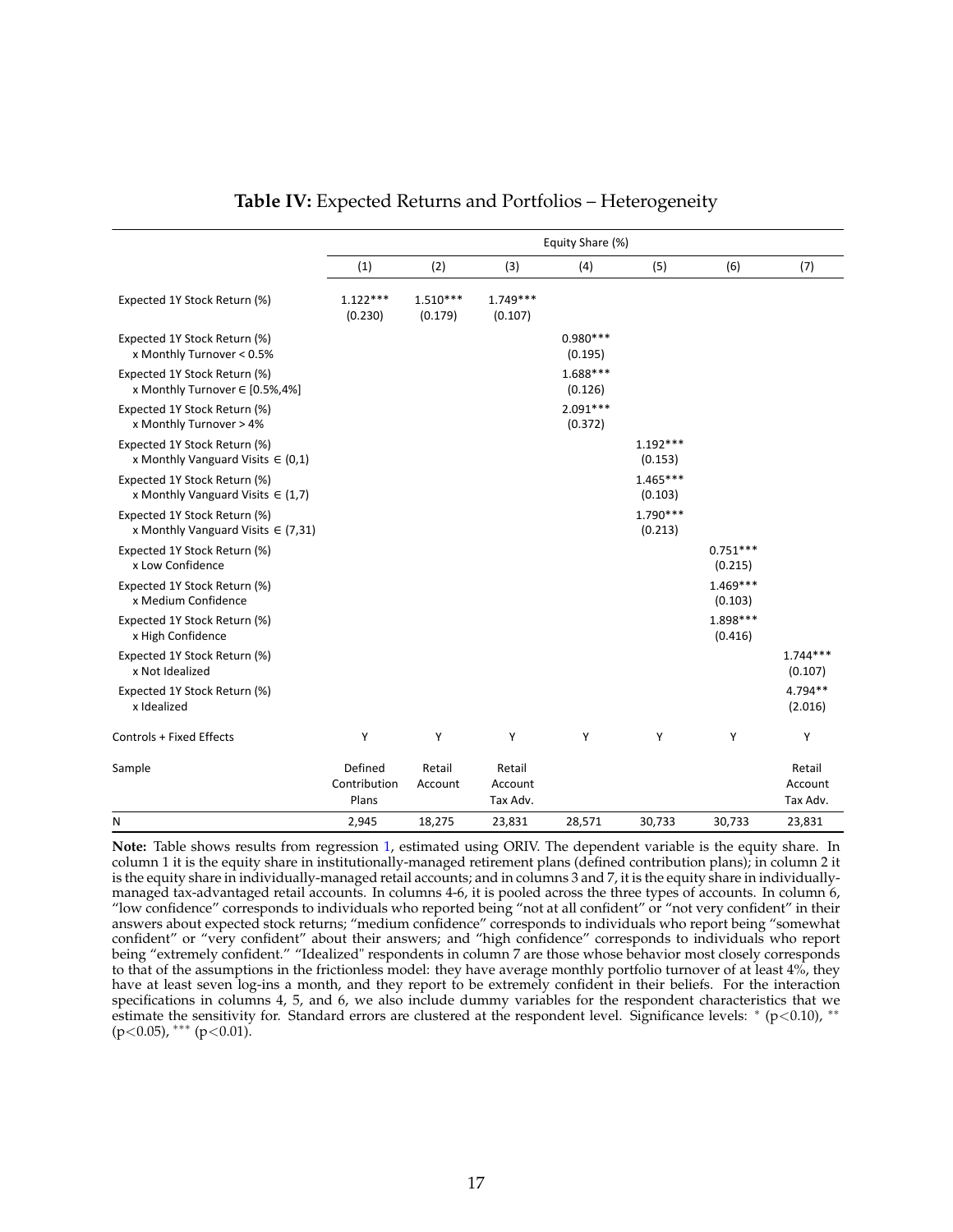in more than seven times per month have a 50% higher sensitivity than individuals who log in less than once per month.<sup>[20](#page-19-0)</sup> This result suggests that investor attention to their portfolios is an important driver of the attenuated relationship between beliefs and portfolios.

**Confidence.** A further mechanism that is potentially important in understanding how differences in beliefs translate into portfolio holdings is the confidence that individuals have in their own beliefs. Indeed, a large literature suggests that individuals who are more confident in their own beliefs are more likely to trade on them (e.g., [De Long et al.,](#page-37-16) [1990;](#page-37-16) [Kyle and Wang,](#page-38-18) [1997;](#page-38-18) [Daniel,](#page-36-22) [Hirshleifer and Subrahmanyam,](#page-36-22) [1998;](#page-36-22) [Odean,](#page-38-19) [1999;](#page-38-19) [Gervais and Odean,](#page-37-17) [2001;](#page-37-17) [Barber and Odean,](#page-35-20) [2001;](#page-35-20) [Grinblatt and Keloharju,](#page-37-18) [2009;](#page-37-18) [Hoffmann and Post,](#page-37-19) [2016;](#page-37-19) [Drerup, Enke and Von Gaudecker,](#page-37-2) [2017\)](#page-37-2). To explore the effect of investor confidence on the extent to which beliefs are reflected in portfolios, we exploit the fact that the survey directly elicits how confident individuals are about their answers.<sup>[21](#page-19-1)</sup> While individuals who are more confident log in or trade slightly more often, most of the variation in trading and attention is within individuals with the same reported confidence (see Appendix Figure A.3). This means that any variation in sensitivity by confidence is picking up a conceptually different object than variation in sensitivity by trading frequency or attention. Column 6 of Table [IV](#page-18-0) shows that individuals who report being "extremely confident" in their stock market beliefs have an almost three times higher sensitivity of portfolio shares to beliefs than individuals who report being "not at all confident" or "not very confident."

**The Idealized Frictionless Investor.** There is substantial heterogeneity across individuals in the sensitivity of portfolios to beliefs, and those individuals who are most similar to the frictionless benchmark on a number of dimensions have the highest sensitivities. In column 7 of Table [IV,](#page-18-0) we explore the sensitivity of those respondents whose behavior comes closest to the frictionless model on all four dimensions jointly: individuals who are actively investing in tax-advantaged retail accounts, who are very confident in their beliefs, who pay substantial attention, and whose trading volume is significant. For respondents in that group, we estimate a *β* of 4.8, though the standard error around this estimate is quite large. This estimate gets quite close to the benchmark of 6.25 implied by the frictionless [Merton](#page-38-0) [\(1969\)](#page-38-0) model with  $\gamma = 4$  and matches the predictions from that model with a  $\gamma$  of about 5, a value within the range considered in the asset pricing literature. This powerful result shows the importance of frictions for quantitatively explaining the deviations of observed average sensitivites from the benchmark [Merton](#page-38-0) [\(1969\)](#page-38-0) model.

### *II.C Summary of Explanations for Low Sensitivity, and their Implications.*

This section documents that investors' portfolios systematically vary with their beliefs. However, the average sensitivity is smaller than that predicted by frictionless models. Some of the low

<span id="page-19-0"></span> $^{20}$ Note that while the frequency of trading and log-ins strongly affects the relationship between beliefs and portfolios, they are not correlated with either the level of beliefs or the equity share themselves.

<span id="page-19-1"></span> $^{21}$ Mapping confidence as reported in the survey to economic theory is not straightforward. One possibility is that confidence captures the degree of certainty that individuals have about the entire distribution of outcomes. Individuals who are less confident think that there is a higher probability that the outcomes will be drawn from a distribution different from the one that they report in the survey. One possibility that we ruled out is that confidence simply reflects individuals' uncertainty about the expected outcome. While confidence is inversely related to the standard deviation of outcomes implied by the distribution questions, the relation is far from perfect, and the effect of confidence on actions such as portfolio risk-taking goes well beyond the effect induced by the standard deviation.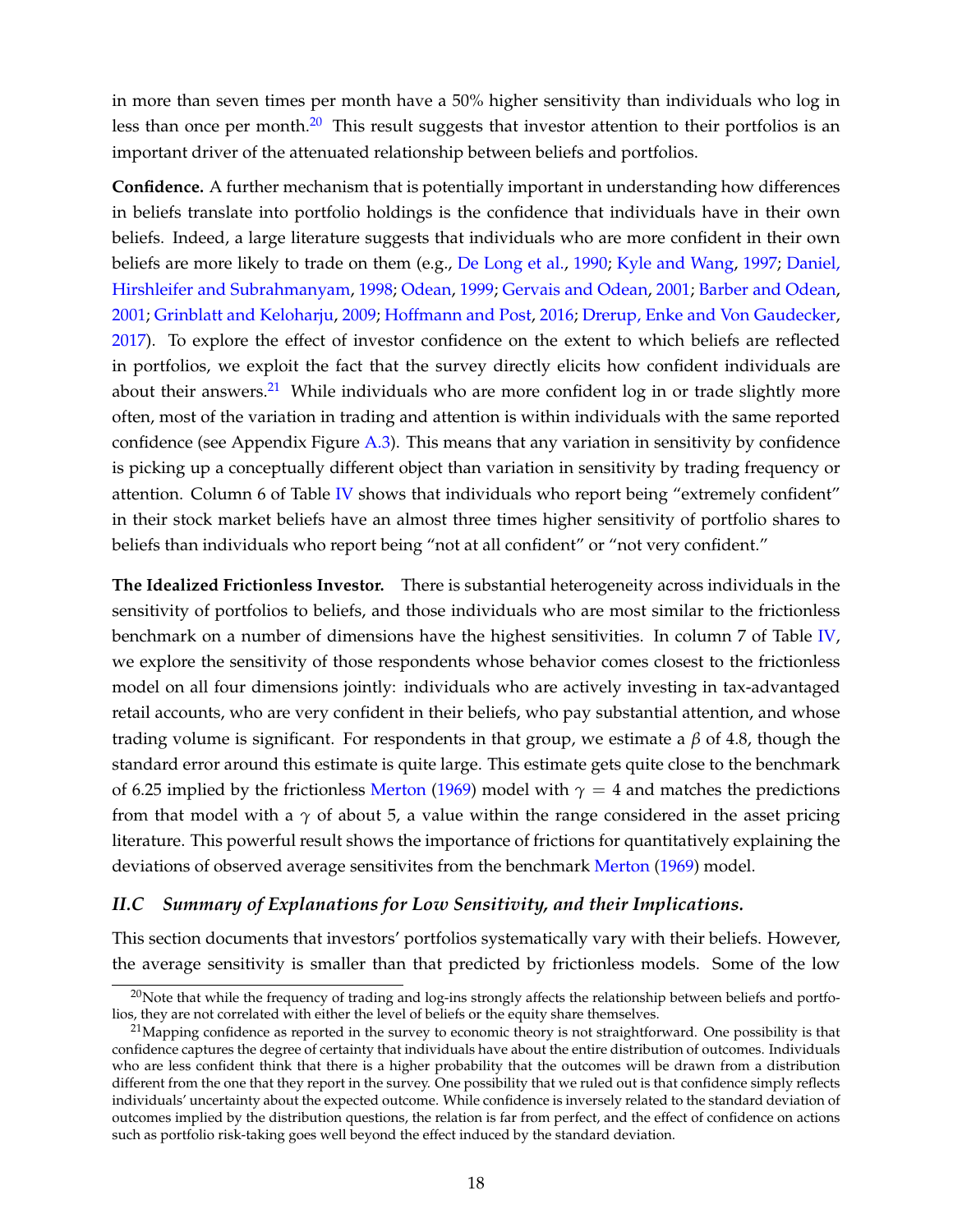estimated sensitivity can be attributed to various forms of measurement error, but this accounts for only a small part of the gap. Instead, we identified a number of frictions that can help explain the low average sensitivity. Overall, our findings suggest that heterogeneous investor attention, adjustment costs, capital gains taxes, and confidence are important mediators of the transmission from beliefs to portfolio allocations, and should therefore play a more prominent role in the design of macro-finance models going forward. We sum up these findings in the following fact:

<span id="page-20-0"></span>**Fact 1.** *Portfolio shares vary systematically with individuals' beliefs. However, the average sensitivity of an investor's portfolio share in equity to that investor's expected stock market returns is lower than predicted by simple and frictionless asset pricing models. This sensitivity is higher in tax-advantaged retail accounts, and is increasing in wealth, investor trading frequency, investor attention, and investor confidence.*

Our results on the relatively low average sensitivity of portfolios to beliefs speak to a large class of both rational and behavioral macro-finance models that explicitly account for survey evidence on beliefs. These models' predictions for asset prices usually rest on two modeling blocks: (i) beliefs that change over time in a way that is consistent with survey data, and (ii) individual portfolios that react strongly to changes in these beliefs, often by building on modifications of Mertonian portfolio demand in CARA-normal set ups. In contrast to this assumption, we find that for the majority of investors in our sample, infrequent trading, inattention, and lack of confidence in beliefs reduces the passthrough from beliefs to portfolios relative to the frictionless benchmark.

It is an open question whether a model in which agents have a lower sensitivity of portfolio demand to beliefs can match asset prices without further adjustments. Our research thus opens a new path to advance macro-finance theory: a successful model has to match both expectations and portfolio dynamics together with asset prices. Motivated by our finding of strong heterogeneity in investor behavior, one possibility for adjustments to current models is to explicitly account for the relative wealth and demand sensitivities of different agents.<sup>[22](#page-20-1)</sup> An alternative path to jointly match prices and quantities in response to belief changes is to introduce frictions that amplify the price effect of a given absolute change in investors' demand (see [Adam et al.,](#page-35-17) [2015\)](#page-35-17).

## III TRADING AND THE PASSTHROUGH OF BELIEFS TO PORTFOLIOS

Fact [1](#page-20-0) highlights that low portfolio turnover reduces the measured sensitivity of portfolios to beliefs in the cross-section of survey respondents. In this section, we explore the relationship between trading activity and time-series variation in beliefs. We establish that active trades are not only infrequent, as is apparent from the summary statistics presented in Table [I,](#page-8-0) but also do not appear to be prompted by changes in beliefs. The way that belief changes translate into changes in portfolios is through the direction and magnitude of trading *conditional on a trade occuring*.

<span id="page-20-1"></span> $^{22}$ For example, behavioral models such as those reviewed by [Barberis](#page-36-23) [\(2018\)](#page-36-23), often feature two types of investors (e.g., rational arbitrageurs and behavioral investors), each modeled with its own demand for stocks similar to equation [2.](#page-13-4) Asset prices are then determined by the dynamics of expectations of the behavioral agents, modulated by the relative wealth shares of the two agents and their relative demand sensitivities. One avenue to increase the price impact of belief-driven portfolio adjustments of behavioral agents is thus to model the behavioral group to be wealthier (in the aggregate) than the arbitrageurs. This would lead to larger absolute changes in asset demand by the relatively insensitive behavioral agents, and thus generate larger asset price movements. Alternatively, one could make the demand of the behavioral agents more sensitive to beliefs than that of the arbitrageurs. Belief surveys like ours could be used to explore the correlation between deviations from rationality and the sensitivity of beliefs and portfolio allocations.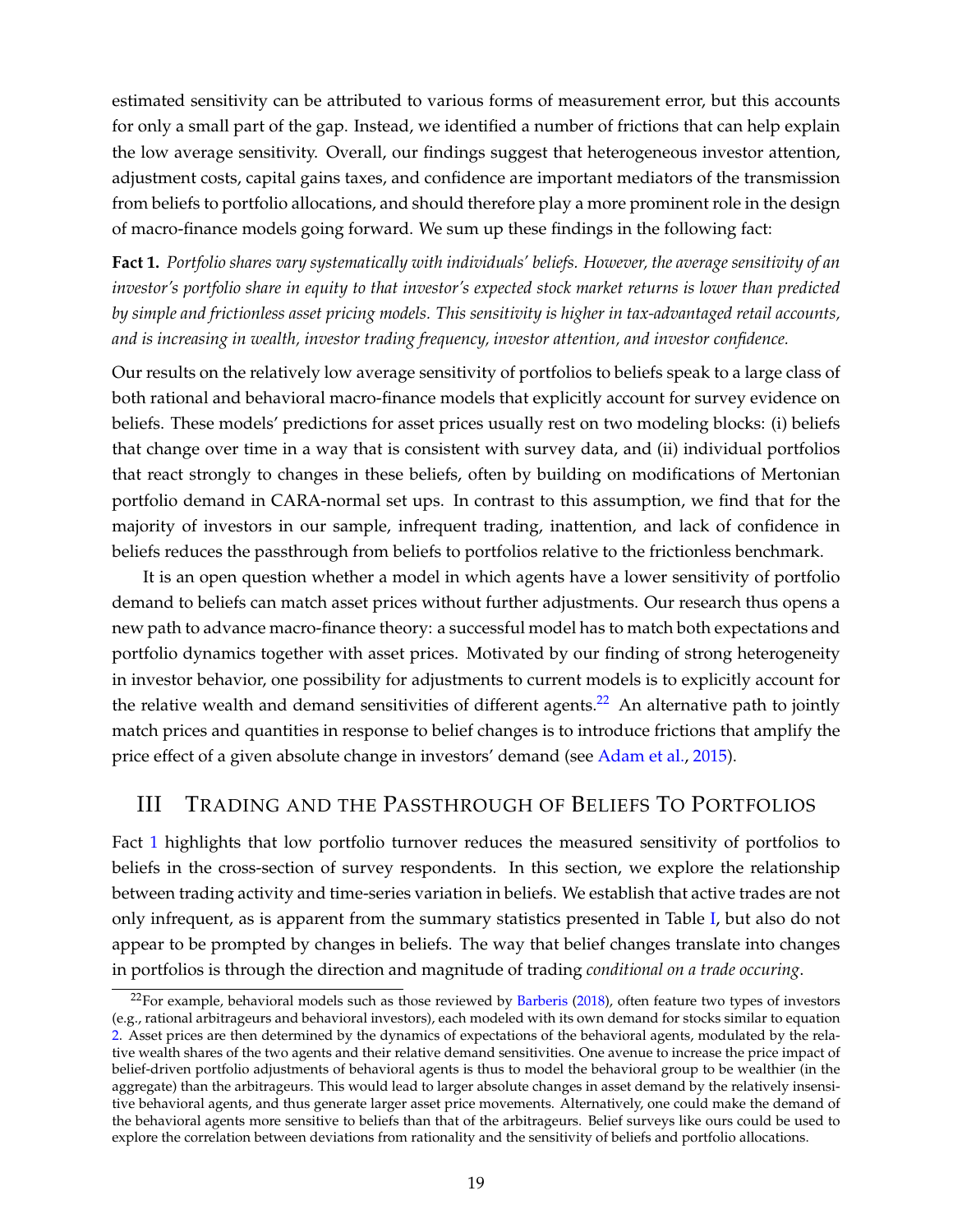Before presenting the analysis, we briefly discuss how we measure trading; the Appendix provides additional details. We observe information on all transactions for clients with a retail account. These transactions include money being moved in and out of the Vanguard accounts, purchases and sales of securities, and purchases, sales, and exchanges of shares in mutual funds. We aggregate all trades by asset class: equity, fixed income, cash and cash-equivalents, and other investments. Since we observe beliefs only when an investor answers the survey, we also aggregate all trades that occur between two consecutive survey responses; these time windows differ across investors who respond to different survey waves. $^{23}$  $^{23}$  $^{23}$  This approach allows us to focus on changes in portfolio shares over a given time window that are induced by active trading, filtering out any changes resulting from market movements. We then regress the change in the equity share *due to trading* for individual *i* over time window *w*, given as ∆*EquitySharei*,*w*, on the expected 1 year stock return at the beginning of the window, *Ei*,*w*−[*R*1*y*], the change in this expectation during the window, ∆*Ei*,*w*[*R*1*y*], and the equity share at the beginning of the window, *EquitySharei*,*w*−:

<span id="page-21-2"></span>(3) 
$$
\Delta EquityShare_{i,w} = \alpha + \beta E_{i,w} - [R_{1y}] + \gamma \Delta E_{i,w}[R_{1y}] + \delta EquityShare_{i,w} - \gamma \Delta E_{i,w}.
$$

The vector *Xi*,*<sup>w</sup>* includes a set of time-window-length fixed effects, as well as controls for age, gender, region of residence, wealth, wave fixed effects, and dummies for initial equity shares of 0% and 100%. Column 1 of Table [V](#page-22-0) reports the main coefficients; in the Appendix, we also report the coefficients on the control variables. A one-percentage-point increase in expected returns at the beginning of the window predicts a 0.17 percentage point increase in the equity share due to trading over the following window; a one-percentage-point change in beliefs over the window predicts a 0.35 percentage point change in the equity share. While these sensitivities are statistically sig-nificant, they are smaller than what we obtained from the cross-sectional analysis in Section [II.](#page-11-1)<sup>[24](#page-21-1)</sup> Column 1 also shows that investors with high equity shares at the beginning of the window tend to actively reduce their equity exposures, potentially a sign of rebalancing of their positions.

The low sensitivity in column 1 could reflect two different mechanisms. First, it could simply result from the fact that individuals trade infrequently, so that the average sensitivity to beliefs appears low (extensive margin). Alternatively, it could reflect a low sensitivity of trading to beliefs even when investors trade actively (intensive margin). We next explore these explanations.

**The Extensive Margin of Trading.** A large literature has aimed to explain trading volume in financial markets via a mix of changes in beliefs and overconfidence (e.g., [Harrison and Kreps,](#page-37-20) [1978;](#page-37-20) [Hong and Stein,](#page-37-21) [1999;](#page-37-21) [Scheinkman and Xiong,](#page-38-7) [2003;](#page-38-7) [Hong and Stein,](#page-37-22) [2007\)](#page-37-22). A related literature has studied the optimal frequency and size of trading in the presence of limited information and transaction costs (e.g., [Duffie, Sun et al.,](#page-37-14) [1990;](#page-37-14) [Gabaix and Laibson,](#page-37-15) [2001;](#page-37-15) [Abel, Eberly and](#page-35-15) [Panageas,](#page-35-15) [2007;](#page-35-15) [Alvarez, Guiso and Lippi,](#page-35-16) [2012\)](#page-35-16). A natural question in our setup, therefore, is whether changes in beliefs are associated with trading activity.

<span id="page-21-0"></span> $^{23}$ For example, if an investor has answered waves 1, 2 and 5 of the survey, we would identify two time windows: the 2-month period between wave 1 and wave 2, and the 6-month period between wave 2 and wave 5. Each time window would appear as a separate observation in regression [3.](#page-21-2)

<span id="page-21-1"></span><sup>&</sup>lt;sup>24</sup>Since these regressions are analyzing changes over time in portfolio choice, rather than levels as in Section [II,](#page-11-1) they make use of a different source of variation; while one would expect these two approaches to produce similar results in a frictionless world, this is not necessarily the case if trading frictions are present.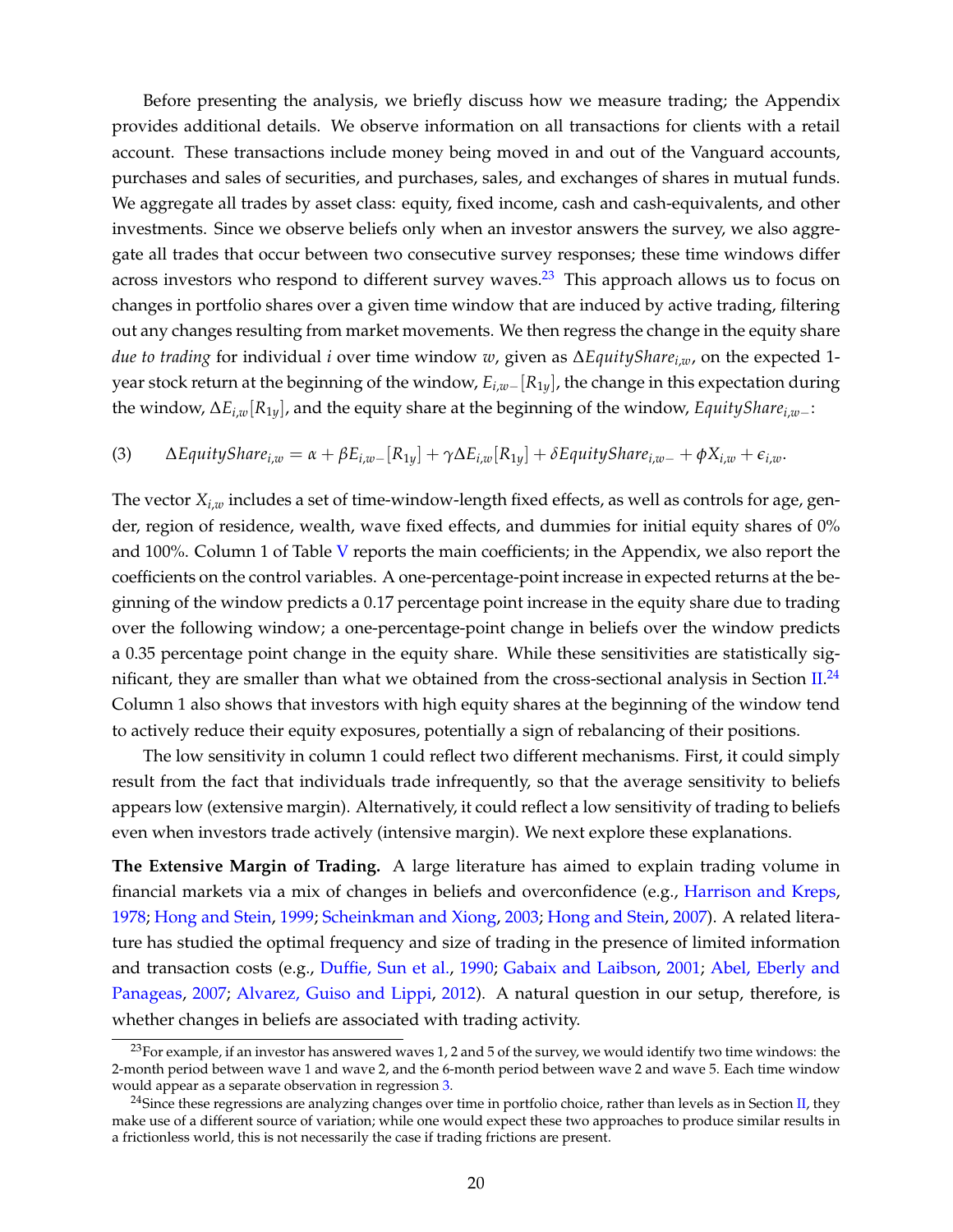<span id="page-22-0"></span>

|                                     | $\Delta$ Equity Share (%) | Probability Trade      | Probability Trade | Probability Buy           | $\Delta$ Equity Share (%) |
|-------------------------------------|---------------------------|------------------------|-------------------|---------------------------|---------------------------|
|                                     | (1)                       | (2)                    | (3)               | (4)                       | (5)                       |
| ∆ Expected 1Y Stock Return (%)      | $0.346***$<br>(0.065)     |                        |                   | $2.119***$<br>(0.436)     | $0.941***$<br>(0.178)     |
| Expected 1Y Stock Return (%)        | $0.174***$<br>(0.026)     | $-0.070$<br>(0.206)    |                   | $2.101***$<br>(0.299)     | $0.563***$<br>(0.086)     |
| Lagged Equity Share (%)             | $-0.041***$<br>(0.004)    | $-0.097***$<br>(0.027) |                   | $-0.322***$<br>(0.044)    | $-0.137***$<br>(0.014)    |
| ∆ Expected 1Y Stock Return (%)      |                           | $-0.038$<br>(0.465)    |                   |                           |                           |
| <b>Extreme Equity Share Dummies</b> | Υ                         | Υ                      | Υ                 | Υ                         | Υ                         |
| Time Betweeen Wave Dummies          | Υ                         | Υ                      | Υ                 | Υ                         | Υ                         |
| Other Fixed Effects and Controls    | Υ                         | Υ                      | N                 | Υ                         | Υ                         |
| Specification                       |                           |                        |                   | Conditional on<br>Trading | Conditional on<br>Trading |
| R-Squared<br>Ν                      | 0.029<br>12,942           | 0.352<br>12,942        | 0.338<br>13,396   | 0.504<br>3,529            | 0.16<br>3,529             |

## **Table V:** Trading Analysis

**Note:** Table shows results from regression [3.](#page-21-2) The unit of observation is a window between two consecutive survey responses by the same individual. The dependent variable in columns 1 and 5 is the change in the equity share due to active trading between the two survey waves. The dependent variable in columns 2 and 3 is an indicator for whether there was any active trading between the two survey waves, defined as an active change in the equity share of at least one percentage point. The dependent variable in column 4 is an indicator of whether the individual actively increased her portfolio share in equity by at least one percentage point during the window as a result of trading between the two survey waves. All columns control for the length of time between two consecutive answers, and for dummies capturing extreme start-of-period equity shares of 0% or 100%. All columns, except column 3, also control for the respondents' age, gender, region of residence, wealth, and the survey wave. Columns 4 and 5 condition the sample on windows with active trades. All results are obtained using ORIV. The *R*−Squared is computed from OLS specifications. Standard errors are clustered at the respondent level. Significance levels:  $\kappa^*(p<0.10)$ ,  $\ast\kappa^*(p<0.05)$ ,  $\ast\ast\kappa^*(p<0.01)$ .

Column 2 of Table [V](#page-22-0) reports results from a regression similar to equation  $3$ , except that the dependent variable is an indicator of whether the investor has actively traded during the time window (defined as an active change in the equity share of at least one percentage point), and the change in expected returns over the window is replaced with its absolute value. The ability of belief changes to predict trading is statistically and economically small, with both beginning-of-window expected returns and changes over the window having no effect on the probability of trade. While the *R* <sup>2</sup> of the regression appears high at 35%, column 3 of Table [V,](#page-22-0) which does not include controls for beliefs, portfolio shares, and demographics, displays a similarly high *R* <sup>2</sup> of 34%. The high *R* 2 in columns 2 and 3 is thus due to the window-length fixed effects: trading is mechanically more likely to occur the longer the length of the window. The incremental explanatory power of beliefs, portfolios, and demographics in predicting the extensive margin of trading is just above 1%.

**The Intensive Margin of Trading.** In our next analysis, we condition on time windows during which individuals trade actively, and ask whether the direction and the magnitude of the trade can be explained by beliefs. We start by predicting the direction of trading. Column 4 of Table [V](#page-22-0) reports the results of a regression similar to equation [3,](#page-21-2) except that the dependent variable is now an indicator of whether the investor has actively increased her equity share by at least one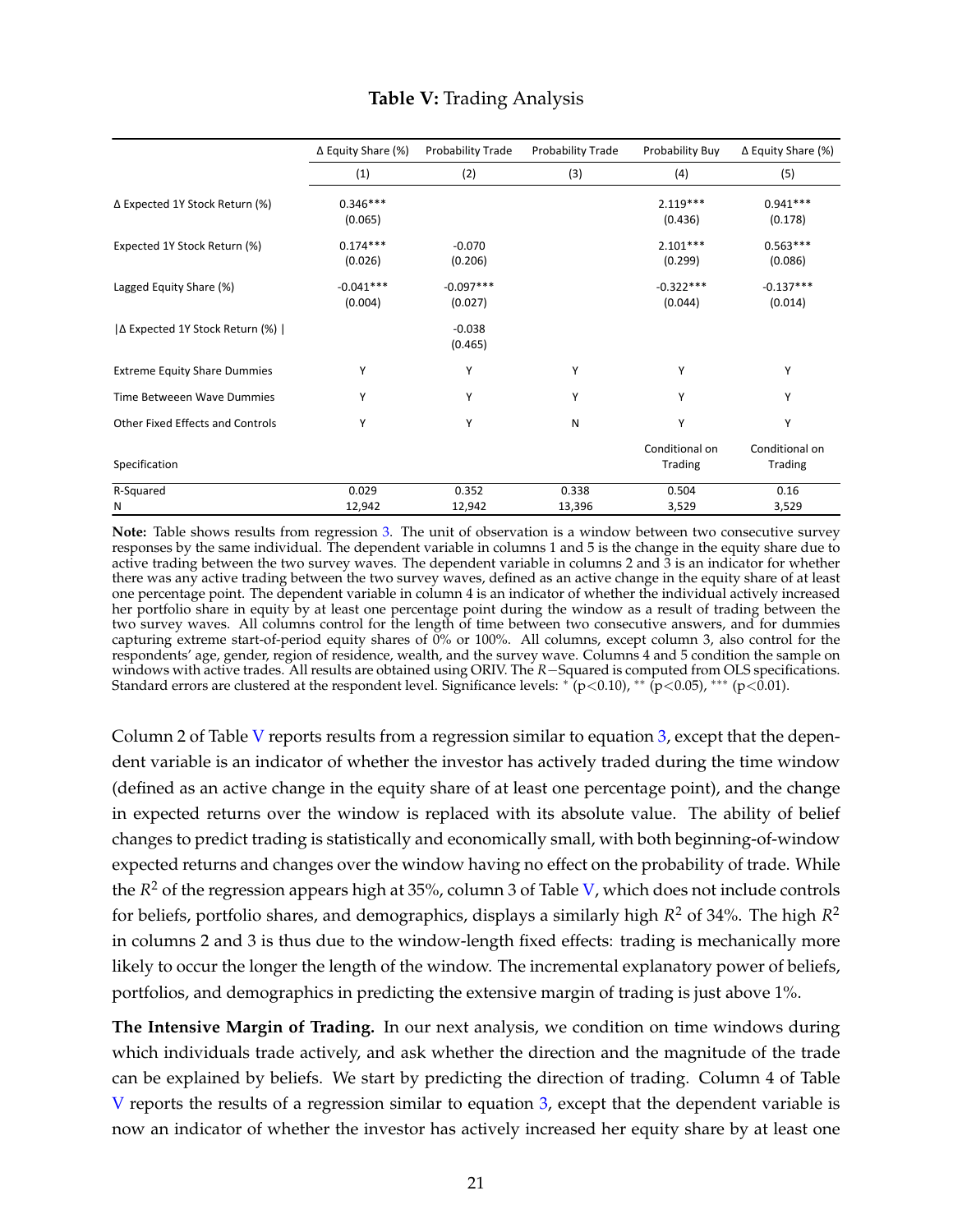percentage point during the window. Beliefs predict the direction of trading conditional on a trade actually occurring: an investor who expects future returns at the beginning of the wave to be one percentage point higher is around 2.1 percentage points more likely to buy equities in a given window. The fact that beginning-of-wave beliefs affect subsequent trading activity is consistent with our earlier findings of infrequent trading: if trading occurs infrequently, your current portfolio does not always capture your current beliefs. A one percentage point increase in expected returns over the wave is also associated with a 2.1 percentage point higher probability of actively increasing the equity share (conditional on trading).

Finally, column 5 of Table [V](#page-22-0) explores the magnitude of trading conditional on a trade occurring. The dependent variable is the change in the equity share due to active trading: that is, the regression is the same as for column 1, but the results are conditional on trading taking place (again, measured by the equity share changing by at least 1% in any direction due to active trading). Conditional on trading, the sensitivity of trading to beliefs increases by a factor of three compared to the unconditional results: a one-percentage-point increase in investors' expected 1-year stock returns corresponds to a 0.94 percentage point increase in the equity share due to trading. When we condition on larger trades (at least a 5% change in the equity share) the magnitudes increase by more than 50%, with estimates around  $1.53\%$ .<sup>[25](#page-23-1)</sup>

Our analysis in this section confirms that trading patterns play a central role in reducing the passthrough of beliefs into asset demand. We summarize the key results in the following fact:

<span id="page-23-0"></span>**Fact 2.** *While belief dynamics have little to no explanatory power for predicting when trading occurs (extensive margin of trading), they explain both the direction and magnitude of trading conditional on a trade occurring (intensive margin of trading).*

As we discussed above, one promising path for future theoretical work hoping to generate the relatively low average sensitivity of portfolios to beliefs is to explicitly account for infrequent trading. The results in this section suggest that one parsimonious way to model such behavior is to introduce infrequent random trading, whereby an agent is selected at random based on a memory-less distribution to have the possibility of trading in a given period. This approach would be reminiscent of the [Calvo](#page-36-24) [\(1983\)](#page-36-24) adjustment model for firm pricing decisions, and would be consistent with both the fact that the only observable variable that predicts whether an individual trades is the window length, as well as with the low average passthrough of beliefs to portfolios established in Fact [1.](#page-20-0) Researchers who want to match the cross-sectional heterogeneity in trading frequency in addition to the low average trading frequency could explicitly model different arrival rates of trading opportunities for different individuals.<sup>[26](#page-23-2)</sup>

<span id="page-23-1"></span><sup>&</sup>lt;sup>25</sup>We also investigate how the allocation of "new funds" across different asset classes depends on individuals' beliefs. We consider all cases in which, during a window, we see a net inflow of outside cash into the Vanguard account that is at least 20% of the existing Vanguard assets. Of course, we do not observe whether these are new funds, such as labor income, or proceeds from other asset sales outside of Vanguard. Since investors devote some time to deciding an allocation for funds when they first transfer them to their trading account, this represents a particularly informative window to observe how beliefs affect portfolio composition. We repeat the regression of Column 5 of Table [V,](#page-22-0) but also condition on a large inflow occurring during the window. We find that when investors actually trade during that window (that is, they actively allocate the new money), the sensitivity of equity shares to beliefs increases significantly, to 2.22 for belief changes and to 0.88 for belief levels.

<span id="page-23-2"></span><sup>&</sup>lt;sup>26</sup>The correlation between age, wealth, and trading frequency established in Appendix  $A_4$ , as well as the analysis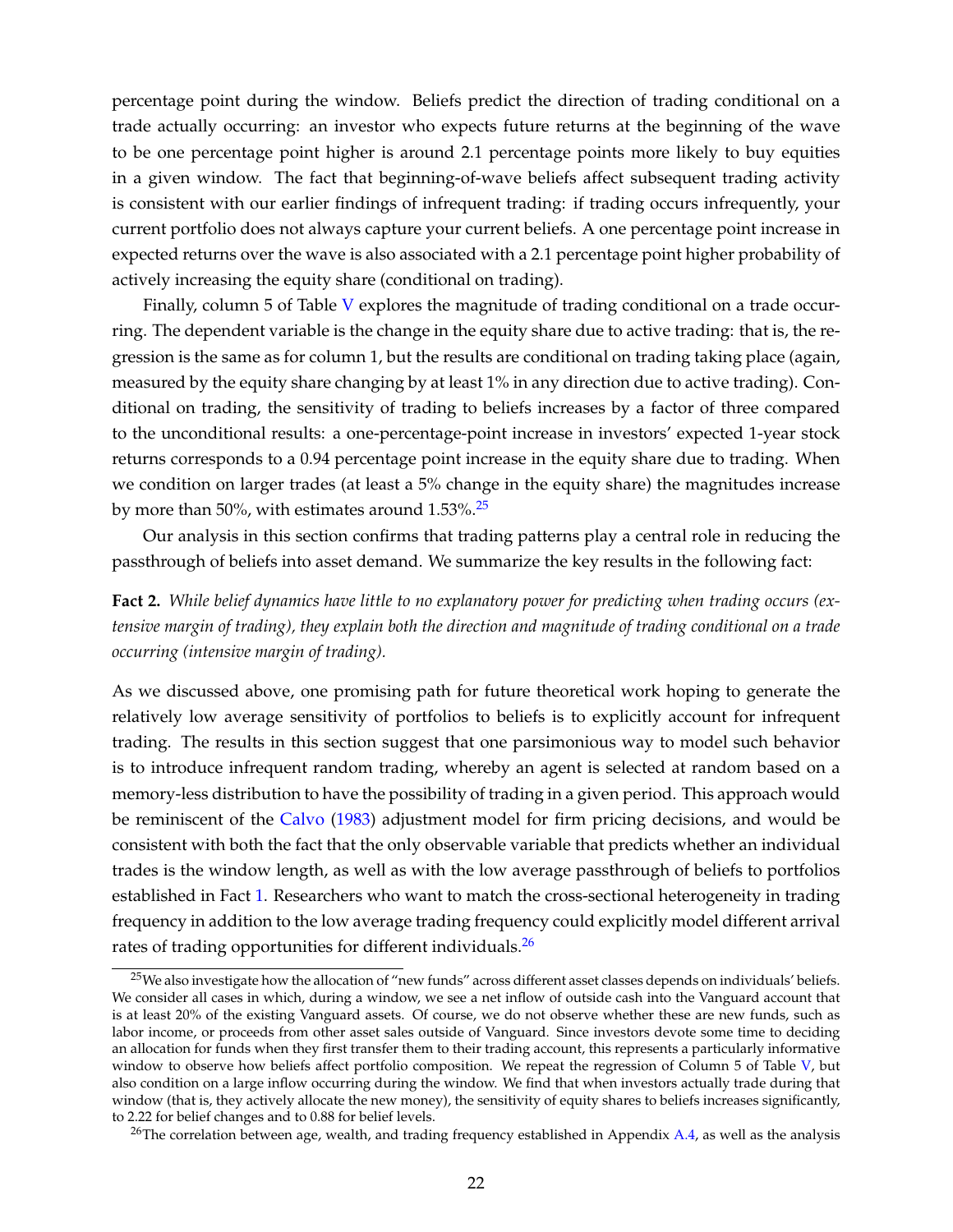### IV VARIANCE DECOMPOSITION OF BELIEFS

Section [I](#page-5-0) documented substantial heterogeneity in investors' beliefs. In this section, we further explore this heterogeneity by decomposing the panel variation of beliefs into three components: fixed individual characteristics, common variation in individual beliefs over time, and a residual component that captures both idiosyncratic individual time variation and measurement error.

To motivate this variance decomposition, Panel A of Figure [III](#page-25-0) shows the time-series of average 1-year expected returns in the GMSU-Vanguard survey. The average expected return displays meaningful time-series variation, with a range of nearly 4 percentage points over our sample period. The largest month-to-month change was in December 2018, when average expected returns fell by over two percentage points (recall that U.S. stock markets fell substantially during that period). Panel B of Figure [III](#page-25-0) shows the same time series of average expected returns as in Panel A, but also includes the 10th and 90th percentiles of the cross-sectional distribution of answers in each wave. The cross-sectional variation in expected returns swamps the time-series variation.

This pattern is not unique to our survey or our sample period. For example, the bottom row of Figure [III](#page-25-0) shows similar plots for the RAND survey, which covers the period from November 2008 to January 2016 and thus includes part of the financial crisis and the following stock market recovery (see Appendix A.3 for more details on the RAND survey). Unfortunately, the RAND survey does not directly elicit beliefs about expected returns, so we focus on beliefs about the probability of a stock market increase over the coming year. We find that the RAND survey also features cross-sectional dispersion in beliefs that is much larger than the time-series variation.

There are two potential interpretations consistent with the substantial cross-sectional dispersion in beliefs. At one extreme, individual responses might display substantial idiosyncratic variation over time, with the same individual reporting very different beliefs at different points in time. At the other extreme, the observed cross-sectional variation could be due to *persistent* heterogeneity in beliefs; that is, the *same* investors are always optimistic or always pessimistic. Since these interpretations have substantially different implications for theoretical models of asset pricing, we next exploit the panel dimension of our survey to determine their quantitative relevance.

**The Dominance of Individual Fixed Effects.** We denote the belief expressed by individual *i* at time *t* as *Bi*,*<sup>t</sup>* . For the (unbalanced) panel of these beliefs, we then run the following regressions:

<span id="page-24-0"></span>
$$
(4) \t\t\t B_{i,t} = \chi_t + \epsilon_{1,i,t},
$$

$$
(5) \t\t\t B_{i,t} = \phi_i + \epsilon_{2,i,t},
$$

(6) 
$$
B_{i,t} = \phi_{3,i} + \chi_{3,t} + \epsilon_{3,i,t}.
$$

Equation [4](#page-24-0) estimates a set of time (i.e., survey wave) fixed effects, *χ<sup>t</sup>* , that absorb the common time-series variation of respondents' beliefs. Equation [5](#page-24-0) estimates a set of individual fixed effects, *φi* , that absorb the average belief over time of each respondent. Equation [6](#page-24-0) jointly estimates both individual and time fixed effects. In our baseline analysis, we estimate these regressions including

presented in Appendix Table A.6, can provide further guidance to researchers hoping to incorporate heterogeneous infrequent trading into richer life-cycle models.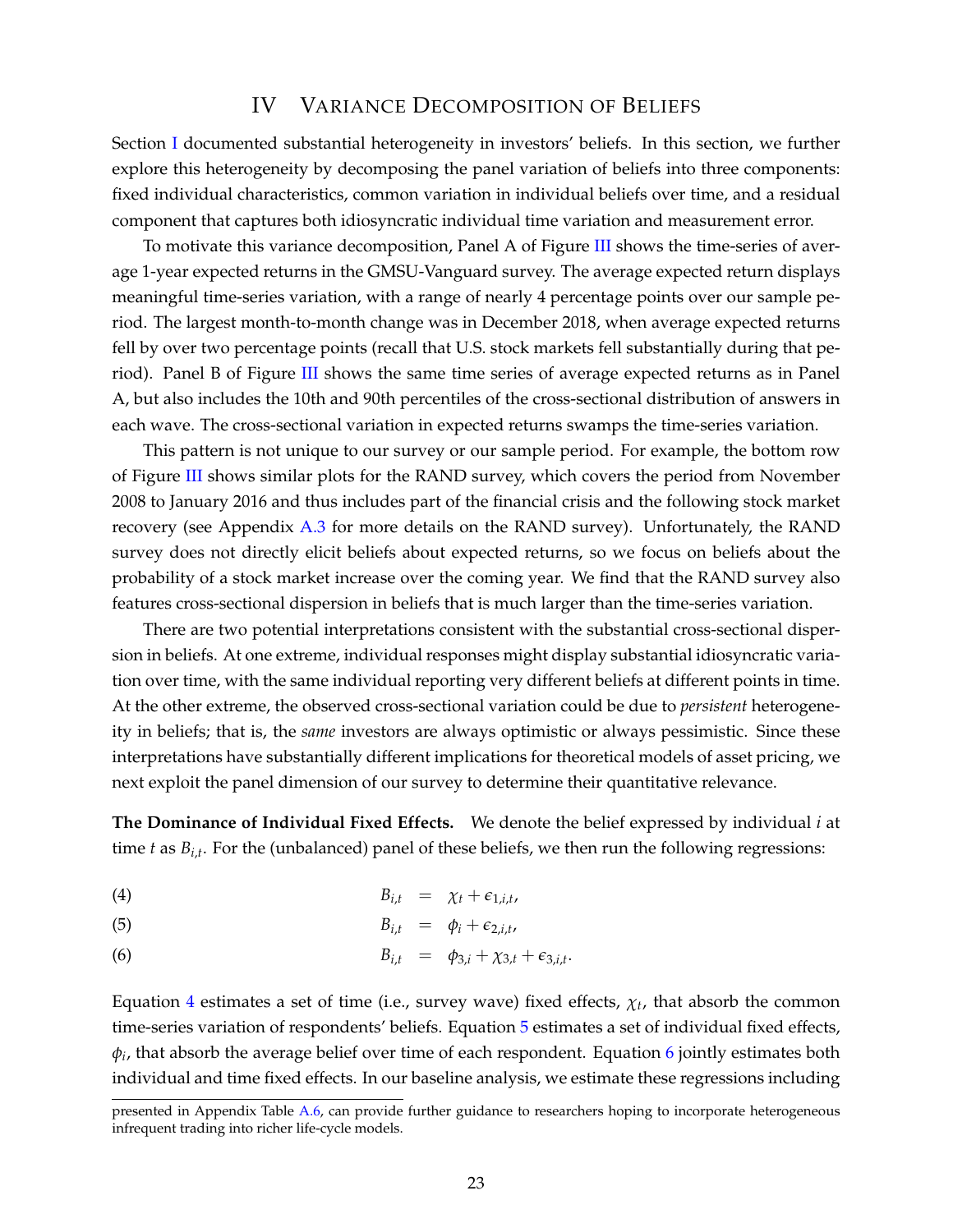<span id="page-25-0"></span>

**Note:** The figure reports the time series of the average beliefs from the GMSU-Vanguard survey (top row, 1-year expected return question) and from the RAND survey (bottom row, probability of a 1-year stock market increase). The right panels in each row also plots the 10th and 90th percentiles of the survey answers in each wave.

all responses from individuals who have responded to at least three waves.

Table [VI](#page-26-0) reports the  $R^2$  of the three regressions for a subset of survey questions. Most of the panel variation in beliefs is absorbed by individual fixed effects. Consider for example the first row, which decomposes the panel variation in 1-year expected stock returns. Time fixed effects capture about 2% of the total panel variation, whereas individual fixed effects capture 59% of the total variation. The remaining variation is a combination of idiosyncratic belief changes within individuals over time, as well as measurement error in beliefs. $27$  This large difference in explanatory power of time fixed effects and individual fixed effects is common across all beliefs. The same patterns hold when we decompose the heterogeneity in individuals' confidence in their beliefs: most of the variation is across individuals rather than over time.<sup>[28](#page-25-2)</sup>

<span id="page-25-1"></span><sup>&</sup>lt;sup>27</sup>These findings echo results in [Dominitz and Manski](#page-37-23) [\(2011\)](#page-37-23), who show that individuals' responses for the probability of a positive equity return over the coming twelve months were correlated across two waves of the Michigan Survey of Consumers. The authors also found substantial heterogeneity in this probability across individuals.

<span id="page-25-2"></span> $^{28}$ In Appendix A.10, we apply the same variance decomposition to portfolios and find that individual fixed effects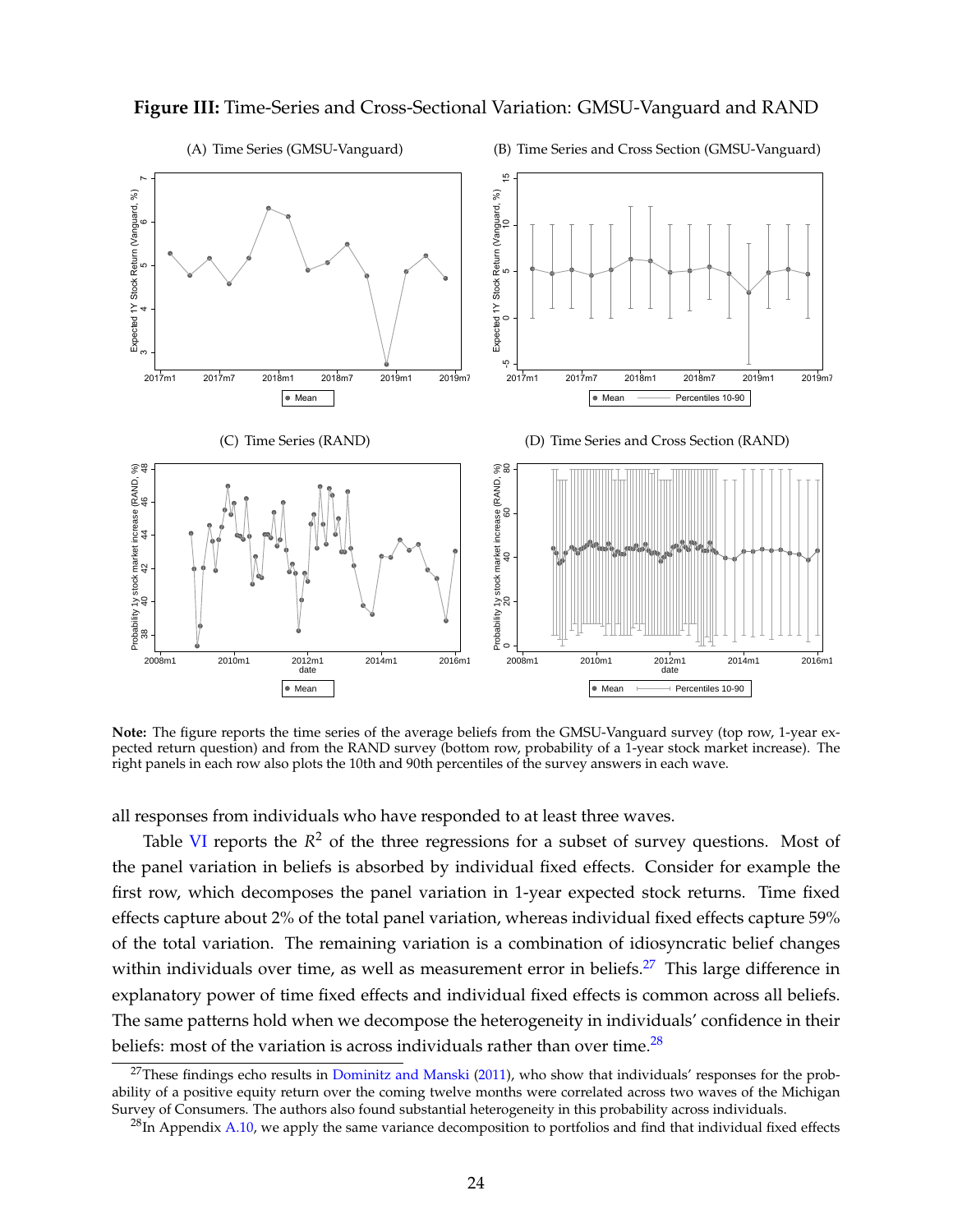|                                       | $R^2$ (%) of Panel Regression |                      |                      |       |  |  |
|---------------------------------------|-------------------------------|----------------------|----------------------|-------|--|--|
|                                       | Time FE                       | <b>Individual FE</b> | Time + Individual FE | N     |  |  |
| Expected 1Y Stock Return (%)          | 2.4                           | 58.8                 | 60.8                 | 3,400 |  |  |
| Expected 10Y Stock Return (% p.a.)    | 0.5                           | 46.8                 | 47.3                 | 3,379 |  |  |
| Probability 1Y Stock Return < - 10%   | 0.4                           | 56.6                 | 57.0                 | 3,465 |  |  |
| St.d. Expected 1Y Stock Return (%)    | 0.3                           | 59.7                 | 60.0                 | 3,465 |  |  |
| Confidence (Stock Qs)                 | 0.2                           | 64.8                 | 64.8                 | 3,440 |  |  |
| Expected 3Y GDP Growth (% p.a.)       | 0.9                           | 53.7                 | 54.4                 | 3,407 |  |  |
| Expected 10Y GDP Growth (% p.a.)      | 0.3                           | 46.7                 | 46.9                 | 3,388 |  |  |
| Probability p.a. 3Y GDP Growth < 0%   | 0.3                           | 53.8                 | 54.0                 | 3,453 |  |  |
| St.d. Expected p.a. 3Y GDP Growth (%) | 0.7                           | 59.5                 | 60.1                 | 3,453 |  |  |
| Confidence (GDP Qs)                   | 0.1                           | 66.5                 | 66.6                 | 3,432 |  |  |
| Expected 1Y Return of 10Y bond (%)    | 1.8                           | 51.0                 | 52.3                 | 3,376 |  |  |
| Confidence (Bond Qs)                  | 0.1                           | 66.2                 | 66.4                 | 3.394 |  |  |

<span id="page-26-0"></span>**Table VI:** Decomposing the Variation in Beliefs: Individual and Time Fixed Effects

**Note:** Table reports the R<sup>2</sup>s corresponding to the three regressions [4,](#page-24-0) [5,](#page-24-0) and [6,](#page-24-0) and the number of individual respondents N. We only include respondents that have responded to at least three waves. Each row corresponds to a different survey question that is used as the dependent variable.

One possible concern with this analysis is that the relatively short time period over which we observe survey responses might make the fixed effects appear more important than they truly are. In other words, our analysis may be overfitting the fixed effects in sample, especially for investors that reply only a few times.<sup>[29](#page-26-1)</sup> While we cannot rule out that in the future, as the survey continues in different economic environments, the relative importance of individual fixed effects will change, we believe that this is unlikely for a number of reasons.

First, when we increase the minimum number of waves that an individual has to answer to be included in the analysis, results are very similar. In particular, Table [VII](#page-27-0) shows how the  $R<sup>2</sup>$  of the individual fixed effects changes as we increase the minimum number of responses per individual. $30$  We find at most a modest deterioration in the importance of individual fixed effects as we increase the minimum number of answers. This finding suggests that our results are not driven by overfitting the fixed effects for people who have responded only a few times.

Second, we also perform the variance decomposition presented above on the RAND survey, which also has a panel structure. As discussed above, the RAND survey ran for more than seven

explain 90% of the panel variation in equity shares during our sample period. When we relate the individual fixed effects extracted from beliefs to those extracted from portfolios we recover a sensitivity very similar to our benchmark estimates in Section [II.](#page-11-1)

<span id="page-26-1"></span><sup>29</sup>Another possibility is that the fixed effects capture what in reality is a stationary but extremely *persistent* process of beliefs, even though there is no difference in the *permanent* component of beliefs. Since the economic interpretation of permanent versus extremely persistent differences in beliefs is not one that is crucial to most theories, we do not aim to definitely distinguish between these interpretations. Instead, we view our results as emphasizing that there is large and persistent cross-sectional dispersion of beliefs and the fixed-effects analysis is simply a transparent way to document this pattern. Nevertheless, one can try to statistically disentangle the two interpretations by estimating a panel model for beliefs that features both fixed effects and an AR(1) component, and use a statistical test to distinguish between the two explanations. When we estimate this model using the [Arellano and Bond](#page-35-21) [\(1991\)](#page-35-21) estimator for dynamic panel data, we find that the autoregressive component is small in absolute value and statistically insignificant (for example, it is 0.02 for 1-year expected returns), providing suggestive evidence against the AR(1) interpretation of our results.

<span id="page-26-2"></span> $30$ The table also reports the number of individuals who respond a certain number of times. The number of observations is of course greater since each individual has answered multiple times.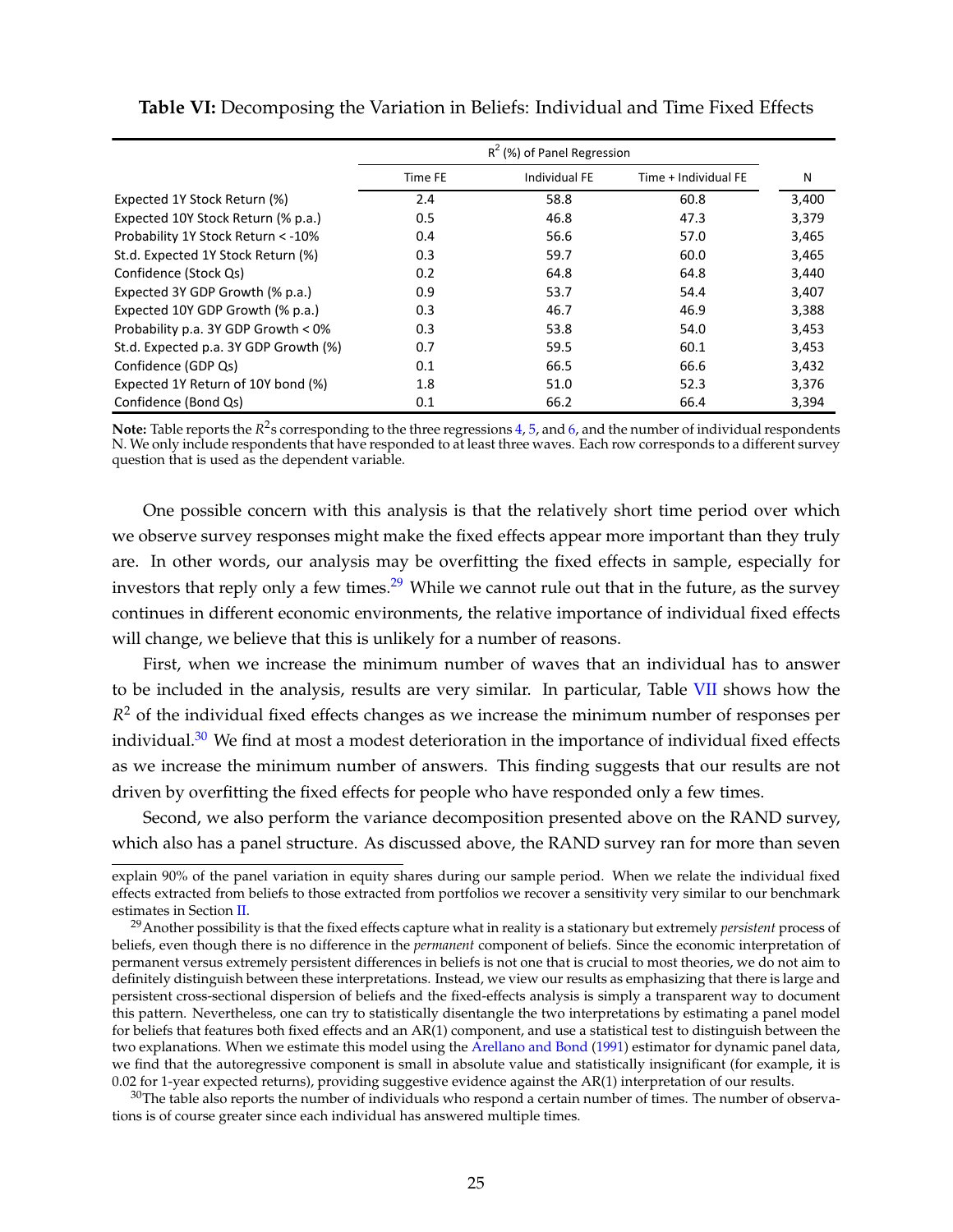<span id="page-27-0"></span>

|                                       | $R^2$ (total, %) |         |         |         | <b>Number of Individuals</b> |         |         |         |
|---------------------------------------|------------------|---------|---------|---------|------------------------------|---------|---------|---------|
|                                       | #Resp≥3          | #Resp≥4 | #Resp≥5 | #Resp≥6 | #Resp≥3                      | #Resp≥4 | #Resp≥5 | #Resp≥6 |
| Expected 1Y Stock Return (%)          | 58.8             | 57.1    | 55.5    | 57.0    | 3,400                        | 1,965   | 1,177   | 740     |
| Expected 10Y Stock Return (% p.a.)    | 46.8             | 44.4    | 42.9    | 41.0    | 3,379                        | 1,954   | 1,178   | 734     |
| Probability 1Y Stock Return < - 10%   | 56.6             | 55.1    | 55.3    | 55.6    | 3.465                        | 2,002   | 1.210   | 757     |
| St.d. Expected 1Y Stock Return (%)    | 59.7             | 57.9    | 57.8    | 58.4    | 3,465                        | 2,002   | 1,210   | 757     |
| Confidence (Stock Qs)                 | 64.8             | 63.1    | 62.0    | 62.7    | 3.440                        | 1,979   | 1,195   | 741     |
| Expected 3Y GDP Growth (% p.a.)       | 53.7             | 50.9    | 47.1    | 47.2    | 3,407                        | 1,963   | 1,184   | 741     |
| Expected 10Y GDP Growth (% p.a.)      | 46.7             | 42.6    | 38.2    | 39.2    | 3,388                        | 1,934   | 1,170   | 733     |
| Probability p.a. 3Y GDP Growth < 0%   | 53.8             | 52.2    | 50.3    | 49.9    | 3,453                        | 1,998   | 1,211   | 756     |
| St.d. Expected p.a. 3Y GDP Growth (%) | 59.5             | 57.2    | 56.3    | 57.7    | 3,453                        | 1,998   | 1,211   | 756     |
| Confidence (GDP Qs)                   | 66.5             | 65.2    | 64.2    | 63.9    | 3,432                        | 1,962   | 1,191   | 744     |
| Expected 1Y Return of 10Y bond (%)    | 51.0             | 48.1    | 46.7    | 46.6    | 3,376                        | 1,944   | 1,170   | 728     |
| Confidence (Bond Qs)                  | 66.2             | 65.0    | 64.1    | 64.5    | 3,394                        | 1,956   | 1,189   | 738     |

**Table VII:** Decomposing the Variation in Beliefs: Robustness

Note: The left panel reports the *R*<sup>2</sup>s corresponding to regression [5.](#page-24-0) The right panel reports the number of individuals that respond the required number of times. Across columns, we increase the minimum number of responses for an individual to be included in the sample from three to six. Each row corresponds to a different survey question that is used as the dependent variable.

years and covered much of the Great Recession and subsequent recovery; overall, there are 61 survey waves. A total of 4,734 individuals participated in the survey, 3,166 of whom responded at least 10 times, 1,780 at least 30 times, and 1,032 at least 50 times. When we perform the same variance decomposition for the RAND survey, we find quantitatively similar results (see Appendix A.9 for details). Indeed, across all questions in the RAND survey that relate to expected stock returns, time fixed effects explain around 1% of the panel variation, while individual fixed effects explain 50-60% of the variation. Importantly, the results are robust to increasing the minimum number of waves that an individual has to respond to in order to be included from three all the way to fifty. These results highlight that our findings are robust to different economic environ-ments as well as to observing substantially more responses per individual.<sup>[31](#page-27-1)</sup>

The importance of persistent cross-sectional dispersion in beliefs provides useful insights for the design of macro-finance models. In particular, much of the existing literature that builds on survey evidence of beliefs has focused on representative agent models disciplined by matching the time-series behavior of average beliefs (e.g., [Barberis et al.,](#page-36-8) [2015\)](#page-36-8). Our results emphasize a rich cross-sectional dispersion in beliefs that we think offers an under-explored area to advance modeling efforts. In this direction, models that explicitly feature heterogenous agents with different beliefs, such as the model of [Geanakoplos](#page-37-7) [\(2010\)](#page-37-7), are likely to offer a fruitful starting point.

**Beliefs and Demographics.** Having established the importance of individual fixed effects in explaining the panel variation in beliefs, it is natural to ask whether observable characteristics can explain why some individuals are permanently optimistic and others are permanently pessimistic. We find that observable individual characteristics have little explanatory power for beliefs, even

<span id="page-27-1"></span><sup>&</sup>lt;sup>31</sup>While the pattern of persistent and large belief differences across retail investors appears consistent across surveys covering different time horizons and investor populations, it would be interesting to study the same relationship among institutional investors or professional forecasters. However, such analyses need to carefully account for the various incentives of the respondents, which is less of a concern in non-public surveys of retail investor beliefs. For example, [Ottaviani and Sørensen](#page-38-20) [\(2006\)](#page-38-20) discuss various aspects of professional forecasters' strategic behavior, highlighting the presence of incentives to herd (see also [Graham,](#page-37-24) [1999;](#page-37-24) [Rangvid, Schmeling and Schrimpf,](#page-38-21) [2013\)](#page-38-21).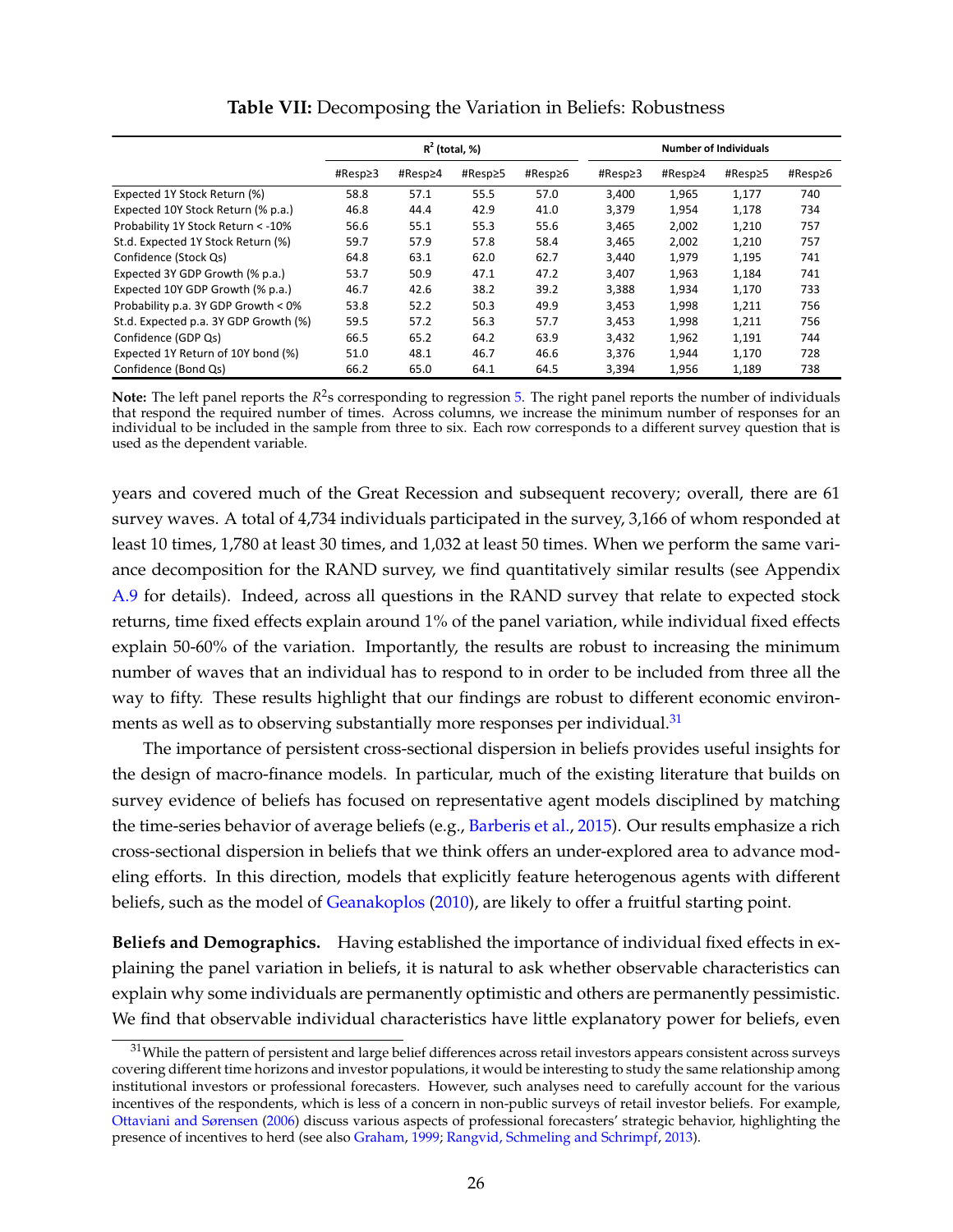though some of these characteristics are related to beliefs in statistically significant ways. To establish this finding, we run the following regression:

<span id="page-28-2"></span>
$$
\phi_{3,i} = \alpha + \Gamma X_i + \epsilon_i,
$$

where  $\phi_{3,i}$  are the individual fixed effects estimated in regression [6,](#page-24-0) and  $X_i$  are the following individual characteristics: dummy variables for age groups, wealth quintiles, region of residence, gender, confidence, and quintiles for the number of days with Vanguard log-ins in an average month. $32$  In addition, motivated by recent evidence that investors' past experiences influence their beliefs (e.g., [Malmendier and Nagel,](#page-38-22) [2011\)](#page-38-22), we also include the average return on the equity and fixed income components of the investors' portfolios since 2011 as controls in *X<sup>i</sup>* . Table [VIII](#page-28-1) shows the  $R^2$ s from these regressions, which capture the share of variation in the fixed effects that is explained by the demographics.

<span id="page-28-1"></span>

| $R^2$                                 | #Resp≥1 | #Resp $\geq$ 2 | #Resp≥3 | #Resp≥4 | #Resp≥5 |
|---------------------------------------|---------|----------------|---------|---------|---------|
| Expected 1Y Stock Return (%)          | 3.2     | 4.5            | 5.1     | 5.6     | 6.1     |
| Expected 10Y Stock Return (% p.a.)    | 2.3     | 3.8            | 4.2     | 5.1     | 5.7     |
| Probability 1Y Stock Return < - 10%   | 3.4     | 5.1            | 6.6     | 7.6     | 9.0     |
| St.d. Expected 1Y Stock Return (%)    | 8.0     | 10.2           | 12.9    | 11.2    | 11.5    |
| Expected 3Y GDP Growth (% p.a.)       | 2.7     | 3.0            | 3.4     | 4.5     | 6.5     |
| Expected 10Y GDP Growth (% p.a.)      | 3.4     | 4.0            | 3.6     | 4.9     | 7.2     |
| Probability p.a. 3Y GDP Growth < 0%   | 5.8     | 7.3            | 7.8     | 7.1     | 7.9     |
| St.d. Expected p.a. 3Y GDP Growth (%) | 5.0     | 6.0            | 7.0     | 5.9     | 6.5     |
| Expected 1Y Return of 10Y bond (%)    | 3.5     | 4.3            | 3.8     | 4.4     | 6.8     |

**Table VIII:** Beliefs Heterogeneity and Demographics

Note: The table reports the  $R^2$  statistics corresponding to regression [7.](#page-28-2) In each column, going from left to right, we increase from 1 to 5 the minimum number of responses for an individual to be included in the sample. Each row corresponds to a different question in the survey.

The observed characteristics have only small explanatory power, with values for the *R* <sup>2</sup> between 2% and 8% depending on the question (using all our sample in the analysis). When we restrict the analysis to explaining fixed effects that are estimated on more observations, and which should therefore be more precise, there is only a modest increase in the *R* 2 . We thus conclude that classical measurement error in beliefs cannot explain the low predictive power of demographics for beliefs.

Appendix A.8 reports the coefficients on the various demographic characteristics from regression [7.](#page-28-2) Despite the low overall explanatory power of demographics for beliefs, some of these characteristics have statistically significant relationships with beliefs. For example, we find that older individuals are more optimistic, while wealthier respondents are more pessimistic. In addition, we find that individuals who experienced higher past equity returns are more optimistic about future stock returns, while individuals who experienced higher past fixed income returns are more optimistic about future bond returns.

These results relate to the literature linking expectations to demographic characteristics and personal experiences. It is common in this literature to find strong statistical relationships but low

<span id="page-28-0"></span> $32$ For dynamic variables such as age and wealth, we take the average over the sample. For geographic location and gender, we take the value of the most recent observation.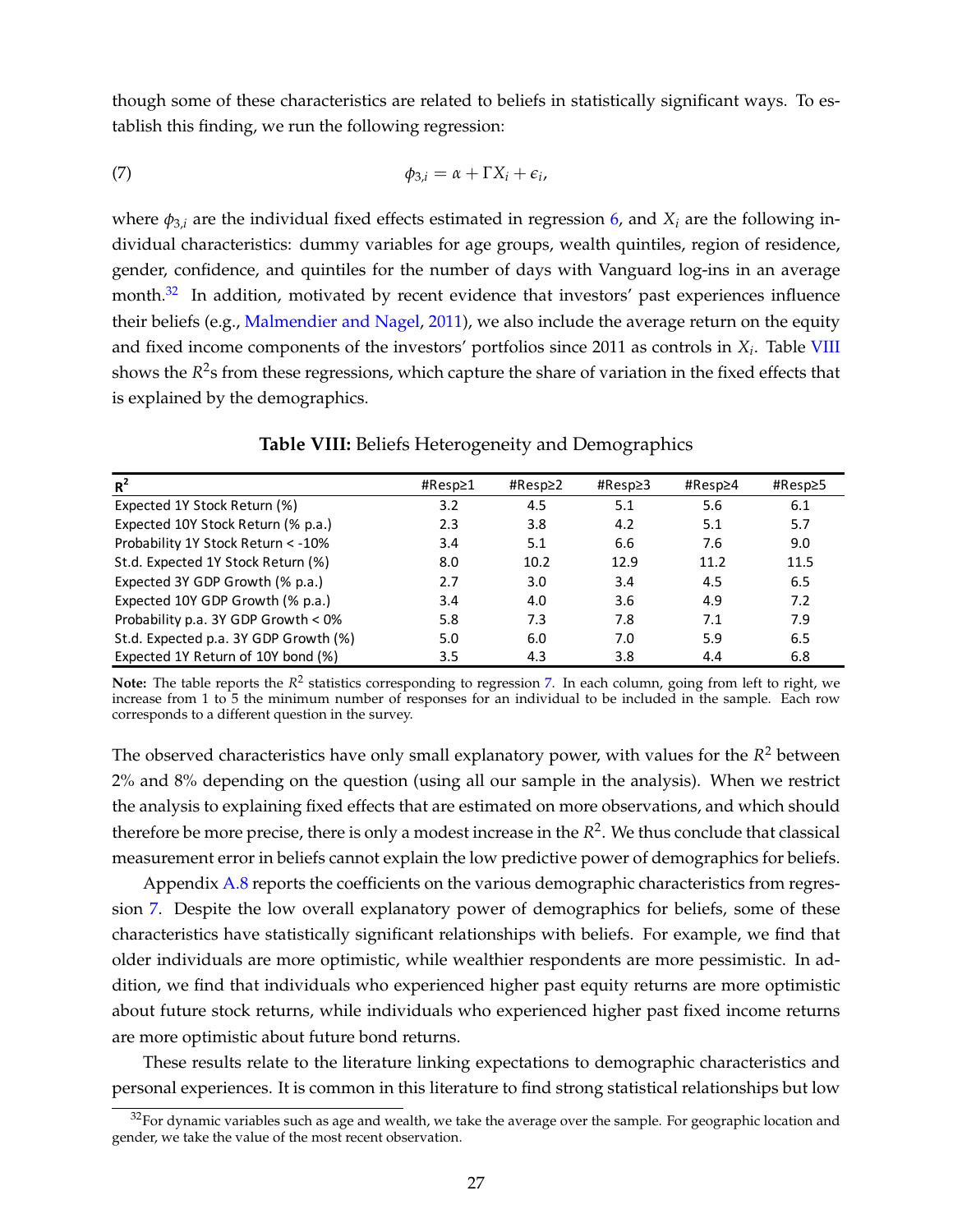explanatory power for expectations using variables such as wealth, gender, IQ, place of birth, current location, own past experience, or friends' past experiences (see, for example, [Malmendier and](#page-38-22) [Nagel,](#page-38-22) [2011;](#page-38-22) [Kuchler and Zafar,](#page-38-10) [2015;](#page-38-10) [Armona, Fuster and Zafar,](#page-35-22) [2016;](#page-35-22) [Das, Kuhnen and Nagel,](#page-36-25) [2017;](#page-36-25) [Bailey et al.,](#page-35-23) [2017,](#page-35-23) [2018;](#page-35-24) [Ben-David et al.,](#page-36-26) [2018;](#page-36-26) [Coibion, Gorodnichenko and Kamdar,](#page-36-27) [2018;](#page-36-27) [D'Acunto et al.,](#page-36-28) [2019\)](#page-36-28). The low predictive power suggests that these individual fixed effects reflect complex combinations of individual characteristics and experiences, some of which economic research has yet to discover. We collect the findings from this section in the following fact.

<span id="page-29-0"></span>**Fact 3.** *Variation in individual beliefs is mostly characterized by heterogeneous individual fixed effects: between 40% and 60% of the panel variation in responses is due to individual fixed effects and 2% is due to common time series variation. The remaining variation is accounted for by idiosyncratic individual variation over time and measurement error. Only a small part of the persistent heterogeneity in individual beliefs is explained by observable demographic characteristics.*

## V COVARIATION IN EXPECTED RETURNS AND EXPECTED CASH FLOWS

Asset prices are determined by expectations of future returns and cash flows. It is therefore natural to investigate how expectations of returns and economic growth are related both across individuals and within individual over time.

Figure [IV](#page-30-1) presents conditional binscatter plots of the relationship between short-run and longrun expectations of stock returns and GDP growth. Panel A shows that expectations about shortrun and long-run stock returns are positively correlated, with an unconditional correlation coefficient of 0.32. Interestingly, even those respondents who expect negative returns over the next year expect long-run returns to be positive. Similarly, short-run and long-run dividend growth are pos-itively correlated, with an unconditional correlation coeffiecient of 0.67 (see Panel B of Figure [IV\)](#page-30-1). The bottom row of Figure [IV](#page-30-1) shows that expectations of stock returns and economic growth are positively correlated, both at the short horizon (Panel C, unconditional correlation coefficient of 0.24) and at the long horizon (Panel D, unconditional correlation coefficient of 0.26).

Table [IX](#page-31-0) presents these results in regression form, both with and without including individual fixed effects. While these regressions are restricted to linear specifications, and therefore miss some of the interesting nonlinearities in Figure [IV,](#page-30-1) the findings confirm the strong link between expectations about different objects, both across horizons as well as across domains. Importantly, we see these pattern in both the cross-section and the time series (when we control for individual fixed effects). In the cross-section, individuals who are more optimistic about stock returns tend to also be more optimistic about GDP growth. In the time series, we find that when an investor be-comes more optimistic about stock returns she also becomes more optimistic about GDP growth.<sup>[33](#page-29-1)</sup> We summarize these results in the following fact:

<span id="page-29-1"></span> $33$ While Table [IX](#page-31-0) shows the results in a linear setting, a similar conclusion can be reached in a nonlinear setting as well, by building binscatter plots that relate the fixed effects of beliefs across domains (thus isolating the crosssectional component) and by plotting the residual components after taking out fixed effects (thus focusing on the within-individual time variation). We report these plots in Appendix A.11. The conclusions are identical to those in this section: the panel-correlation of beliefs across different domains and across different horizons reflects similar correlations in the persistent and transient components of beliefs.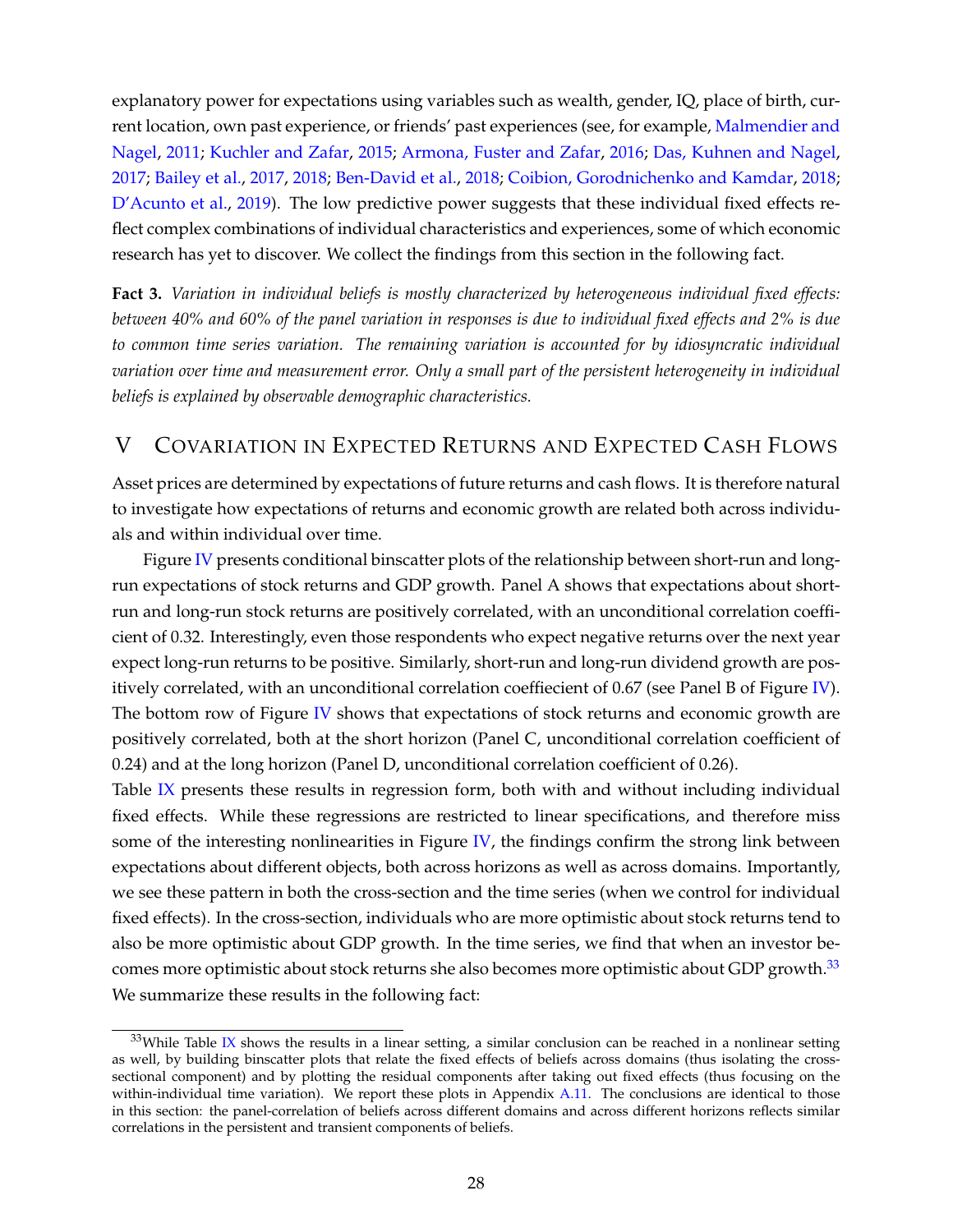<span id="page-30-1"></span>

**Figure IV:** Relationships Among Different Beliefs Within the Same Survey

**Note:** Figure shows conditional binscatter plots across different answers from within the same survey response, conditional on the respondents' age, gender, region, wealth, and the survey wave.

<span id="page-30-0"></span>**Fact 4.** *Higher expectations of stock returns are associated with higher expectations of GDP growth, and higher short-run expectations are associated with higher long-run expectations (for both stock returns and GDP growth), both across and within individuals.*

The correlation between expected returns and cash-flow growth is an informative moment for macro-finance models. To see why, it is useful to refer to the [Campbell and Shiller](#page-36-0) [\(1988\)](#page-36-0) decomposition, which shows how prices, expected cash flows, and expected returns are linked:

$$
pd_t \approx E_{i,t} \sum_{j=0}^{\infty} \rho^j \Delta d_{t+1+j} - E_{i,t} \sum_{j=0}^{\infty} \rho^j r_{t+1+j}.
$$

In this equation, *pd<sup>t</sup>* is the logarithm of the price-dividend ratio of an asset, ∆*dt*+<sup>1</sup> is the growth of cash flows between *t* and  $t + 1$ , and  $r_{t+1}$  is the return of the asset between between *t* and  $t + 1$ . For expositional convenience, we assume that this equation holds approximately under each investor *i*'s expectations *Ei*,*<sup>t</sup>* . If we take our GDP growth responses to proxy for cash-flow growth, then we can use this equation to interpret our empirical results.

One immediate implication of Fact  $4$  is in the time-series dimension (see also [De la O and](#page-36-29) [Myers,](#page-36-29) [2017\)](#page-36-29). As the Campbell-Shiller decomposition shows, cash flow expectations and expected returns have opposite effects on current valuations. All else equal, when investors become more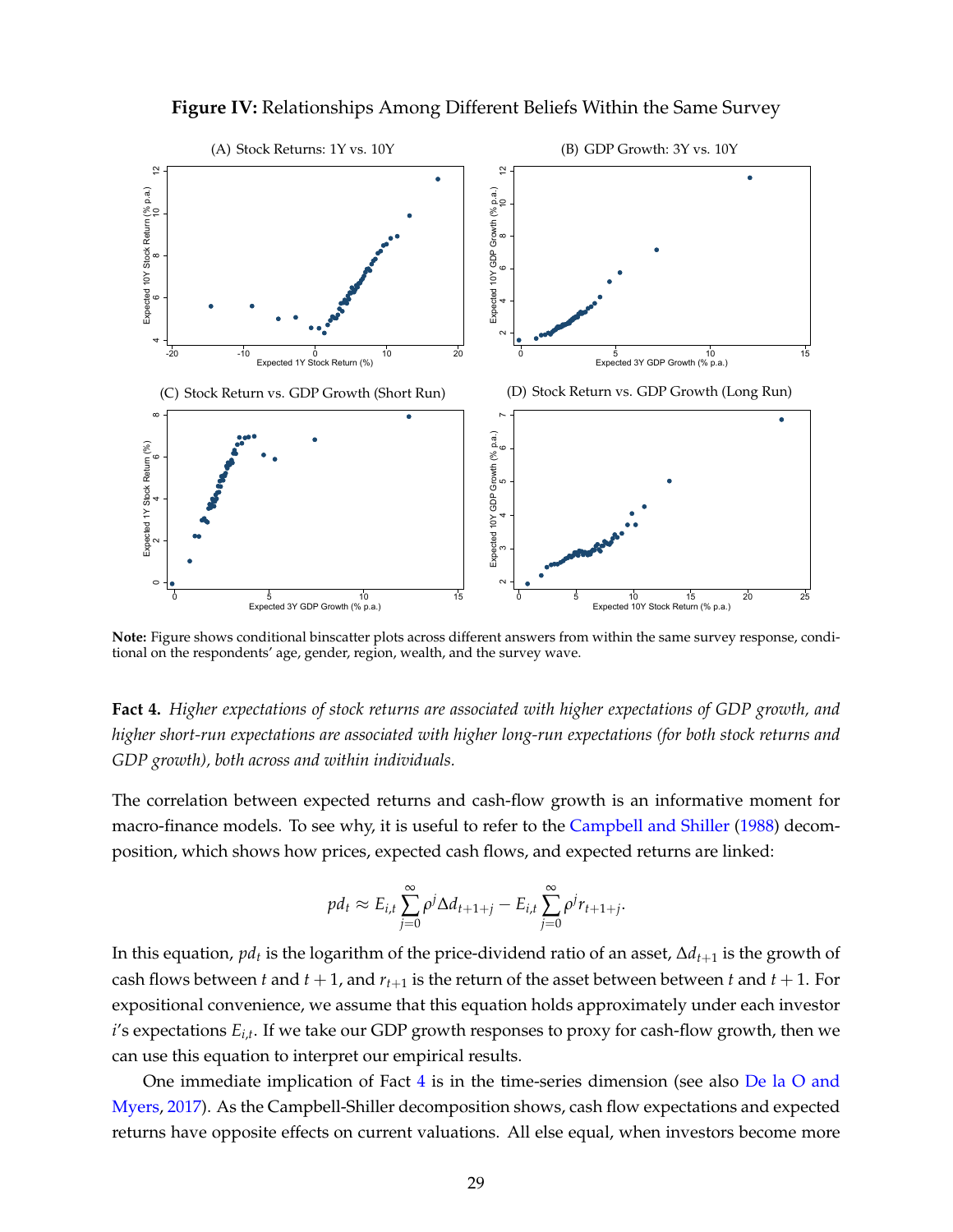<span id="page-31-0"></span>

| <b>PANEL A</b>                    |            | Expected                    | Expected              |                             |  |
|-----------------------------------|------------|-----------------------------|-----------------------|-----------------------------|--|
|                                   |            | 10Y Stock Returns (%, p.a.) |                       | 10Y GDP Growth (%, p.a.)    |  |
|                                   | (1)        | (2)                         | (3)                   | (4)                         |  |
| Expected 1Y Stock Return (%)      | $0.222***$ | $0.115***$                  |                       |                             |  |
|                                   | (0.006)    | (0.012)                     |                       |                             |  |
| Expected 3Y GDP Growth (%, p.a.)  |            |                             | $0.871***$<br>(0.016) | $0.756***$<br>(0.037)       |  |
| Controls                          | Y          | Y                           | γ                     | Υ                           |  |
| <b>Individual Fixed Effects</b>   | N          | Υ                           | N                     | Υ                           |  |
| R-Squared                         | 0.112      | 0.710                       | 0.457                 | 0.817                       |  |
| N                                 | 33,302     | 33,302                      | 33,151                | 33,151                      |  |
| <b>PANEL B</b>                    |            | Expected                    | Expected              |                             |  |
|                                   |            | 1Y Stock Return (%)         |                       | 10Y Stock Returns (%, p.a.) |  |
|                                   | (1)        | (2)                         | (3)                   | (4)                         |  |
| Expected 3Y GDP Growth (%, p.a.)  | $0.628***$ | $0.216***$                  |                       |                             |  |
|                                   | (0.021)    | (0.037)                     |                       |                             |  |
| Expected 10Y GDP Growth (%, p.a.) |            |                             | $0.394***$            | $0.259***$                  |  |
|                                   |            |                             | (0.017)               | (0.042)                     |  |
| Controls                          | Y          | Υ                           | Υ                     | Υ                           |  |
| Individual Fixed Effects          | N          | Υ                           | N                     | Υ                           |  |
| R-Squared                         | 0.087      | 0.747                       | 0.085                 | 0.722                       |  |
| N                                 | 33,274     | 33,274                      | 32,999                | 32,999                      |  |

### **Table IX:** Correlation Across Survey Responses

**Note:** Table shows results from regressing answers to different expectation questions onto each other; Panel A relates short-run and long-run beliefs within the same domain, while Panel B relates beliefs across domains over similar time horizons. The unit of observation is a survey response. All specifications control for the respondents' age, gender, region of residence, wealth, and the survey wave. Columns 2 and 4 also control for respondent fixed effects. Standard errors are clustered at the respondent level. Significance levels: \* (p<0.10), \*\* (p<0.05), \*\*\* (p<0.01).

optimistic about cash flows, asset prices rise; but if expected returns simultaneously increase, as they do in the data, prices will be lower through a discount-rate effect. Therefore, accounting for the joint variation of expected returns and expected cash flow growth is important to understand the movement of asset prices. For example, models that match survey variation in expected cashflow growth, but ignore the correlated variation in expected returns, are likely to overstate the power of the variation in cash flow expectations for explaining time-series variation in asset prices.

The implications of our results for the cross-section (disagreement among investors at a point in time) are more subtle. While investors might disagree about future cash flows or about future expected returns, they all face the same current price *pd<sup>t</sup>* . Assuming that the Campbell-Shiller identity holds for each individual, whether they are an optimist or a pessimist, this implies that expectations of cash flows and expectations of returns *need to be* positively correlated in the cross-section.<sup>[34](#page-31-1)</sup> For example, consider two investors, one optimistic and one pessimistic about future cash-flow growth. Given that they both face the same price, the optimistic investor *has to* ex-

<span id="page-31-1"></span> $34$ The equation is an identity and thus only imposes mild restrictions on expectations. Nonetheless, agents' expectations might violate the identity, e.g., because they have imperfect knowledge of the current price-dividend ratio.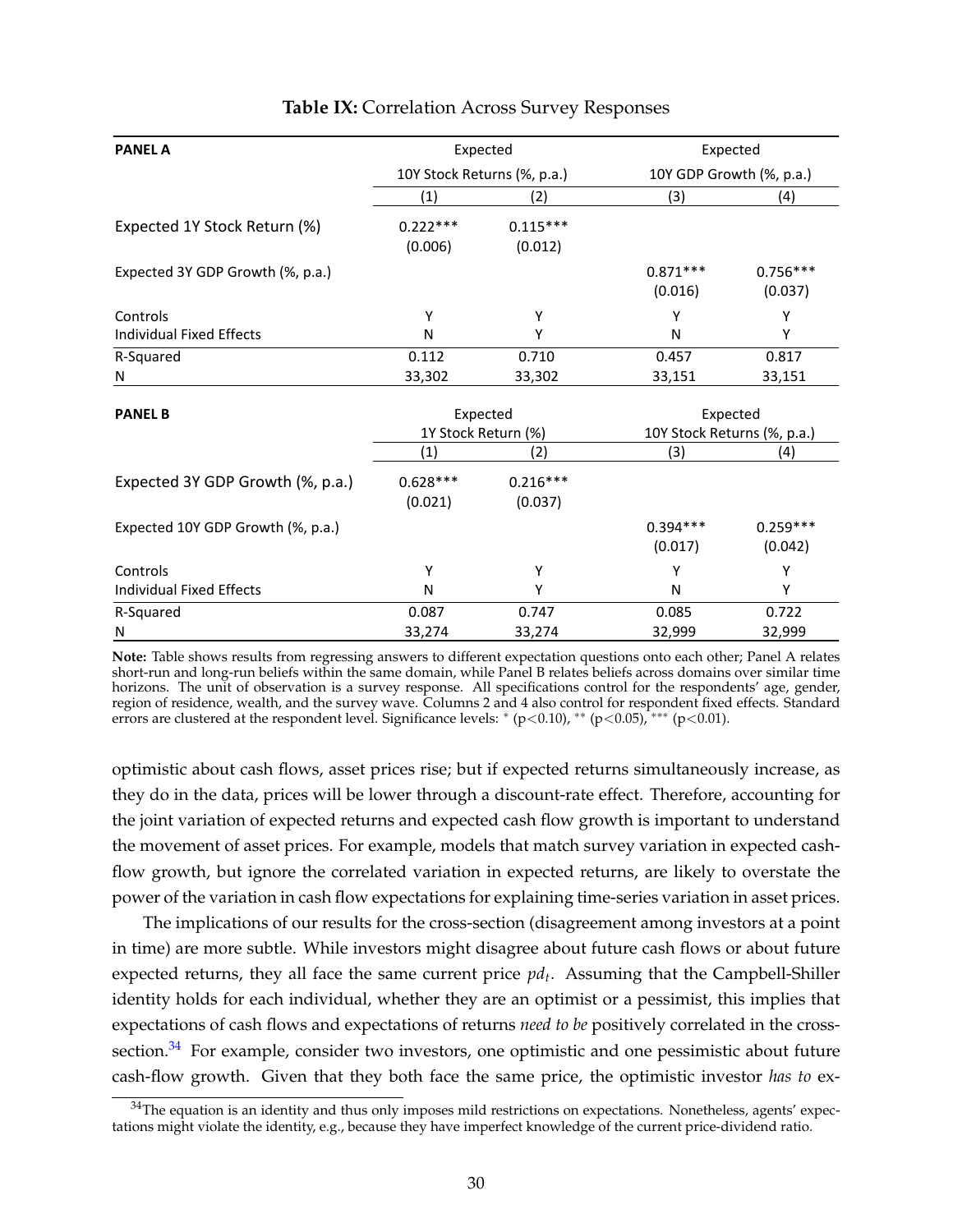pect higher returns than the pessimistic one. $35$  However, the Campbell-Shiller decomposition is silent about the exact horizon at which this correlation will occur. For example, it does not tell us whether disagreement about short-term cash flows is matched by disagreement about short-term expected returns or by disagreement about long-term expected returns. This is where our empirical results add value to this decomposition: the results provide evidence on the correlations of cash flow and returns *at specific horizons*, thereby guiding the calibration of the term structure of disagreement in asset pricing models.

### VI RARE DISASTERS AND EXPECTED RETURNS

In the previous sections, we explored a number of moments of the belief distribution that have been of central interest to the asset pricing literature, such as average expected returns and average expected GDP growth rates. In addition, an important strand of the macro-finance literature has emphasized that expectations of rare but potentially catastrophic events, sometimes called rare disasters, can help explain expected returns, portfolio holdings, and asset prices [\(Rietz,](#page-38-3) [1988;](#page-38-3) [Barro,](#page-36-1) [2006;](#page-36-1) [Gabaix,](#page-37-1) [2012\)](#page-37-1).<sup>[36](#page-32-1)</sup> To further understand these relationships, we exploit that our survey directly elicits expectations of disaster probabilities for both stock returns (i.e., 1-year stock returns of less then  $-30\%$ ) and GDP growth (i.e., annualized 3-year GDP growth of less then  $-3\%$ ).<sup>[37](#page-32-2)</sup>

We first explore the relationship between individuals' expectations of the probabilities of stock market disasters and GDP disasters. The left panel of Figure [V](#page-33-1) shows that expectations of the two types of disasters are positively related at the individual level (the slope of the regression line is 0.39); in unreported results, we find that this is also true within individuals over time. These findings suggest that expectations of rare stock market disasters come with expectations of lower cash flows and are not just purely the result of expecting higher future returns (i.e., beliefs about stock market disasters are not purely due to beliefs about discount rate variation).

We also analyze the relationship between expected returns and expected disaster probabilities. The right panel of Figure [V](#page-33-1) shows that individuals who report a higher subjective probability of a stock-market disaster also report lower expected stock returns. To explore this relationship more formally, we run the following regression:

<span id="page-32-3"></span>(8) 
$$
E_{i,t}[R_{1y}] = \alpha + \beta \text{Prob}_{i,t}[R_{1y} < -30\%] + \gamma X_{i,t} + \psi_t + \epsilon_{i,t},
$$

where the coefficient of interest is *β*. We additionally control for demographic characteristics such as age, gender, wealth, and region of residence, as well as survey-wave fixed effects.

The specification in column 1 of Table [X](#page-34-0) corresponds to the right panel of Figure [V.](#page-33-1) The estimate of  $\beta$  implies that a 5 percentage point increase in an individual's subjective probability of a stock market disaster reduces her subjective expected returns by 0.8 percentage points. Column 2 shows that a similar negative relationship occurs when we consider the probability of less ex-

<span id="page-32-0"></span> $35$ The Campbell-Shiller decomposition as written assumes that investors believe that all mispricing will be corrected eventually; if that wasn't the case, the equation would feature an extra term, containing the limit of  $pd_{t+n}$  for  $n \to \infty$ .

<span id="page-32-2"></span><span id="page-32-1"></span><sup>&</sup>lt;sup>36</sup>Recently, [Goetzmann, Kim and Shiller](#page-37-25) [\(2018\)](#page-37-25) have studied the determinants of beliefs about rare disasters.

<sup>&</sup>lt;sup>37</sup>Appendix A.6 highlights the importance of subjective disaster probabilities for portfolio formation: holding fixed the mean, respondents with a higher perceived probability of stock market disasters also had lower equity shares.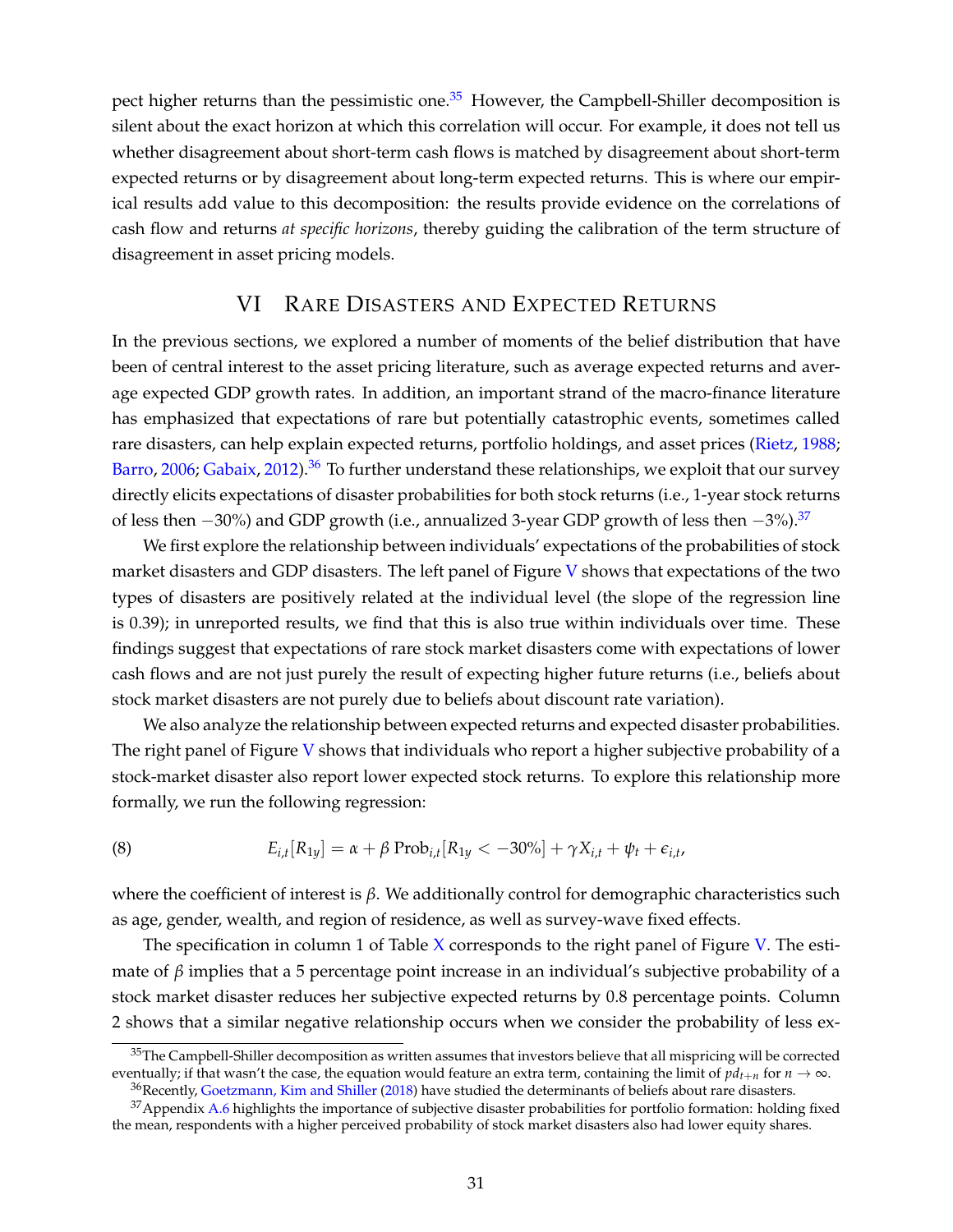<span id="page-33-1"></span>

**Note:** The left panel shows a conditional binned scatter plot of survey respondents' subjective probabilities that the 1-year stock returns are below −30% and their expectations that annualized average GDP growth over the next three years is below −3%. The right panel shows a conditional binned scatter plot of survey respondents' subjective probabilities that the 1-year stock returns are below −30% and their expected 1-year stock returns. Both panels condition on the respondents' age, gender, region, wealth, and the survey wave.

treme outcomes, returns below −10%. Column 3 restricts the data to those answers that report the probability of a stock market return less than −30% to be between 0.1% and 10%. We find that excluding extreme responses increases the sensitivity from  $-0.16$  to  $-0.24$ . Column 4 shows that the results are not meaningfully affected by the order in which the buckets are presented to the respondent in the distribution question (high-to-low vs. low-to-high). Column 5 includes individual fixed effects, and column 6 does the same but restricts the probabilities to be in the same range as in column 3. These latter columns show that the negative relationship between expected returns and subjective disaster probabilities holds also in the time series for each individual. We collect the findings in this section in the following fact.

## <span id="page-33-0"></span>**Fact 5.** *Higher subjective probabilities of stock market disasters are associated with lower expected stock market returns, both across and within individuals.*

Our cross-sectional results in Columns  $1-4$  of Table [X](#page-34-0) map most closely to models in which agents disagree about the probability of disasters and are overconfident in their beliefs (i.e., they "agree to disagree"). For example, in the model of [Chen, Joslin and Tran](#page-36-2) [\(2012\)](#page-36-2), agents differ in their subjective beliefs about the probability of cash-flow disasters. Since the current stock price is observed by all agents, those agents who think that disasters are more likely also tend to expect lower returns. Our findings support the [Chen, Joslin and Tran](#page-36-2) [\(2012\)](#page-36-2) model prediction that the optimists expect both high returns and a lower probability of disaster relative to the pessimists.

Our results on the within-individual time-series relationship between disaster beliefs and expected returns in columns 5 and 6 of Table [X](#page-34-0) relate to the literature on time-varying rare-disasters with representative agents (e.g., [Gabaix,](#page-37-1) [2012;](#page-37-1) [Wachter,](#page-38-23) [2013\)](#page-38-23). In these models, a representative agent with rational expectations prices assets in an economy affected by time-varying rare disasters. In equilibrium, expected returns and the disaster probability are positively related in the time series. The intuition is that a higher disaster probability induces individuals to demand a higher compensation for holding the stock market, which increases equilibrium expected re-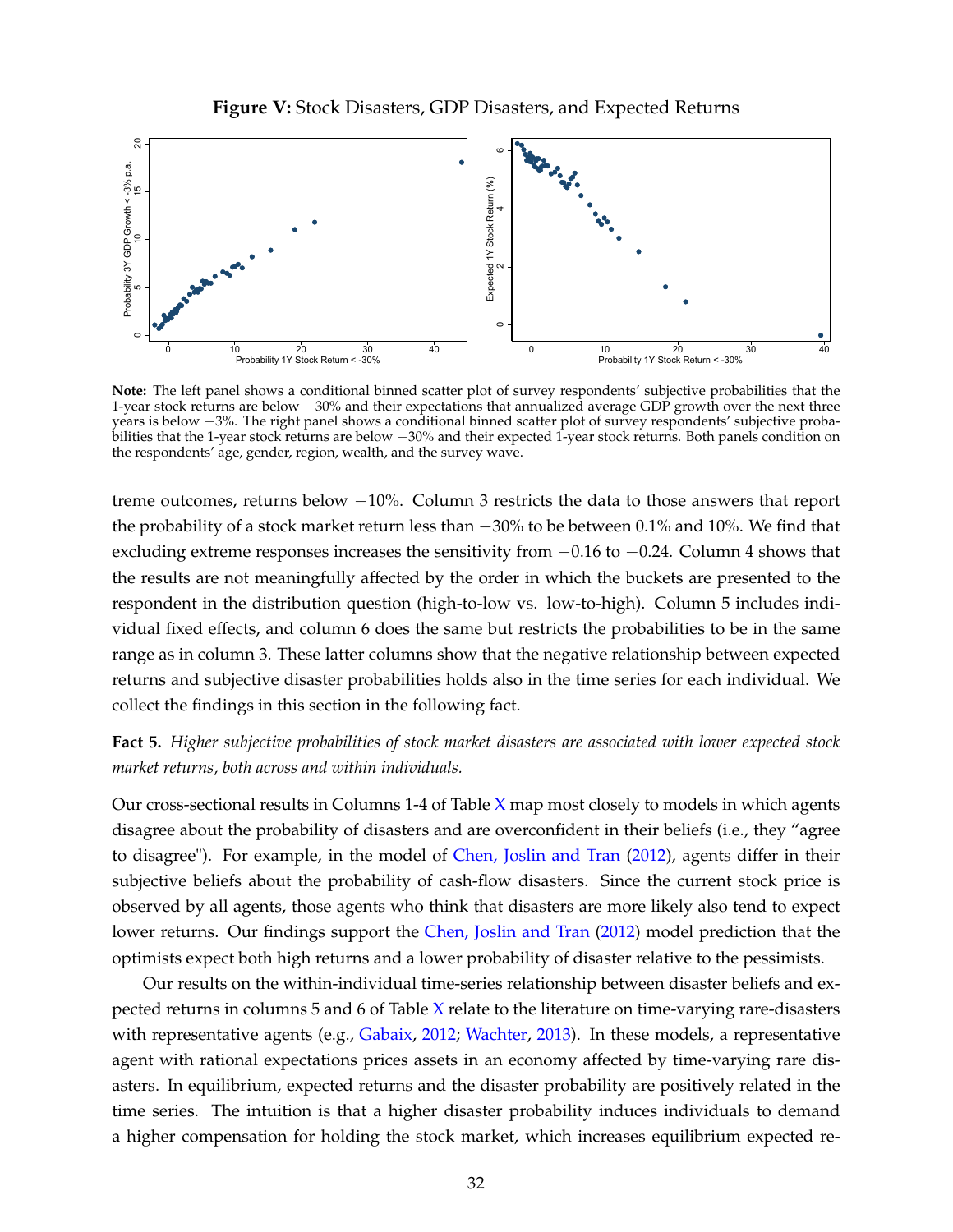<span id="page-34-0"></span>

|                                                            | <b>Expected 1Y Stock Return (%)</b> |                      |                               |                        |                        |                               |  |  |
|------------------------------------------------------------|-------------------------------------|----------------------|-------------------------------|------------------------|------------------------|-------------------------------|--|--|
|                                                            | (1)                                 | (2)                  | (3)                           | (4)                    | (5)                    | (6)                           |  |  |
| Probability 1Y Stock Return < - 30%                        | $-0.156***$<br>(0.007)              |                      | $-0.241***$<br>(0.014)        |                        | $-0.083***$<br>(0.010) | $-0.130***$<br>(0.017)        |  |  |
| Probability 1Y Stock Return < - 10%                        |                                     | $-0.125***$<br>0.003 |                               |                        |                        |                               |  |  |
| Probability 1Y Stock Return < - 30%<br>x Low Bucket First  |                                     |                      |                               | $-0.150***$<br>(0.009) |                        |                               |  |  |
| Probability 1Y Stock Return < - 30%<br>x High Bucket First |                                     |                      |                               | $-0.165***$<br>(0.011) |                        |                               |  |  |
| Controls                                                   | Υ                                   | Υ                    | Υ                             | Υ                      | Υ                      | Υ                             |  |  |
| Individual Fixed Effects                                   |                                     |                      |                               |                        | Υ                      | Υ                             |  |  |
| Specification                                              |                                     |                      | Prob $\in$<br>$[0.1\%, 10\%]$ |                        |                        | Prob $\in$<br>$[0.1\%, 10\%]$ |  |  |
| R-Squared<br>N                                             | 0.086<br>33,690                     | 0.205<br>33,690      | 0.054<br>18,566               | 0.496<br>33,690        | 0.758<br>33,690        | 0.800<br>18,566               |  |  |

## **Table X:** Expected Stock Returns and Rare Disasters Beliefs

**Note:** Table shows results from regression [8.](#page-32-3) The unit of observation is a survey response, the dependent variable is the expected one year stock return. All columns control for the respondents' age, gender, region of residence, wealth, and the survey wave. Columns 5 and 6 include individual fixed effects, wave fixed effects, and a dummy for the randomization order of the buckets in the distribution question. Columns 3 and 6 restrict the sample to individuals who report expected probabilities of a stock market disaster between 0.1% and 10%. Standard errors are clustered at the respondent level. Significance levels: \* (p<0.10), \*\* (p<0.05), \*\*\* (p<0.01).

turns. The relationship in the data at the individual level appears with an opposite sign relative to the theory. Mapping our individual-level partial-equilibrium results into a general equilibrium representative-agent model is beyond the scope of this paper, but offers an interesting avenue to further develop the rare disaster paradigm (see [Jin,](#page-37-26) [2015,](#page-37-26) for a behavioral model in this direction).

# VII CONCLUSION

In this paper, we designed, administered, and analyzed a new survey of investor beliefs. We combined our survey responses with administrative data on respondents' portfolio holdings and trading activity to establish five facts about the relationship between investor beliefs and portfolios. These facts provide guidance on the construction of macro-finance models. In particular we highlight three ingredients for new models that the future literature could develop: (i) large and highly persistent heterogeneity in beliefs about both expected returns and cash-flows, with the two beliefs positively related, (ii) a willingness to "agree to disagree" that allows for trading based on disagreement, and (iii) infrequent trading with an exogenous probability of trading that differs across agents. It is an interesting open question how well such a model would perform in quantitatively matching asset prices in addition to the main features of beliefs and portfolios documented in this paper.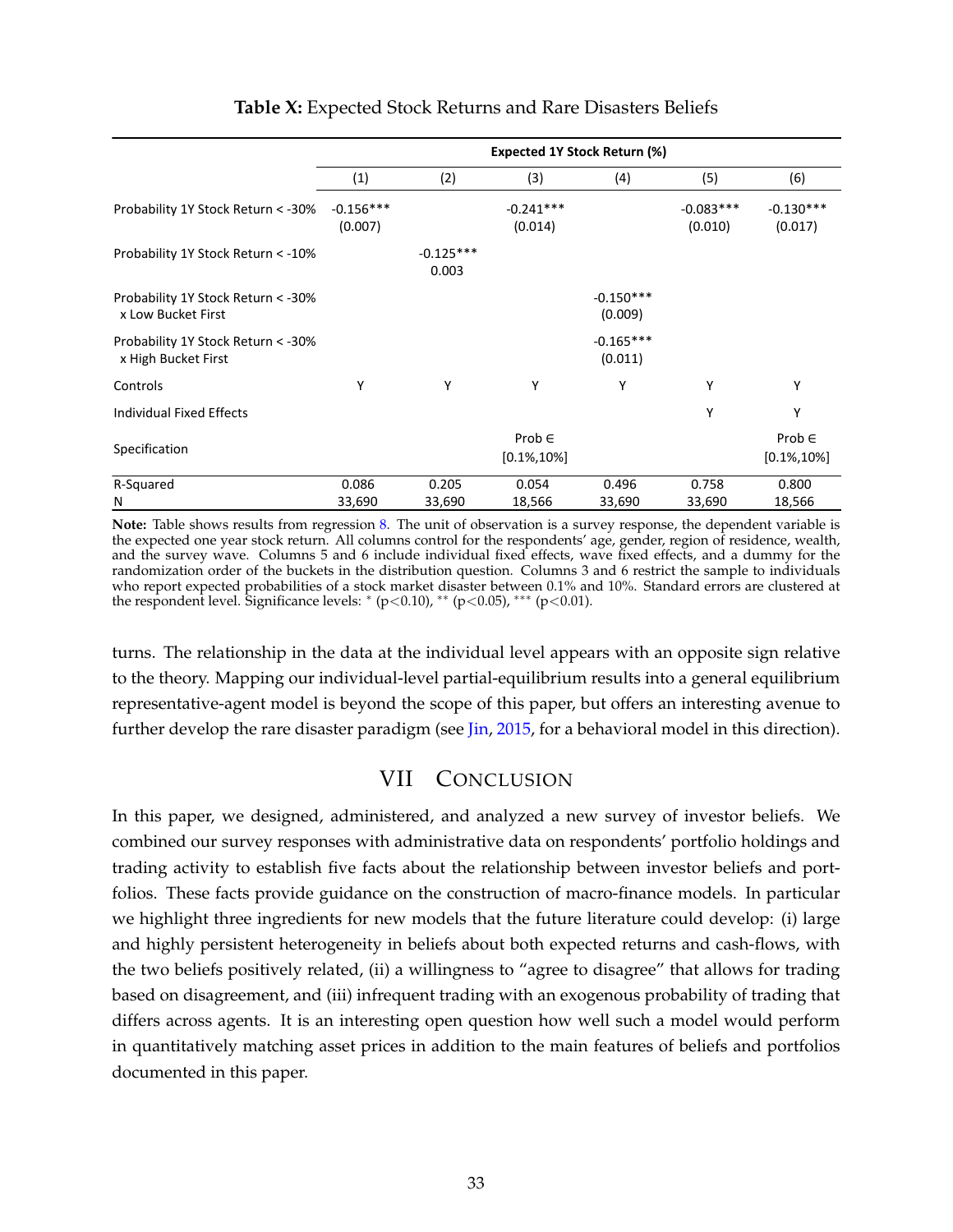- <span id="page-35-15"></span>**Abel, Andrew B, Janice C Eberly, and Stavros Panageas.** 2007. "Optimal inattention to the stock market." *American Economic Review*, 97(2): 244–249.
- <span id="page-35-8"></span>**Adam, Klaus, Albert Marcet, and Johannes Beutel.** 2017. "Stock price booms and expected capital gains." *American Economic Review*, 107(8): 2352–2408.
- <span id="page-35-7"></span>**Adam, Klaus, Dmitry Matveev, and Stefan Nagel.** 2018. "Do survey expectations of stock returns reflect risk-adjustments?" National Bureau of Economic Research.
- <span id="page-35-17"></span>**Adam, Klaus, Johannes Beutel, Albert Marcet, and Sebastian Merkel.** 2015. "Can a financial transaction tax prevent stock price booms?" *Journal of monetary economics*, 76: S90–S109.
- <span id="page-35-9"></span>**Adelino, Manuel, Antoinette Schoar, and Felipe Severino.** 2018. "Perception of house price risk and homeownership." National Bureau of Economic Research.
- <span id="page-35-14"></span>**Agnew, Julie, Pierluigi Balduzzi, and Annika Sunden.** 2003. "Portfolio choice and trading in a large 401 (k) plan." *American Economic Review*, 93(1): 193–215.
- <span id="page-35-16"></span>**Alvarez, Fernando, Luigi Guiso, and Francesco Lippi.** 2012. "Durable consumption and asset management with transaction and observation costs." *American Economic Review*, 102(5): 2272– 2300.
- <span id="page-35-2"></span>**Ameriks, John, Andrew Caplin, Minjoon Lee, Matthew D Shapiro, and Christopher Tonetti.** 2015*a*. "The Wealth of Wealthholders." National Bureau of Economic Research Working Paper 20972.
- <span id="page-35-1"></span>**Ameriks, John, Gábor Kézdi, Minjoon Lee, and Matthew D Shapiro.** 2016. "Heterogeneity in Expectations, Risk Tolerance, and Household Stock Shares." *Ann Arbor*, 1001: 48109–1248.
- <span id="page-35-5"></span>**Ameriks, John, Joseph Briggs, Andrew Caplin, Matthew D Shapiro, and Christopher Tonetti.** 2018. "The long-term-care insurance puzzle: Modeling and measurement." *NBER Working Paper*, , (22726).
- <span id="page-35-3"></span>**Ameriks, John, Joseph S Briggs, Andrew Caplin, Matthew D Shapiro, and Christopher Tonetti.** 2015*b*. "Long-Term-Care Utility and Late-in-Life Saving." National Bureau of Economic Research.
- <span id="page-35-4"></span>**Ameriks, John, Joseph S Briggs, Andrew Caplin, Minjoon Lee, Matthew D Shapiro, and Christopher Tonetti.** 2017. "Older Americans Would Work Longer If Jobs Were Flexible." National Bureau of Economic Research.
- <span id="page-35-0"></span>**Amromin, Gene, and Steven A Sharpe.** 2013. "From the horse's mouth: Economic conditions and investor expectations of risk and return." *Management Science*, 60(4): 845–866.
- <span id="page-35-21"></span>**Arellano, Manuel, and Stephen Bond.** 1991. "Some tests of specification for panel data: Monte Carlo evidence and an application to employment equations." *The review of economic studies*, 58(2): 277–297.
- <span id="page-35-22"></span>**Armona, Luis, Andreas Fuster, and Basit Zafar.** 2016. "Home price expectations and behavior: evidence from a randomized information experiment."
- **Arnold, Marc, Matthias Pelster, and Marti G Subrahmanyam.** 2018. "Paying Attention."
- <span id="page-35-19"></span><span id="page-35-6"></span>**Arrondel, Luc, Hector Calvo Pardo, and Derya Tas.** 2014. "Subjective return expectations, information and stock market participation: evidence from France."
- <span id="page-35-13"></span>**Azeredo da Silveira, Rava, and Michael Woodford.** 2019. "Noisy Memory and Over-Reaction to News." Vol. 109, 557–61.
- <span id="page-35-10"></span>**Bacchetta, Philippe, Elmar Mertens, and Eric Van Wincoop.** 2009. "Predictability in financial markets: What do survey expectations tell us?" *Journal of International Money and Finance*, 28(3): 406– 426.
- <span id="page-35-11"></span>**Bachmann, Rüdiger, Kai Carstensen, Stefan Lautenbacher, and Martin Schneider.** 2018. "Uncertainty and Change: Survey Evidence of Firms' Subjective Beliefs."
- <span id="page-35-23"></span>**Bailey, Michael, Eduardo Dávila, Theresa Kuchler, and Johannes Stroebel.** 2017. "House price beliefs and mortgage leverage choice." National Bureau of Economic Research.
- <span id="page-35-24"></span>**Bailey, Michael, Ruiqing Cao, Theresa Kuchler, and Johannes Stroebel.** 2018. "The economic effects of social networks: Evidence from the housing market." *Journal of Political Economy*, 126(6): 000–000.
- <span id="page-35-12"></span>**Barber, Brad M, and Terrance Odean.** 2000. "Trading is hazardous to your wealth: The common stock investment performance of individual investors." *The journal of Finance*, 55(2): 773–806.
- <span id="page-35-20"></span>**Barber, Brad M, and Terrance Odean.** 2001. "Boys will be boys: Gender, overconfidence, and common stock investment." *The quarterly journal of economics*, 116(1): 261–292.
- <span id="page-35-18"></span>**Barber, Brad M, and Terrance Odean.** 2013. "The behavior of individual investors." In *Handbook of the Economics of Finance*. Vol. 2, 1533–1570. Elsevier.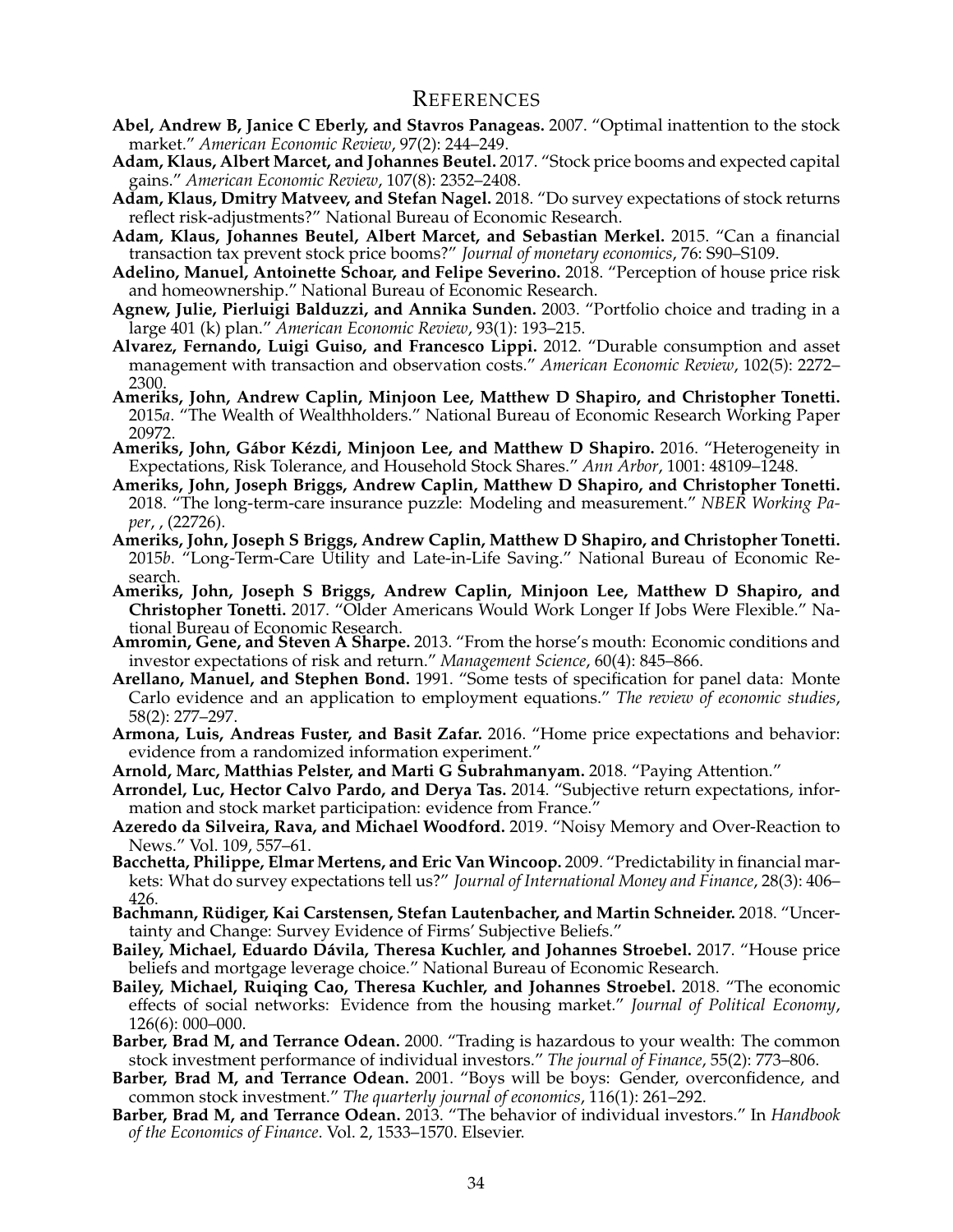- <span id="page-36-23"></span>**Barberis, Nicholas.** 2018. "Psychology-Based Models of Asset Prices and Trading Volume." *Handbook of Behavioral Economics-Foundations and Applications 1*, 79.
- <span id="page-36-8"></span>**Barberis, Nicholas, Robin Greenwood, Lawrence Jin, and Andrei Shleifer.** 2015. "X-CAPM: An extrapolative capital asset pricing model." *Journal of financial economics*, 115(1): 1–24.
- <span id="page-36-1"></span>**Barro, Robert J.** 2006. "Rare disasters and asset markets in the twentieth century." *Quarterly Journal of Economics*, 121(3): 823–866.
- <span id="page-36-26"></span>**Ben-David, Itzhak, Elyas Fermand, Camelia M Kuhnen, and Geng Li.** 2018. "Expectations Uncertainty and Household Economic Behavior." National Bureau of Economic Research.
- <span id="page-36-4"></span>**Benjamin, Daniel J.** 2018. "Errors in Probabilistic Reasoning and Judgment Biases." *Handbook of Behavioral Economics*, 2.
- <span id="page-36-19"></span>**Beshears, John, James J Choi, David Laibson, and Brigitte C Madrian.** 2009. "The importance of default options for retirement saving outcomes: Evidence from the United States." In *Social security policy in a changing environment*. 167–195. University of Chicago Press.
- <span id="page-36-9"></span>**Bhandari, Anmol, Jaroslav Borovička, and Paul Ho.** 2016. "Identifying ambiguity shocks in business cycle models using survey data." National Bureau of Economic Research.
- <span id="page-36-16"></span>**Bordalo, Pedro, Nicola Gennaioli, Yueran Ma, and Andrei Shleifer.** 2018. "Overreaction in macroeconomic expectations." Working Paper.
- <span id="page-36-13"></span>**Burnside, Craig, Martin Eichenbaum, and Sergio Rebelo.** 2016. "Understanding booms and busts in housing markets." *Journal of Political Economy*, 124(4): 1088–1147.
- <span id="page-36-10"></span>**Caballero, Ricardo J, and Alp Simsek.** 2017. "A risk-centric model of demand recessions and speculation." National Bureau of Economic Research.
- <span id="page-36-24"></span>**Calvo, Guillermo A.** 1983. "Staggered prices in a utility-maximizing framework." *Journal of monetary Economics*, 12(3): 383–398.
- <span id="page-36-0"></span>**Campbell, John Y, and Robert J Shiller.** 1988. "The dividend-price ratio and expectations of future dividends and discount factors." *The Review of Financial Studies*, 1(3): 195–228.
- <span id="page-36-11"></span>**Case, Karl E, Robert J Shiller, and Anne Thompson.** 2012. "What have they been thinking? Home buyer behavior in hot and cold markets." National Bureau of Economic Research.
- <span id="page-36-12"></span>**Cheng, Ing-Haw, Sahil Raina, and Wei Xiong.** 2014. "Wall Street and the housing bubble." *American Economic Review*, 104(9): 2797–2829.
- <span id="page-36-2"></span>**Chen, Hui, Scott Joslin, and Ngoc-Khanh Tran.** 2012. "Rare disasters and risk sharing with heterogeneous beliefs." *The Review of Financial Studies*, 25(7): 2189–2224.
- <span id="page-36-5"></span>**Choi, James J, and Adriana Z Robertson.** 2018. "What matters to individual investors? Evidence from the horse?s mouth." National Bureau of Economic Research.
- <span id="page-36-20"></span>**Clark, Jeffrey W, Stephen P Utkus, and Jean A Young.** 2015. "Automatic enrollment: The power of the default." *Valley Forge, PA: Vanguard*.
- <span id="page-36-6"></span>**Cochrane, John H.** 2011. "Presidential address: Discount rates." *The Journal of finance*, 66(4): 1047– 1108.
- **Cochrane, John H.** 2017. "Macro-finance." *Review of Finance*, 21(3): 945–985.
- <span id="page-36-7"></span>**Cogent Wealth Reports.** 2018. "Investor Brand Builder 2018."
- <span id="page-36-17"></span><span id="page-36-15"></span>**Coibion, Olivier, and Yuriy Gorodnichenko.** 2012. "What can survey forecasts tell us about information rigidities?" *Journal of Political Economy*, 120(1): 116–159.
- <span id="page-36-27"></span>**Coibion, Olivier, Yuriy Gorodnichenko, and Rupal Kamdar.** 2018. "The formation of expectations, inflation, and the phillips curve." *Journal of Economic Literature*, 56(4): 1447–91.
- <span id="page-36-18"></span>**Coval, Joshua, and Erik Stafford.** 2007. "Asset fire sales (and purchases) in equity markets." *Journal of Financial Economics*, 86(2): 479–512.
- <span id="page-36-14"></span>**Cummins, Jason G, Kevin A Hassett, and Stephen D Oliner.** 2006. "Investment behavior, observable expectations, and internal funds." *American Economic Review*, 96(3): 796–810.
- <span id="page-36-28"></span>**D'Acunto, Francesco, Daniel Hoang, Maritta Paloviita, and Michael Weber.** 2019. "IQ, expectations, and choice." *Bank of Finland Research Discussion Paper*, , (2).
- <span id="page-36-22"></span>**Daniel, Kent, David Hirshleifer, and Avanidhar Subrahmanyam.** 1998. "Investor psychology and security market under-and overreactions." *the Journal of Finance*, 53(6): 1839–1885.
- <span id="page-36-25"></span>**Das, Sreyoshi, Camelia M Kuhnen, and Stefan Nagel.** 2017. "Socioeconomic status and macroeconomic expectations." National Bureau of Economic Research.
- **De la O, Ricardo, and Sean Myers.** 2017. "Subjective Cash Flow and Discount Rate Expectations."
- <span id="page-36-29"></span><span id="page-36-3"></span>**DellaVigna, Stefano.** 2009. "Psychology and economics: Evidence from the field." *Journal of Economic literature*, 47(2): 315–72.
- <span id="page-36-21"></span>**DellaVigna, Stefano, and Joshua M Pollet.** 2009. "Investor inattention and Friday earnings an-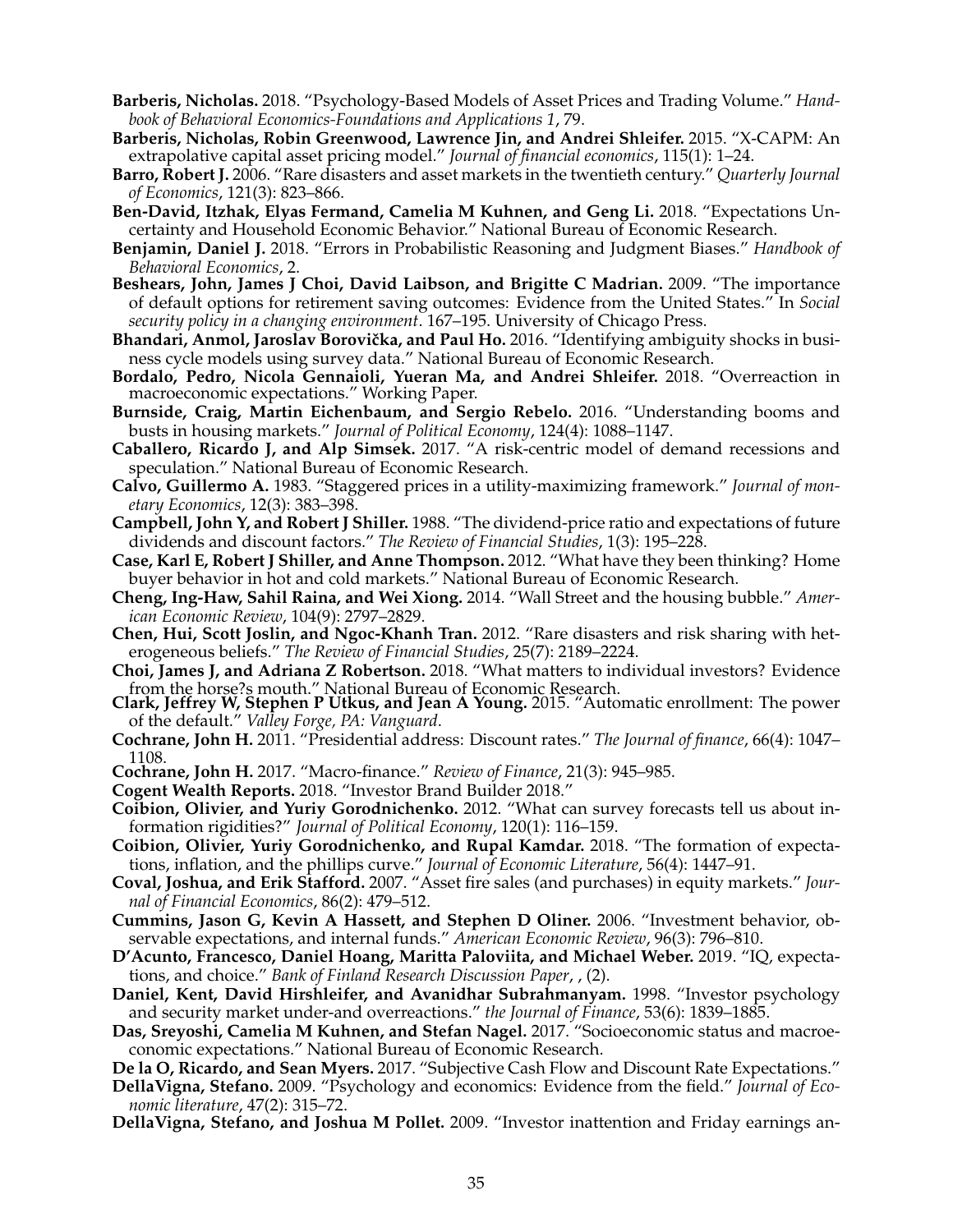nouncements." *The Journal of Finance*, 64(2): 709–749.

- <span id="page-37-16"></span>**De Long, J Bradford, Andrei Shleifer, Lawrence H Summers, and Robert J Waldmann.** 1990. "Noise trader risk in financial markets." *Journal of political Economy*, 98(4): 703–738.
- <span id="page-37-5"></span>**De Marco, Filippo, Marco Macchiavelli, and Rosen Valchev.** 2018. "International Diversification and Information Heterogeneity." *Available at SSRN 3048344*.
- <span id="page-37-0"></span>**Dominitz, Jeff, and Charles F Manski.** 2007. "Expected equity returns and portfolio choice: Evidence from the Health and Retirement Study." *Journal of the European Economic Association*, 5(2- 3): 369–379.
- <span id="page-37-23"></span>**Dominitz, Jeff, and Charles F Manski.** 2011. "Measuring and interpreting expectations of equity returns." *Journal of Applied Econometrics*, 26(3): 352–370.
- <span id="page-37-2"></span>**Drerup, Tilman, Benjamin Enke, and Hans-Martin Von Gaudecker.** 2017. "The precision of subjective data and the explanatory power of economic models." *Journal of Econometrics*, 200(2): 378– 389.
- <span id="page-37-14"></span>**Duffie, Darrell, Tong-sheng Sun, et al.** 1990. "Transactions costs and portfolio choice in a discretecontinuous-time setting." *Journal of Economic dynamics and control*, 14(1): 35–51.
- <span id="page-37-11"></span>Fuhrer, Jeffrey C. 2018. "Intrinsic Expectations Persistence: Evidence from professional and household survey expectations."
- <span id="page-37-1"></span>Gabaix, Xavier. 2012. "Variable rare disasters: An exactly solved framework for ten puzzles in macro-finance." *Quarterly Journal of Economics*, 127(2): 645–700.
- <span id="page-37-15"></span>**Gabaix, Xavier, and David Laibson.** 2001. "The 6D bias and the equity-premium puzzle." *NBER macroeconomics annual*, 16: 257–312.
- <span id="page-37-10"></span>**García-Schmidt, Mariana, and Michael Woodford.** 2019. "Are low interest rates deflationary? A paradox of perfect-foresight analysis." *American Economic Review*, 109(1): 86–120.
- **Geanakoplos, John.** 2010. "The leverage cycle." *NBER macroeconomics annual*, 24(1): 1–66.
- <span id="page-37-9"></span><span id="page-37-7"></span>**Gennaioli, Nicola, Yueran Ma, and Andrei Shleifer.** 2016. "Expectations and investment." *NBER Macroeconomics Annual*, 30(1): 379–431.
- <span id="page-37-17"></span>**Gervais, Simon, and Terrance Odean.** 2001. "Learning to Be Overconfident." *The Review of Financial Studies*, 14(1): 1–27.
- <span id="page-37-13"></span>**Gillen, Ben, Erik Snowberg, and Leeat Yariv.** 2019. "Experimenting with Measurement Error: Techniques with Applications to the Caltech Cohort Study." *Journal of Political Economy*, 127(4): 1826–1863.
- <span id="page-37-8"></span>**Glaeser, Edward L, and Charles G Nathanson.** 2017. "An extrapolative model of house price dynamics." *Journal of Financial Economics*, 126(1): 147–170.
- <span id="page-37-25"></span>**Goetzmann, William, Dasol Kim, and Robert Shiller.** 2018. "Availability, Media, Earthquakes, and Lottery Winners: Determinants of Crash Beliefs From Investor Surveys." Working Paper.
- <span id="page-37-24"></span>**Graham, John R.** 1999. "Herding among investment newsletters: Theory and evidence." *The Journal of Finance*, 54(1): 237–268.
- <span id="page-37-6"></span>**Greenwood, Robin, and Andrei Shleifer.** 2014. "Expectations of returns and expected returns." *The Review of Financial Studies*, 27(3): 714–746.
- <span id="page-37-18"></span>**Grinblatt, Mark, and Matti Keloharju.** 2009. "Sensation seeking, overconfidence, and trading activity." *The Journal of Finance*, 64(2): 549–578.
- <span id="page-37-20"></span>**Harrison, J Michael, and David M Kreps.** 1978. "Speculative investor behavior in a stock market with heterogeneous expectations." *The Quarterly Journal of Economics*, 92(2): 323–336.
- <span id="page-37-19"></span>**Hoffmann, Arvid OI, and Thomas Post.** 2016. "How does investor confidence lead to trading? Linking investor return experiences, confidence, and investment beliefs." *Journal of Behavioral and Experimental Finance*, 12: 65–78.
- <span id="page-37-21"></span>**Hong, Harrison, and Jeremy C Stein.** 1999. "A unified theory of underreaction, momentum trading, and overreaction in asset markets." *The Journal of finance*, 54(6): 2143–2184.
- <span id="page-37-22"></span>**Hong, Harrison, and Jeremy C Stein.** 2007. "Disagreement and the stock market." *Journal of Economic perspectives*, 21(2): 109–128.
- <span id="page-37-4"></span>**Hudomiet, Peter, Gábor Kézdi, and Robert J Willis.** 2011. "Stock market crash and expectations of American households." *Journal of Applied Econometrics*, 26(3): 393–415.
- <span id="page-37-3"></span>**Hurd, Michael, Maarten Van Rooij, and Joachim Winter.** 2011. "Stock market expectations of Dutch households." *Journal of Applied Econometrics*, 26(3): 416–436.
- **Jin, Lawrence.** 2015. "A speculative asset pricing model of financial instability."
- <span id="page-37-26"></span><span id="page-37-12"></span>**Kempf, Elisabeth, and Margarita Tsoutsoura.** 2018. "Partisan professionals: Evidence from credit rating analysts." National Bureau of Economic Research.